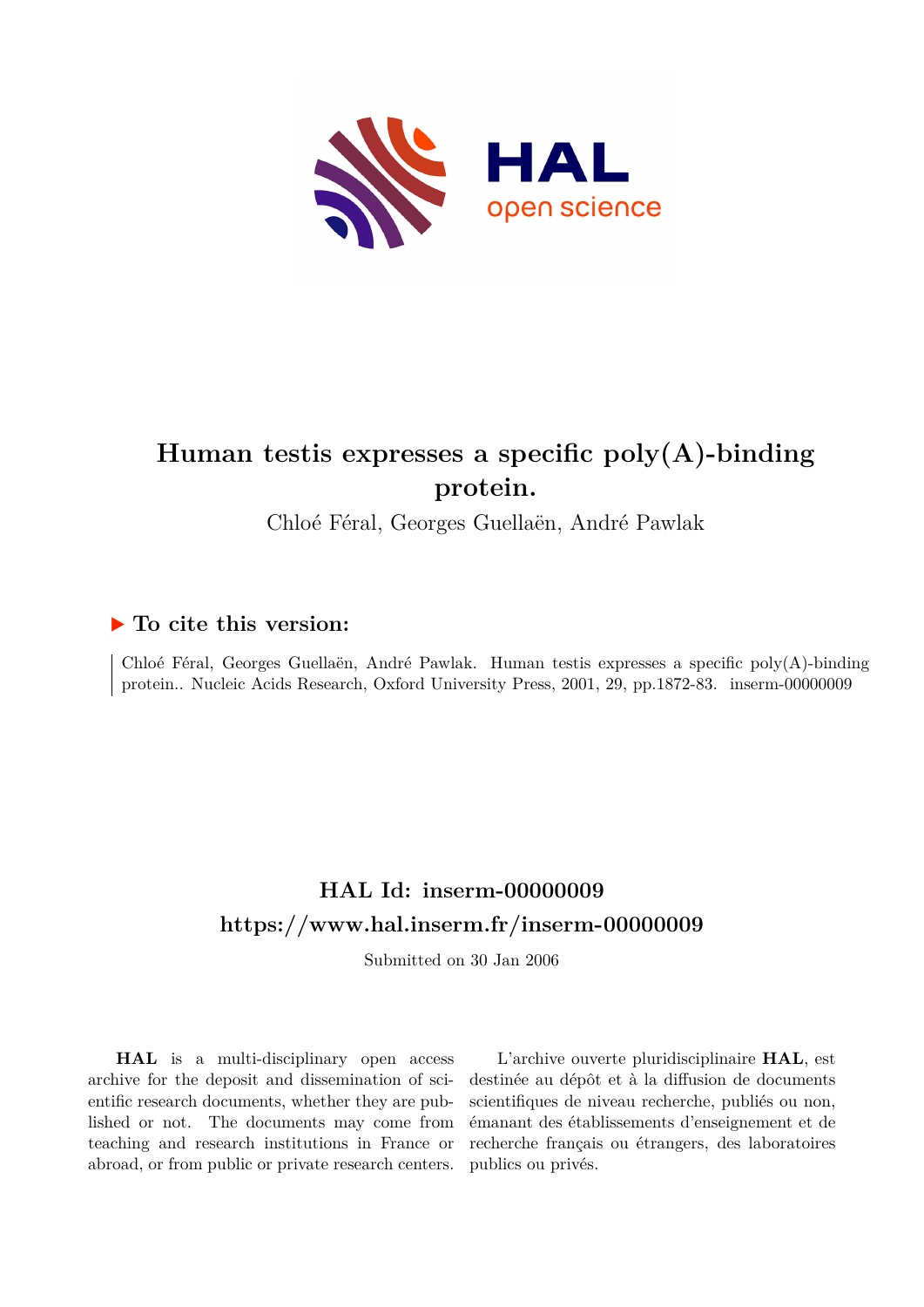

# **Human testis expresses a specific**

# **poly(A)-binding protein.**

# **C. Féral, G. Guellaën and A. Pawlak\*.**

**Unité INSERM 99, Hôpital Henri Mondor, 94010 Créteil, France.**

**Keywords :** PABP, spermatogenesis, testis, *in situ* hybridisation, intronless gene.

**\* A. Pawlak Unité INSERM 99 Hôpital Henri Mondor 94010 Créteil FRANCE Tel. 33 1 49 81 35 30 Fax. 33 1 48 98 09 08 E-mail : pawlak@im3.inserm.fr**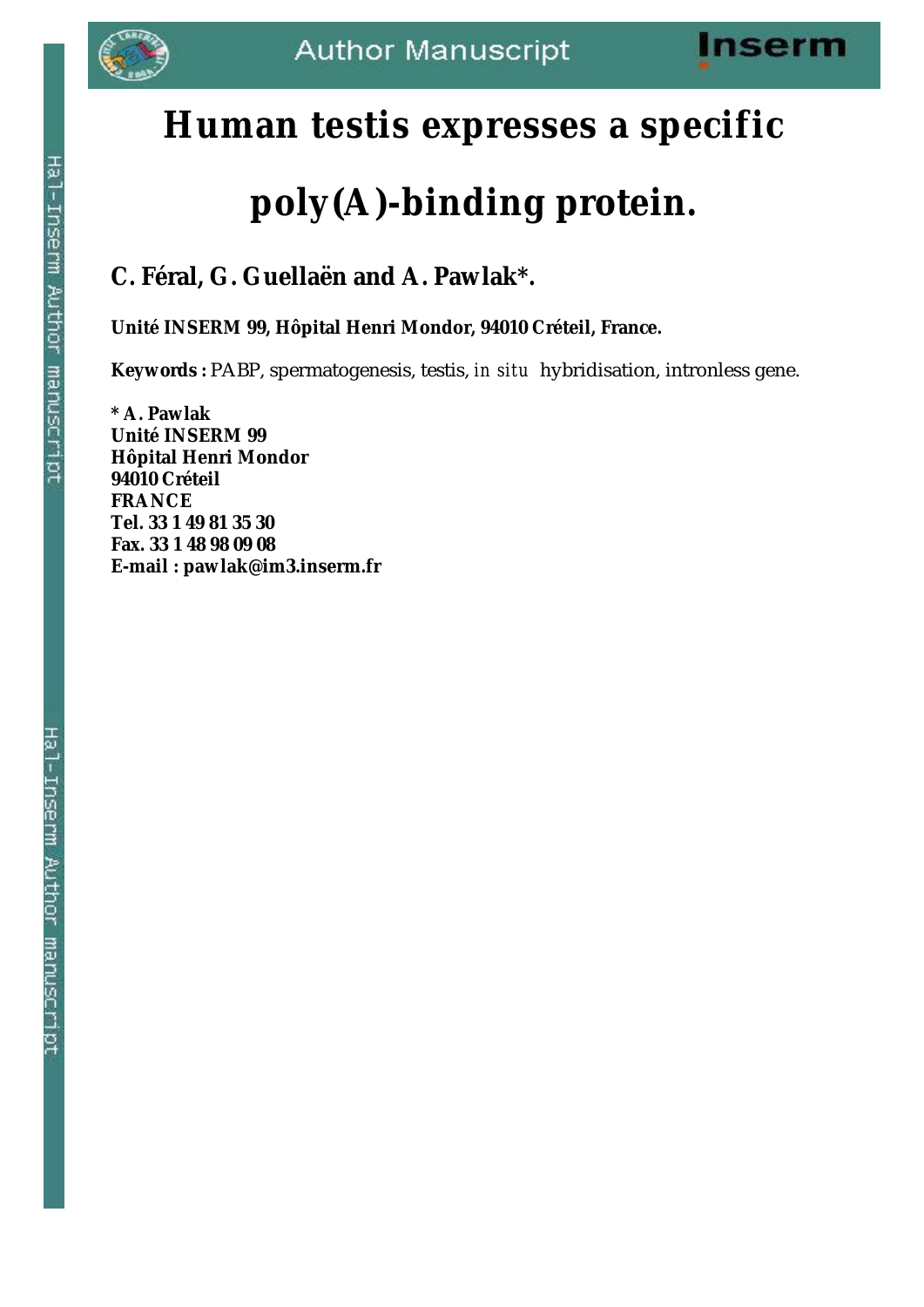#### **Abstract**

In testis, mRNA stability and translation initiation are greatly under the control of poly(A)-binding proteins (PABP). Here, we cloned a new human testis specific PABP (PABP3) of 631 a.a. (70.1 kDa) with 92.5% identical residues to the ubiquitous PABP1. A northern blot of multiple human tissues, hybridised with PABP3 and PABP1 specific oligonucleotide probes, revealed two PABP3 mRNA (2.1 and 2.5 kb) detected only in testis, whereas PABP1 mRNA (3.2 kb) was present in all tested tissues. In human adult testis, PABP3 mRNA expression was restricted to round spermatids, whereas PABP1 was expressed in these cells, as well as in pachytene spermatocytes. PABP3 specific antibodies identified a protein of 70 kDa in human testis extracts. This protein binds poly(A) with a slightly lower affinity as compared to PABP1. The human PABP3 gene is intronless with a transcription start site 61 nt upstream from the initiation codon. A sequence of 256 bp upstream from the transcription start site drives the promoter activity of PABP3 and its tissue specific expression. The expression of PABP3 might be a way to bypass the PABP1 translational repression and to produce the amount of PABP needed for the active mRNA translation in spermatids.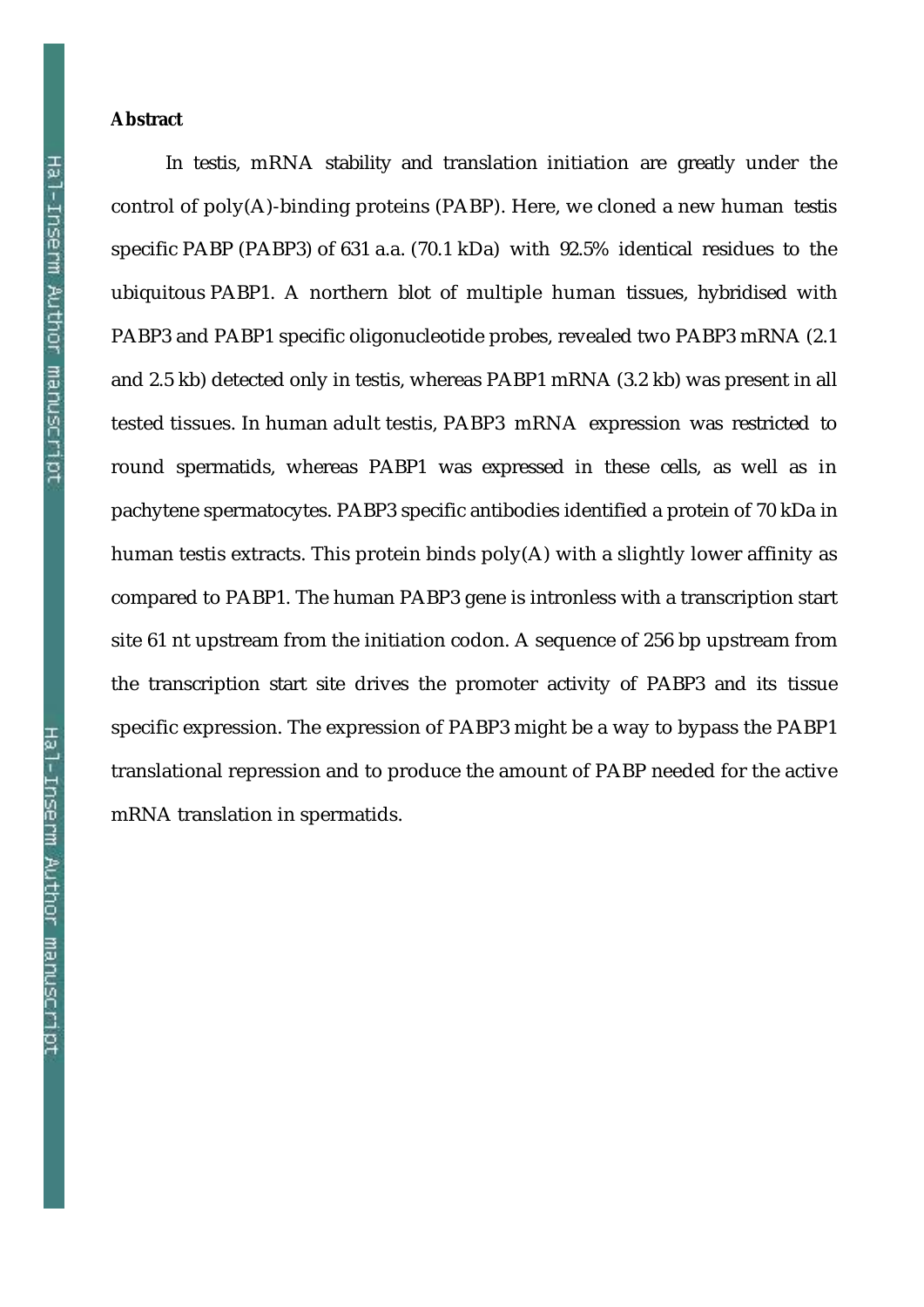#### **Introduction**

In testis, messenger RNA (mRNA) stabilisation is of crucial importance during the different stages of differentiation from spermatogonia to spermatozoa. In fact, gene transcription is mainly active at the first steps of this process (meiosis) and most of the mRNA are stored as ribonucleoprotein particles (mRNP) and translated at later stages (1-5). The maximal levels of PABP parallel the presence of mRNP suggesting that PABP maintains the stability and the translational potentiality of long-lived mRNA.

In eukaryotic cells, mRNA and pre-mRNA associate with at least 20 different specific proteins to form mRNP (6,7). The predominant protein of this complex is a poly(A)-binding protein (PABP), which binds to the 3' poly(A) tail of mRNA (8). In mammals, the poly(A)-binding protein family comprises a nuclear isoform and several cytoplasmic forms coded by different genes. Two mouse cytoplasmic isoforms, the ubiquitous PABP1 and the testis specific PABP2, have been characterised (9,10). In human, an ubiquitous PABP (PABP1) has been cloned (11) and a cytoplasmic inducible isoform, iPABP, has been characterised following activation of T cells (12), and platelets (13). In addition, three PABP pseudogenes are present in the human genome (14-16). As initially described for *Saccharomyces cerevisiae* (15,16), mammalian cytoplasmic PABP stabilise mRNA and enhance translation in association with the eukaryotic initiation factor eIF-4G subunit (17) or the PABP-binding protein (PAIP-1) (18). The shuttle of PABP1 between the nucleus and the cytoplasm suggests an involvement of this protein in nuclear mRNP formation and cytoplasmic export (19). These key roles have been recently highlighted by the observations that PABP1 is one of the targets of enterovirus (20), coxsackievirus (21) or rotavirus (22) for host protein synthesis shut-off.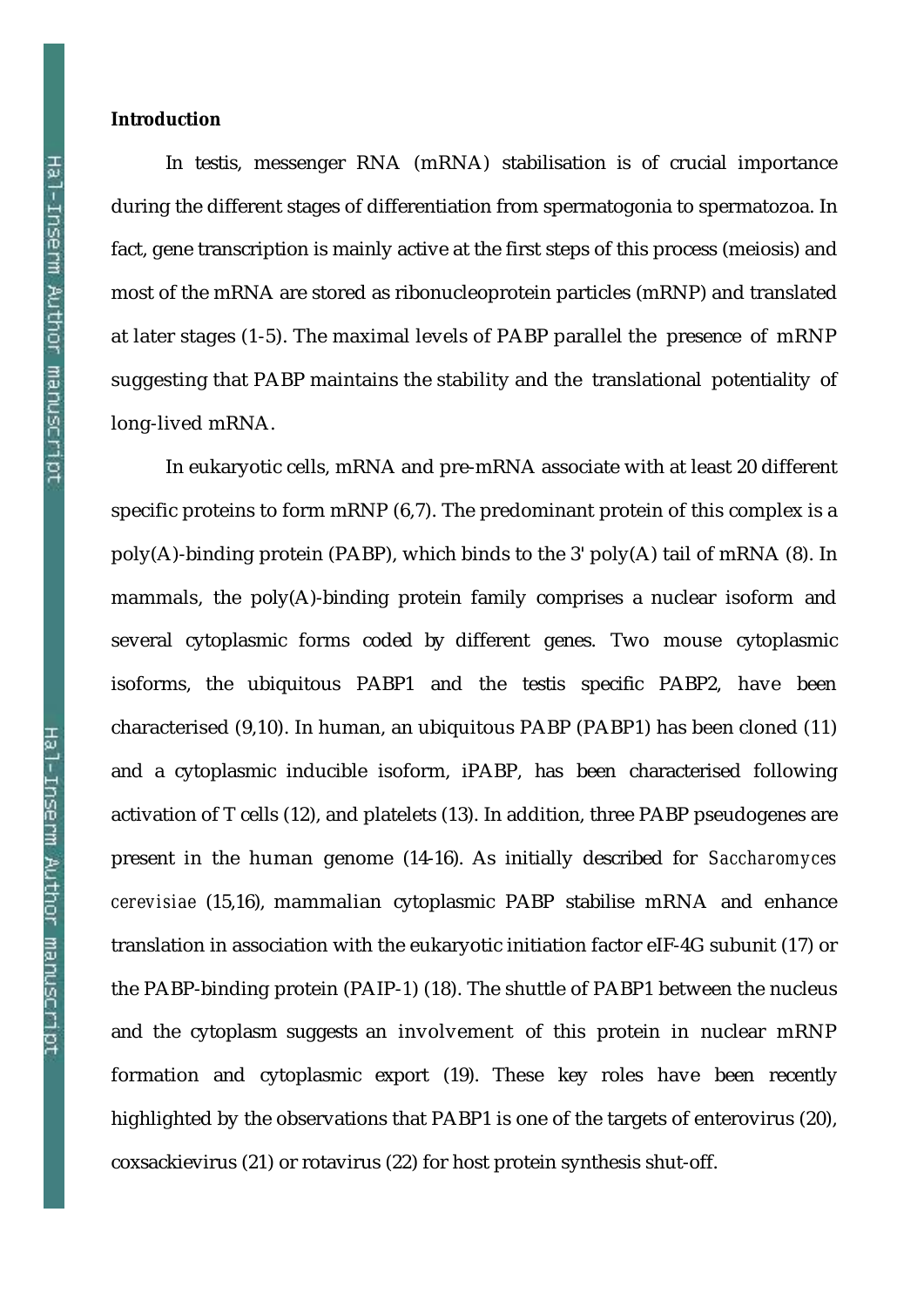In the current study, we describe a new testis specific poly(A)-binding protein isoform (PABP3) specifically expressed in round spermatids. Its mRNA is transcribed from a retroposon under the control of a tissue specific promoter.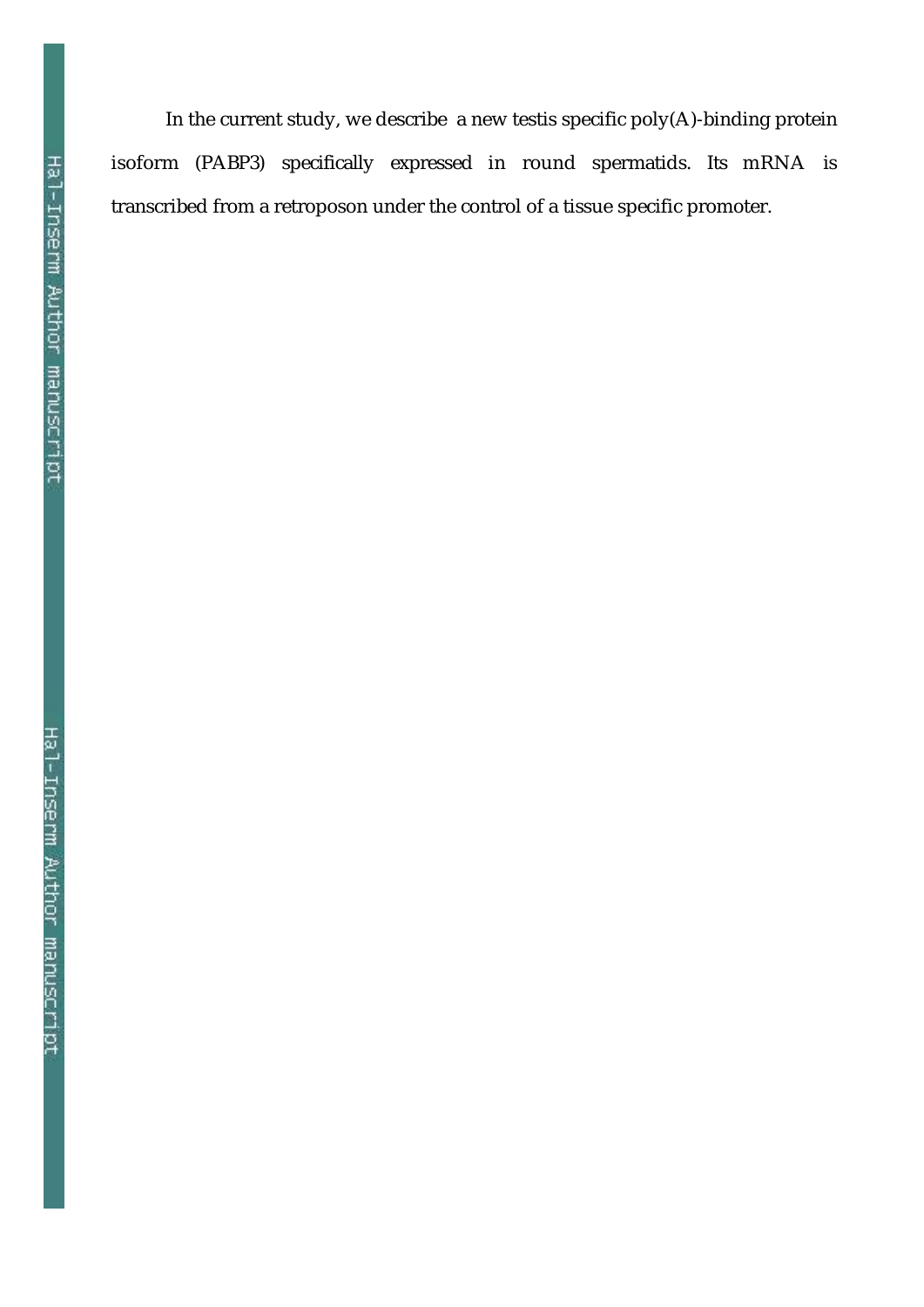#### **Materials and Methods**

The nucleotide sequences for PABP3, PABP4 mRNA, and PABP3 promoter have been deposited in GenBank database under accession numbers AF132026, AF132027, and AF315079 respectively. The other PABP sequences mentioned in this study : PABP1 mRNA, the splicing variant PABPII, iPABP mRNA, PABP1 gene, and the mouse PAPB2 mRNA have the accession numbers AH007272, Z48501, U33818, U68093 to U68105, and AF001290 respectively. All the oligonucleotides used in this study are described in table 1.

#### **cDNA cloning**

The insert of one clone (EST h08023t), susceptible to correspond to a new potential PABP (23), was used as a probe to screen a human testis library (24,25) as previously described (26).

#### **DNA sequencing and analysis**

Plasmids were prepared and sequenced as previously reported (23,27).

#### **Northern blot analysis**

Human multiple-tissue northern blots (Clontech, CA) were probed with oligonucleotides PABP1, PABP3, PABP4 and iPABP specific for each PABP (table 1). Blots were prehybridised and hybridised in  $Express H<sub>W</sub>$  hybridisation solution (Clontech, CA) at 37°C. They were washed in 2x SSC (1x SSC: 150 mM NaCl, 15 mM sodium citrate, pH 7); 0.1% SDS at room temperature for 15 min then in 2x SSC; 0.1% SDS at 43°C twice for one hour. The specific signals were detected using a phosphorimager STORM 840 (Molecular Dynamics, CA).

#### **Semi-quantitative RT-PCR on human testis RNA**

Total RNA from human adult testis was extracted using acid guanidium thiocyanate (28). RT-PCR were performed on 5 ng of total RNA using the Access RT-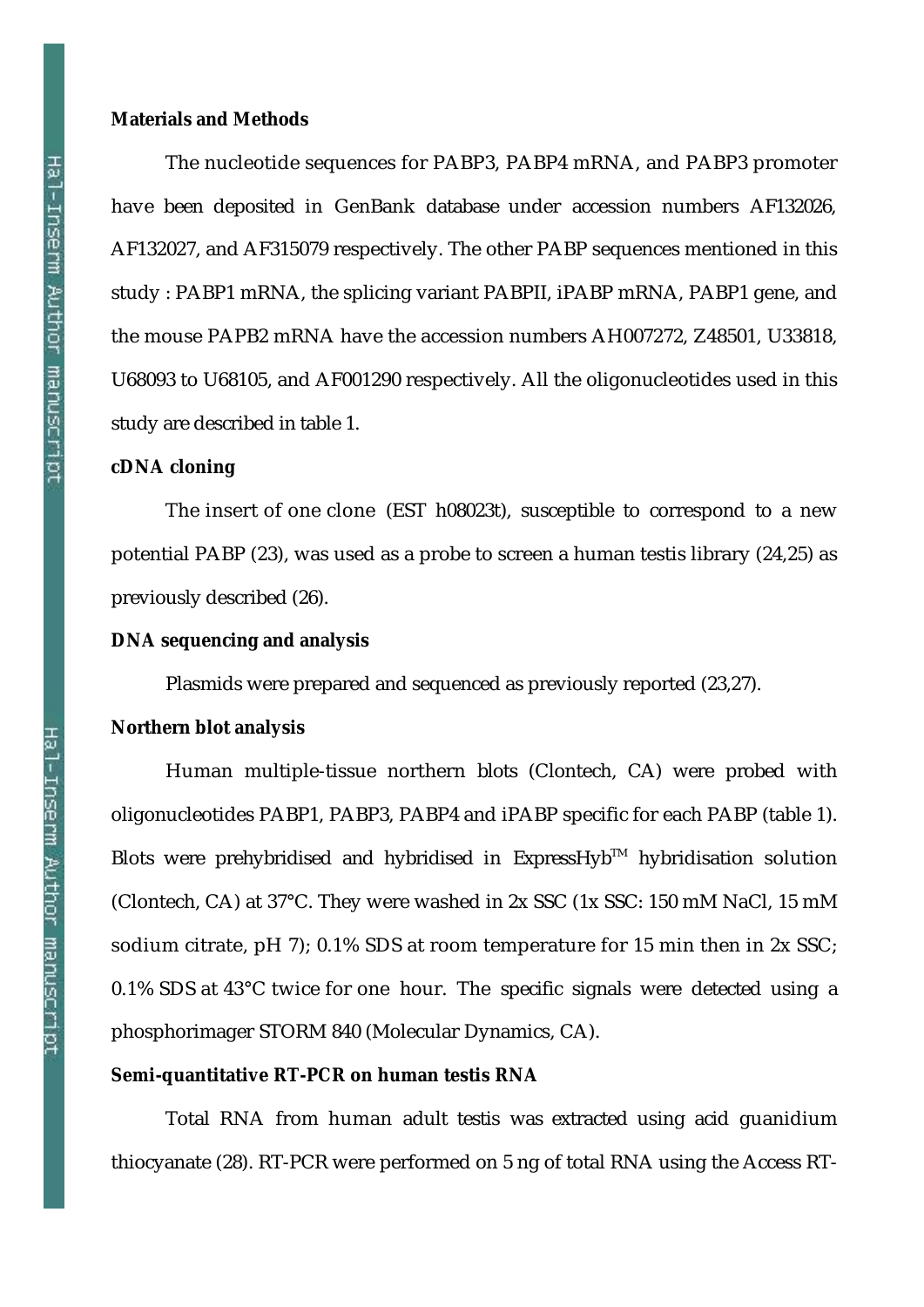PCR System (Promega, WI) and two oligonucleotides (3'RT and 5'RT, this last one being labelled with 6FAM) (table 1). This set of primers frames a region with insertions or deletions in PABP3, PABP4, PABP1 and iPABP fragments which exhibited sizes of 513, 519, 528 and 555 bp respectively. RT-PCR were carried out on a Perkin-Elmer GeneAmp 9600 Thermo cycler under the following incubation conditions : 45 min of reverse transcription at 48°C, denaturation for 2 min at 94°C and 30 cycles of PCR (1 min at 94°C, 1 min at 50°C and 1 min at 72°C). The amplified products were detected on an Applied Biosystems 373A automated DNA sequencer and analysed using the GeneScan program. Under these experimental conditions, as determined by using various mixes of the four PABP RNA synthesised in vitro, the surface under each peak was proportional to the amount of specific mRNA in the assayed samples.

#### *In situ* **hybridisation**

Human testis samples were taken during surgery for orchidectomy, fixed overnight in 10% formol, and embedded in paraffin using routine procedures. Sections of 6  $\mu$ m thickness were mounted on polylysine-coated slides and stored at room temperature until used. The HPLC-purified PABP1 and PABP3 primers (table 1) were used as antisense PABP1, PABP3 probes respectively, whereas 5'RT primer was used as sense probe. These oligonucleotides were labelled using digoxigenin-11 deoxyuridine triphosphate (DIG-dUTP) Oligonucleotide Tailing kit (Roche Diagnostics, F) and kept at -20°C. Following deparaffinisation in xylene and rehydratation, sections were incubated in 50% acetic acid for 30 s, rinsed in sterile water, and digested with proteinase K (10  $\mu$ g/ml) in 100 mM Tris-HCl pH 7.5, 1 mM CaCl, for 15 min at 37°C. The sections were then washed in sterile water, postfixed in 2% paraformaldehyde (PFA) for 20 min at room temperature, washed in sterile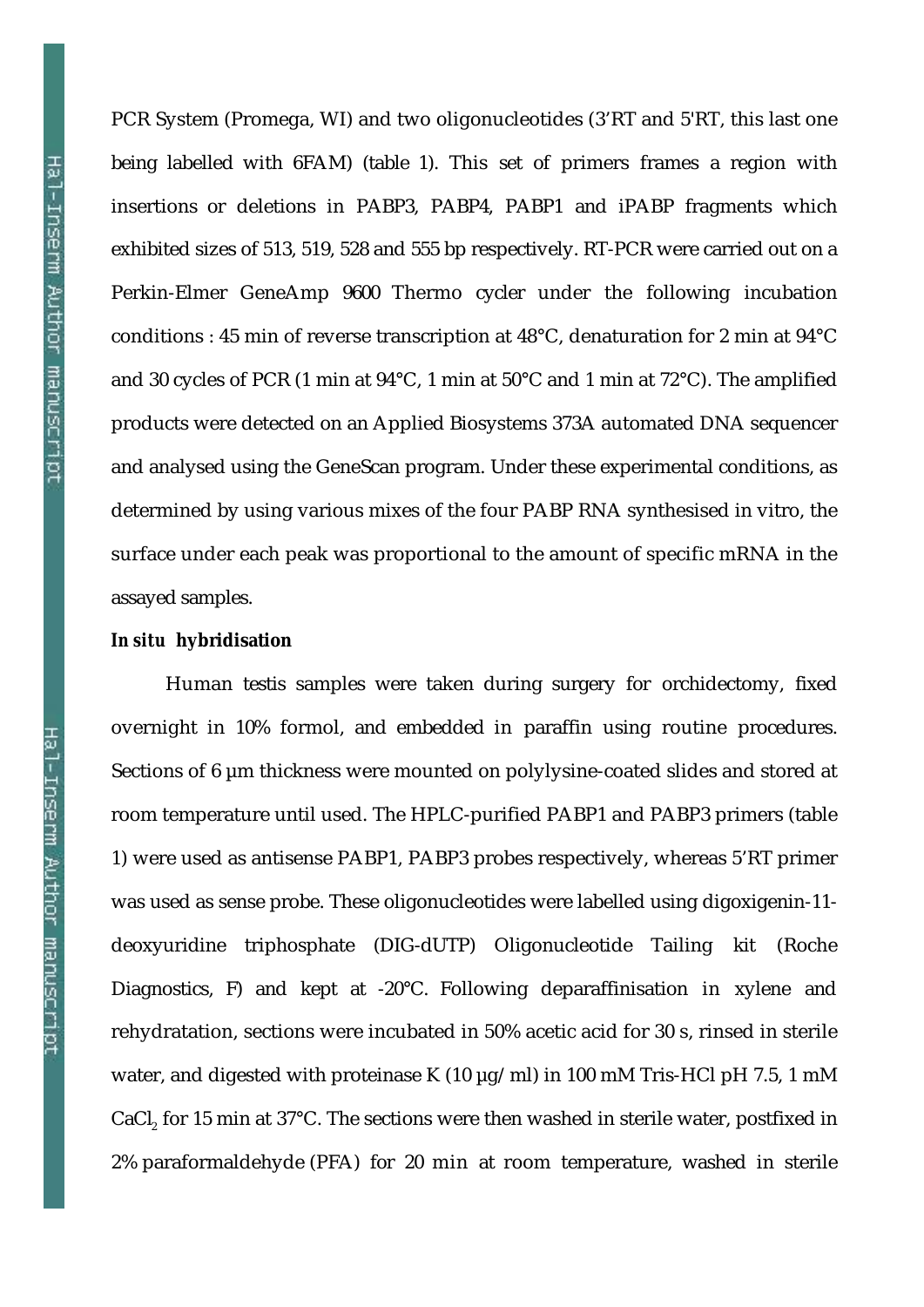water, dehydrated in graded ethanol baths and air-dried. Each section was prehybridised for 2 hr at 37 °C in 100 µl of hybridisation buffer (4% deionised formamide, 1x Denhardt's solution, 1.5x SSC and 330 µg/ml yeast tRNA) in a humid chamber. *In situ* hybridisations were performed for 16 hr at 37 °C in 20 µl of hybridisation buffer containing 10% dextran sulphate and 25 ng DIG-labelled oligonucleotide probe. After hybridisation, the sections were briefly rinsed in 2x SSC at room temperature, in 2x SSC for 1 hour at 37°C, and finally in 1x SSC for 30 min at room temperature. Hybridisation signals were detected as previously described (29). Sections were counterstained using methyl green in order to visualise the nuclei.

#### **Preparation of antibodies**

A 9 amino acid peptide (CAVPNQRAP) specific for PABP3 (peptide 3), corresponding to a.a. 391-398 of this protein was added with a Cys residue at its amino terminal end for the coupling to keyhole limpet hemocyanin (KLH) as immunogen (Syntem SA, F). Peptide 3 antibodies were generated by immunisation of rabbits with this antigen. A 11 a.a. peptide (CPNPVINPYQP) specific for PABP1 (peptide 1) corresponding to a.a. 393-402 of PABP1 protein sequence with an additional Cys residue at its amino terminal end was used as control in competition experiment.

#### **Western blot analysis.**

Human testis and liver tissues were homogenised in 40 mM Tris-HCl buffer pH 8.5 containing 250 mM sucrose, 1 mM EDTA, 1 mM PMSF, 1 µg/ml leupeptine. After centrifugation (13,000 g, 2 min), the supernatants were kept frozen until Bradford assay (BioRad, US). Following denaturation for 5 min at 90°C, protein extracts (70 µg/lane) were separated on 9.2% SDS-PAGE, blotted onto a PVDF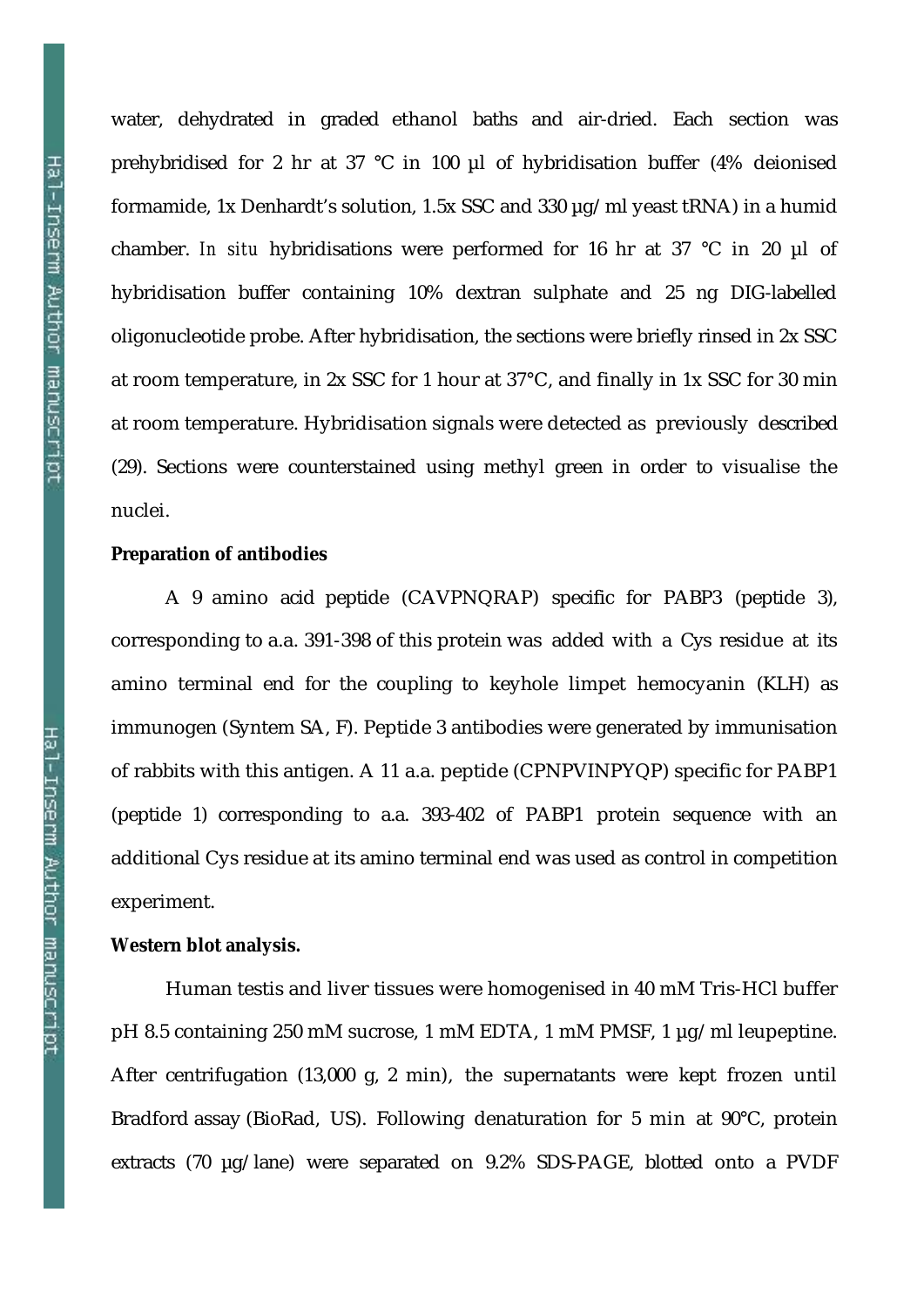transfer membrane (Millipore, F), and probed either with the anti-peptide 3 serum  $(1/100)$ , or anti-peptide 3 serum preabsorbed with peptide 3 (200 µg), or peptide 1 (200 µg). Treatment of the membrane was done according to the enhanced chemifluorescence protocol (ECF, Amersham, UK). Sheep anti-rabbit IgG, associated with alkaline phosphatase (1/10000), was used as secondary antibody. The membrane was incubated for 10 min in ECF solution, and fluorescent signals were visualised using a phosphorimager STORM 840 (Molecular Dynamics, CA).

#### **Protein synthesis and RNA binding assays**.

The open reading frames (ORF) of PABP1 and PABP3 were amplified using the 5'ORF and 3'ORF primers (table 1), iPABP was amplified using 5'iORF and 3'iORF primers. Each PCR product was cloned in both orientations into the pTargeTTM vector (Promega, WI). The inserts of the plasmids, linearised with KpnI restriction enzyme, were transcribed and translated using the Linked *in vitro* T7 Transcription/Translation-radioactive kit (Roche Diagnostics, F) in the presence of [ 35S] methionine (Amersham, UK) (1000 Ci/mmole). One tenth of the translation reaction was analysed on a (10%) acrylamide (29:1) denaturing gel. The specific signals from dried gels were detected using a phosphorimager STORM 840 (Molecular Dynamics, CA).

Binding of *in vitro* translated PABP to RNA homopolymers coupled to Sepharose was performed as described by others (12,30,31), with the following changes. For each binding experiment, poly(A)-Sepharose (50 ng poly(A) per reaction), was equilibrated in 500  $\mu$ l of KCl (0.1 M) binding buffer (10 mM Tris pH 7.4, 2.5 mM MgCl2, 0.1 M KCl and 0.5% Triton X100). The standard binding reaction was performed for one hour at 4°C with 3 µl of the *in vitro* translated products in a final volume of 80 µl KCl (0.1 to 2 M) binding buffer, containing 20 units of RNasin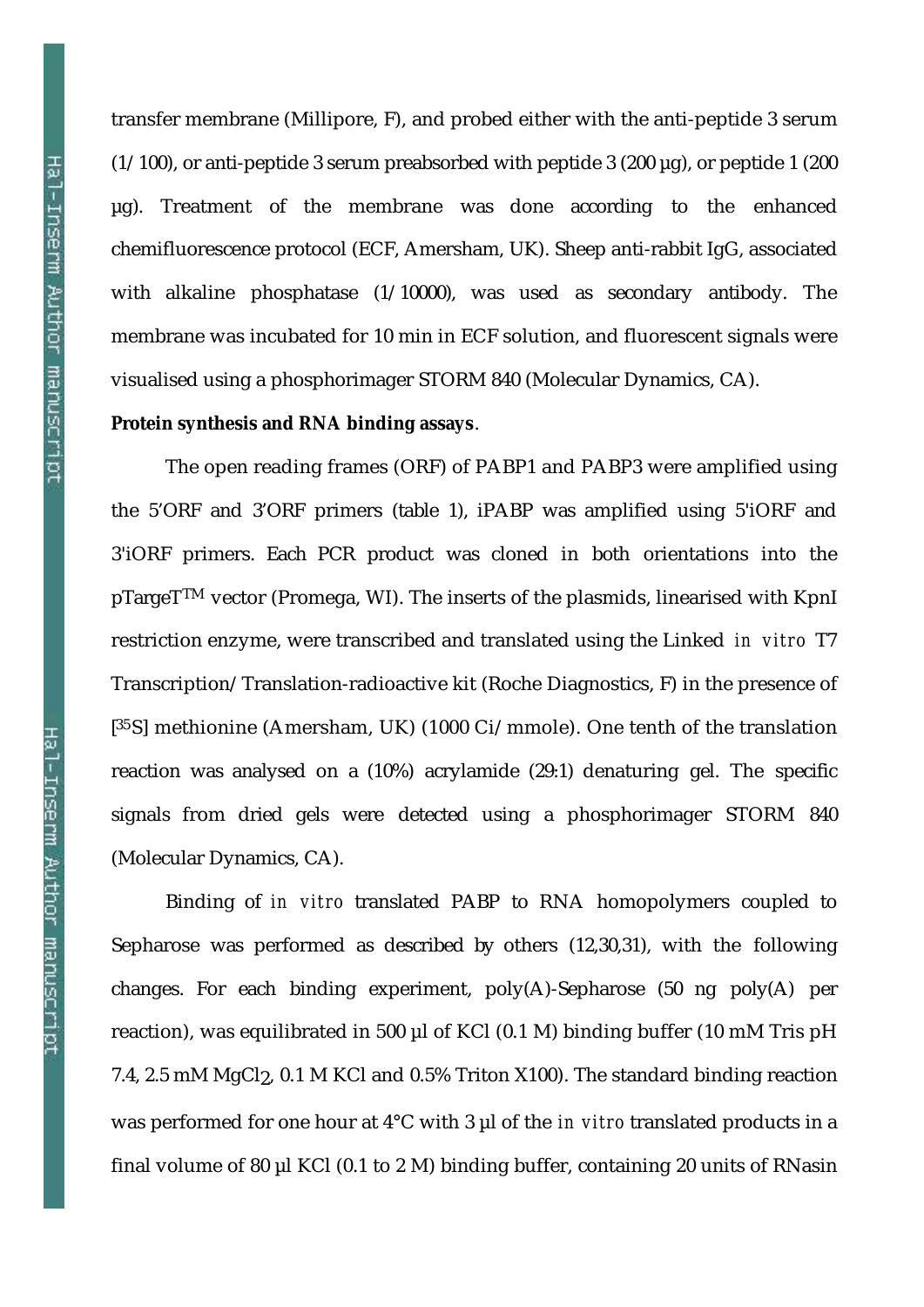(Promega, CA), 20 µg yeast tRNA (Sigma-Aldrich, F) and 8 µg poly(dI-dC) (Pharmacia Biotech, S) as non specific competitors. In competition experiments, a 30 min pre-incubation with 5 µg of HPLC purified oligonucleotides, polyA[40], polyU[40], polyC[40] or polyG[40] (Genset SA, F), was performed before poly(A)- Sepharose addition to the binding reaction (KCl 1 M). The poly(A)-Sepharose was then washed two times with 500 µl of KCl (0.1 to 2 M) binding buffer, resuspended in SDS sample buffer (50 mM Tris pH 6.8, 100 mM DTT, 2% SDS and 10% glycerol), boiled for 3 min and loaded on a 10% acrylamide (29:1) denaturing gel. The dried gels were exposed overnight on a phosphor screen and the signal detected on a phosphorimager STORM 840 (Molecular Dynamics, CA).

#### **Gene structure analysis**

Standard PCR reactions were carried out on a Perkin-Elmer GeneAmp 9600 Thermo cycler using the Advantage cDNA PCR Kit (Clontech, CA) in 50 µl containing either high molecular weight human DNA (60 ng) from blood peripheral leukocyte cells, or PABP1 and PABP3 cDNA (1 ng) as positive controls. These DNA sequences were amplified with 5'ORF/3'ORF (PABP3), or 5'PCR/3'ORF (PABP1), or T7 (Promega, WI)/3'ORF primers. This last set of primers, which is able to amplify PABP sequence cloned in plasmids, was used to check that the genomic DNA was not contaminated with PABP containing plasmids. The PCR cycles for PABP3 started with the DNA-polymerase activation step (94°C, 1 min) followed by 10 cycles of « touchdown » from 60°C to 50°C (32), 30 cycles of PCR (5 sec at 94°C, 10 sec at 50°C and 3 min at 72°C) and a final extension for 10 min at 72°C. The PCR for PABP1 were performed under the following incubation conditions : 94°C 1 min, followed by 35 cycles of PCR including 2 steps (95°C 15 sec and 68°C for 22 min). The amplified products were loaded on a 1 % agarose gel in TBE buffer (90 mM Tris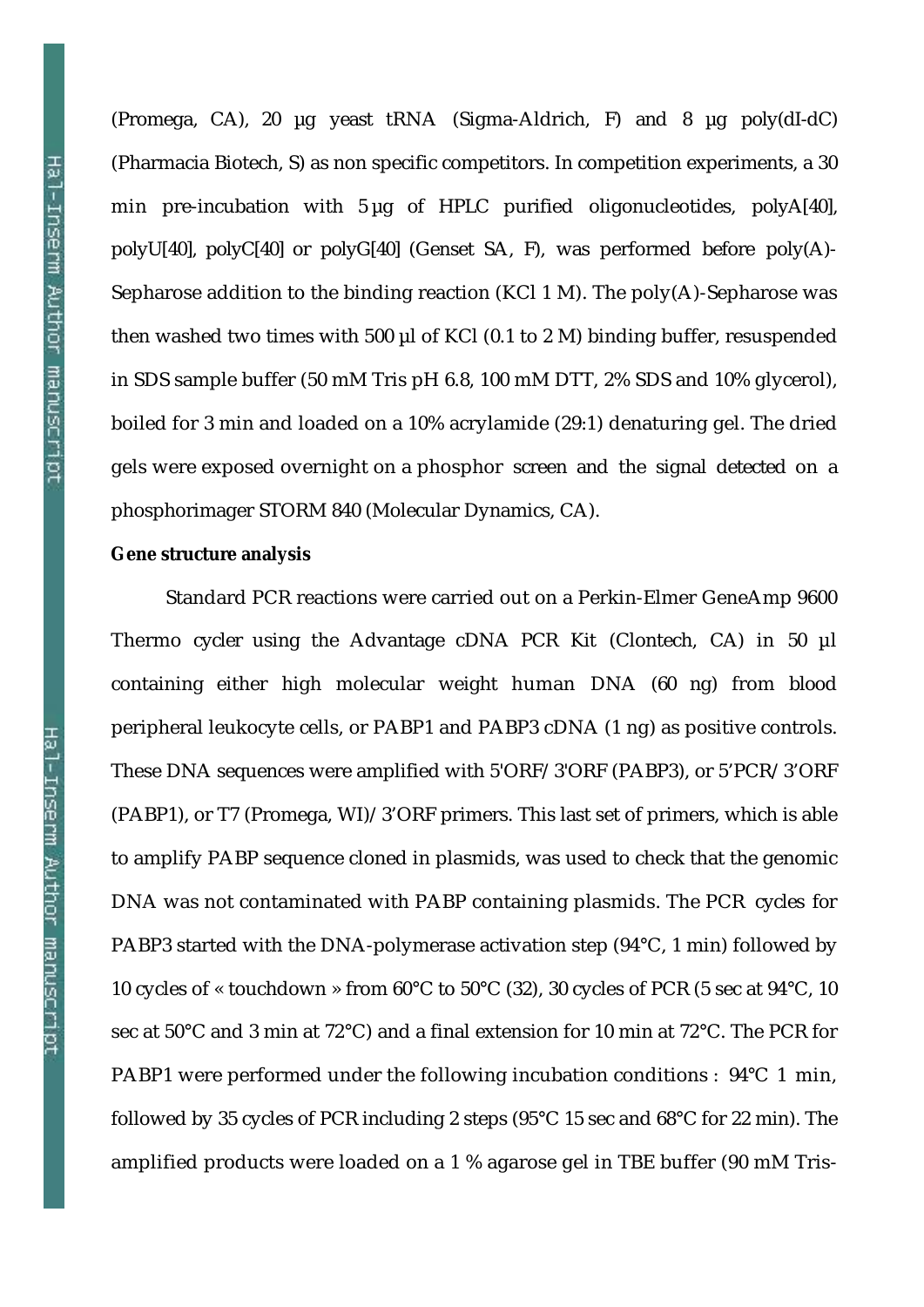borate pH 8, 1 mM EDTA) for electrophoresis. The gel was then blotted on a Hybond N+ membrane (Amersham, UK) and probed with the specific PABP1 and PABP3 primers as described for the northern blot.

#### **Cloning of the 5' region of PAPB3 mRNA**.

5'RACE cloning was carried out on one µg of human testis mRNA (Clontech, CA) using the SMART RACE cloning Kit (Clontech, CA) and the RACE primer (table 1). The resulting products were subcloned into the pCR4-TOPO vector using the TOPO-TA Cloning kit (Invitrogen, ND). Positive clones were sequenced as mentioned for PABP3 cDNA.

#### **PABP3 promoter cloning and sequencing.**

The PABP3 gene was isolated from the Single Human BAC Library (Research Genetics, AL) according to supplier's protocols. Briefly, two PABP3 specific oligonucleotides (5'BAC and 3'BAC) were used to amplify a fragment which was detected by the oligonucleotide BAC probe. PCR reactions were performed as previously described (33) on 1 µl DNA from the "Superpool" plate (PCR step 1), then on 2 µl DNA from the "Plate pool" plates (PCR step 2). The final screening was achieved by hybridisation of the selected "384 Colony BAC DNA membranes" with the PABP3 [<sup>32</sup>P] – dCTP labelled insert, as probe. DNA from the positive BAC clones was extracted and purified using the QIAGEN Large-Construct Kit (Qiagen, CA). PABP3 putative promoter sequence was obtained directly on 2 μg of SphI digested BAC DNA using the dye terminator sequencing kit (Applied Biosystems, CA) and oligonucleotides RACE, Seq1, Seq2 and Seq3 designed from the sequences of PABP3, 5'-RACE products, and the results of RACE and Seq1 sequence reactions, respectively. The PABP3 putative promoter sequence was analysed using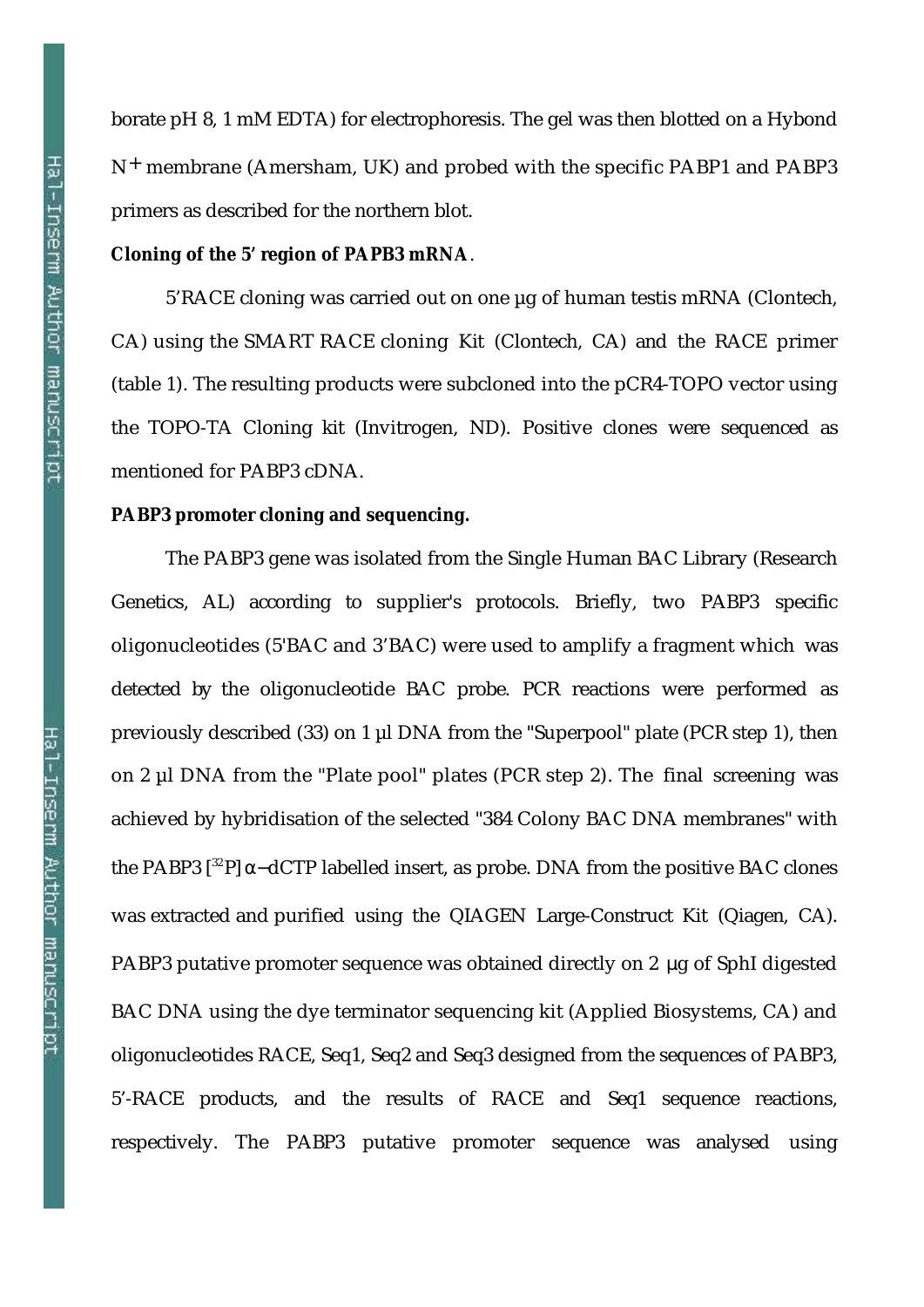Hal-Inserm Author manuscript

Hal-Inserm Author manuscript

MatInspector program (core similarity = 1, and matrix similarity  $> 0.87$ ) (34) in order to identify consensus binding sites for transcription factors.

#### **S1 nuclease mapping analysis.**

A 737 bp genomic DNA fragment was amplified from 10 ng BAC DNA using oligonucleotides 5'PROM and RACE (table 1), as 5' and 3' primers respectively, under conditions previously described (33). This PCR fragment was gel-purified using QIAEX II (Qiagen, CA), and then used as matrix for the S1 mapping probe synthesis. Briefly, the 6FAM labelled RACE antisense primer (Genset SA, F) was used to generate a 5'-labelled single-stranded DNA fragment using 50 ng of the 737 bp genomic fragment. The probe was checked on agarose gel, purified using QIAEX II kit, and quantified by ethidium bromide staining. PolyA<sup>+</sup> RNA from either testis or liver (2 µg) (Clontech SA, F) was hybridised to the end-labelled probe (50 ng) in 80% formamide, 100 mM sodium citrate, 300 mM sodium acetate and 1 mM EDTA, pH 6.5, at 37°C overnight. S1 nuclease  $(1U/\mu I)$  (Life technologies, SARL, F) was then added to the digestion buffer (50 mM sodium acetate, 200 mM sodium chloride, 1 mM zinc chloride, 0.5% glycerol) for 30 min at 37°C. As a control, the probe was also hybridised to 10 ng PABP3 synthetic RNA produced using the Riboprobe Gemini II kit (Promega, WI) and the corresponding PABP3 plasmid as template, according to the supplier's protocol. Protected fragments were detected on an Applied Biosystems 373A automated DNA sequencer and analysed using the GeneScan program.

#### **Plasmid constructs for promoter analysis.**

The PCR products corresponding to different regions of the promoter were subcloned upstream from the Enhanced Green Fluorescent Protein (EGFP) reporter gene in the pEGFP-1 vector (Clontech, CA) under conditions previously described (33). These inserts were generated by PCR reaction on 10 ng of BAC DNA using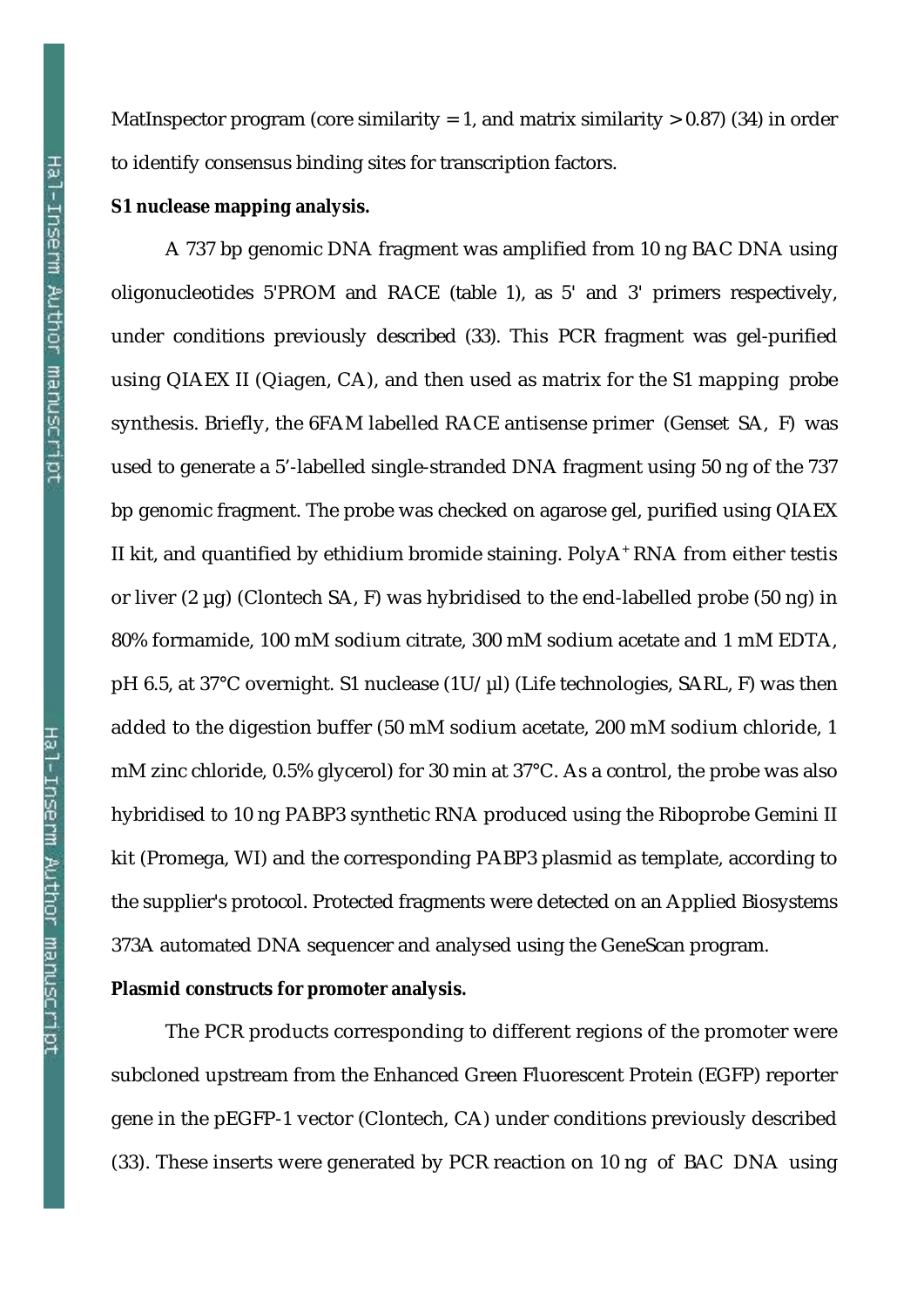Advantage cDNA PCR Kit (Clontech, CA). The four oligonucleotide couples used for PCR were 5'PROM/3'PROM, 5'PROM1/3'PROM, 5'PROM2/3'PROM, and 5'PROM3/3'PROM in order to amplify fragments PC (528 bp), P1 (473 bp), P2 (286 bp) and P3 (160 bp) respectively. The resulting products were digested with Bgl II/Hind III (see table 1), and then subcloned into the promoter-less pEGFP-1 reporter vector. Plasmids were purified using the Maxiprep reagent system (Qiagen, CA), and verified by sequence analysis. Plasmid CMV/pEGFP-C1 (Clontech, CA), which contains the human cytomegalovirus (CMV) promoter, was used as positive control in transfection experiments.

#### **Cell culture and transfection assays.**

The human NTERA-2/D1 cell line (NTERA-2/clone D1, a human pluripotent embryonic carcinoma cell line derived from a lung metastasis of a testicular teratocarcinoma) was obtained from the American Type Culture Collection (number CRL 1973, ATCC, Biovalley, F). NTERA-2/D1, and HeLa cells were cultured in Dulbecco's modified Eagle's medium (Life Technologies SARL, F) containing 10%  $(v/v)$  foetal calf serum (LifeTechnologies, F), penicillin/streptomycin, and 2 mM glutamine with a pCO<sub>2</sub> of 10% (NTERA-2 cells) or 5% (HeLa cells) at 37 °C in humidified air. Cells were transfected using the LipofectAMINE<sup>+</sup> protocol (Life Technologies SARL, F). Briefly, HeLa, or NTERA-2/D1 cells, at 60% and 90% confluence respectively, were washed twice with serum-free medium. They were transfected with 400 ng of either CMV/pEGFP-C1 plasmid (Clontech, CA) as positive control, or PABP3/pEGFP-1 constructs with 4 µl of LipofectAMINE and 1 µl of PLUS reagent (Life Technologies, F) in 200 µl of serum-free medium. After 3 h of incubation, the medium was replaced with 500 µl of medium supplemented with 10% serum, and cells were harvested after 48 h of culture by trypsin/EDTA digestion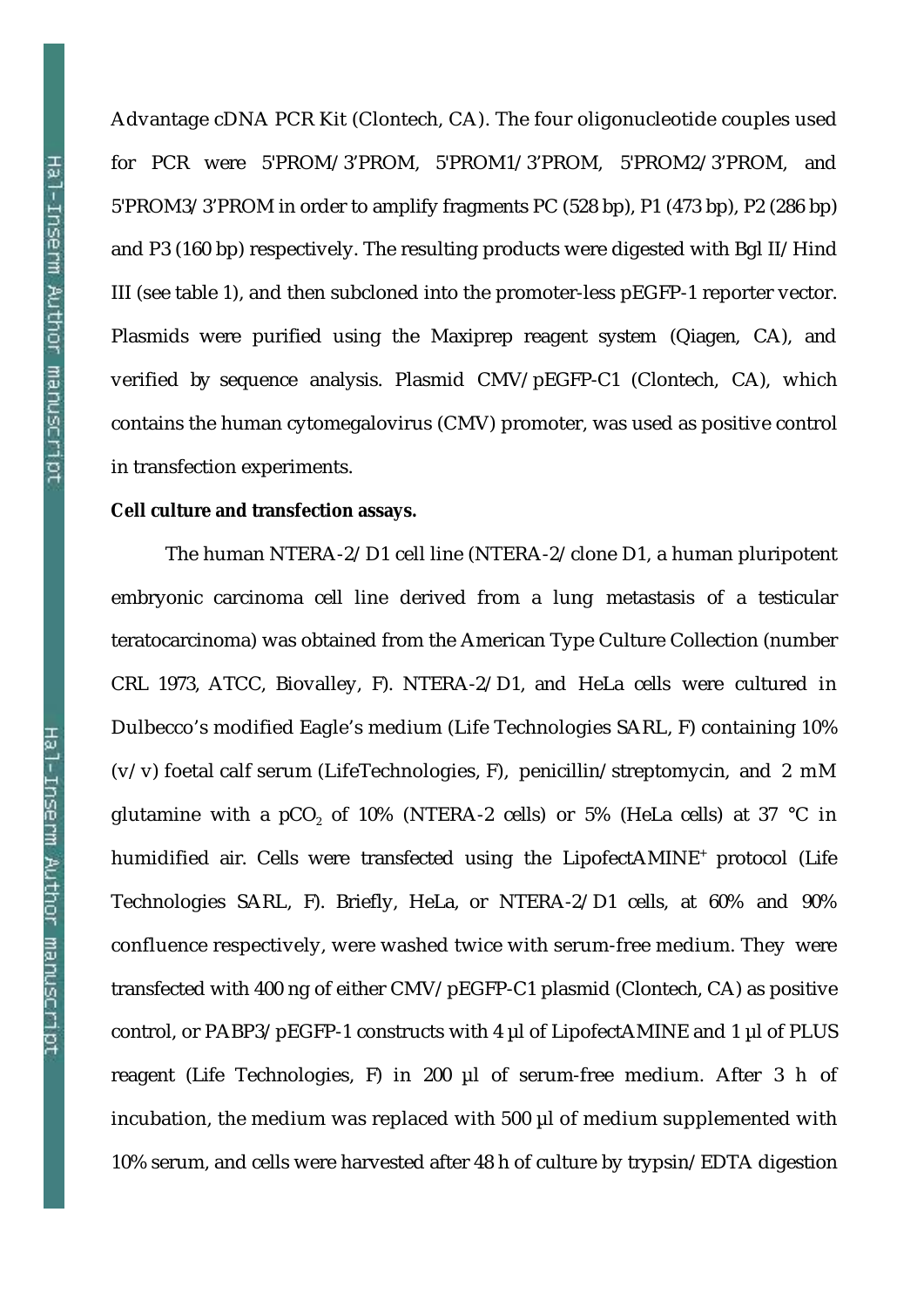Hal-Inserm Author manuscript

and resuspended in PBS containing 0.5 µg/ml propidium iodide (PI). Enhanced Green Fluorescent Protein (EGFP) fluorescence was detected by a FACS (Coulter EPICS XL-MCL, Beckman Coulter, CH) flow cytometer equipped with an argon laser emitting at 488 nm. The FL1 emission channel (normally used to detect FITC) was used to monitor EGFP fluorescence; the FL3 channel was used to identify dead or dying cells with PI red fluorescence.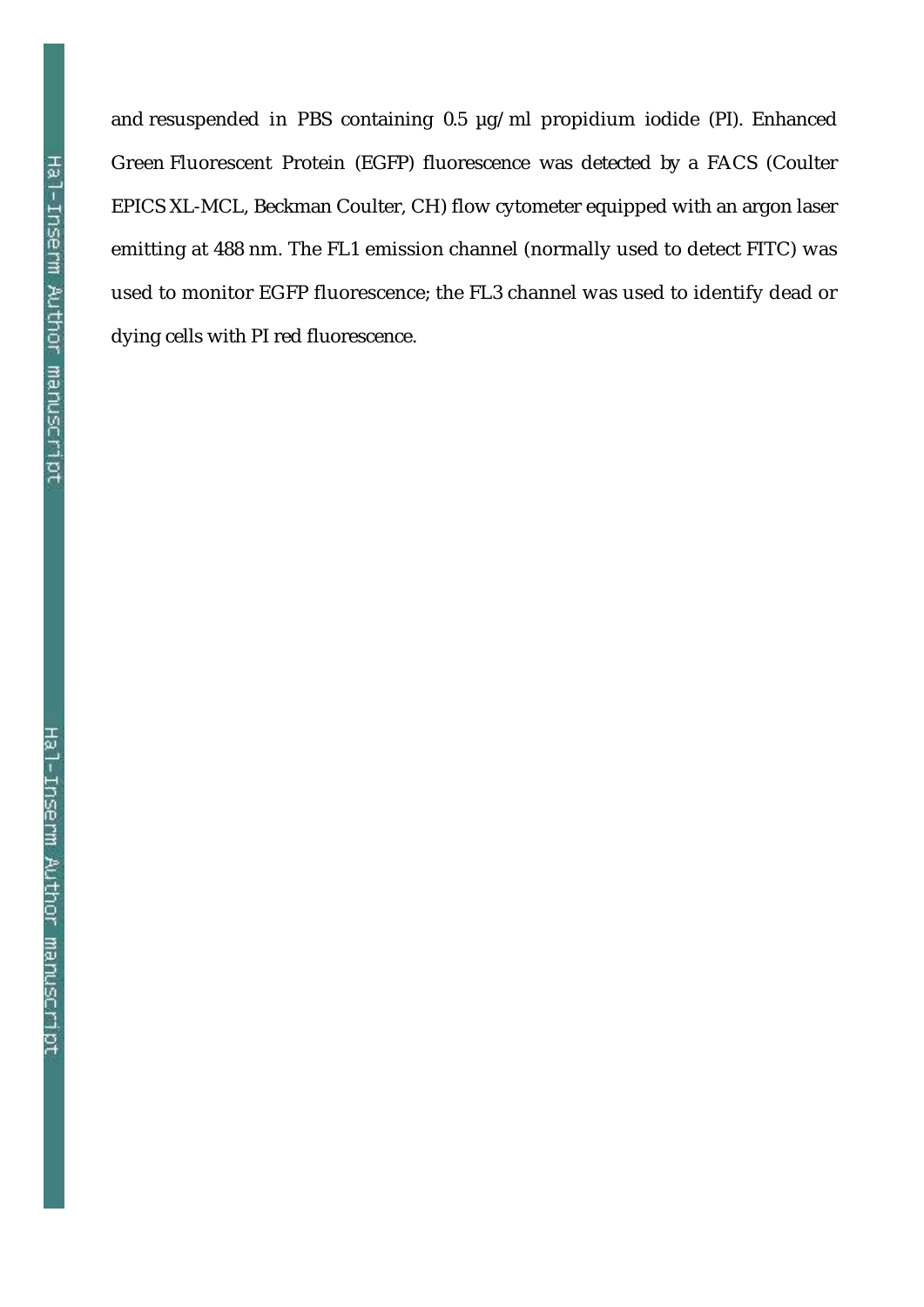#### **Isolation and sequence of PABP3 and PABP4.**

Recently, we identified a large series of human testis EST (23). One of them (EST h08023t), corresponding to a new PABP isoform, was used as probe in order to screen a human testis cDNA library. Seven out of 10 positive clones corresponded to PABP1, and three of them revealed two new PABP sequences, PABP3 and PABP4. PABP3 cDNA (2397 nucleotides) exhibits an open reading frame (ORF) of 1893 nucleotides susceptible to encode a 631 a.a. protein (figure 1). The initiation codon (ATG), at position 24, is flanked by the Kozak consensus sequence favourable for translation initiation (35,36). Three polyadenylation consensus signal sequences (AATAAA) are detected in the 3' untranslated region at position 2015, 2035 and 2373. PABP3 exhibits four RNA binding domains (RBD) each of them containing the two ribonucleoprotein consensus motives (RNP1 and RNP2). Alignment of PABP3 and PABP1 amino acid sequences reveals 92.5% identical residues (data not shown). The major differences between these two species are a deletion of six amino acids (PVINPY), in the PABP3 sequence, corresponding to the position 395 to 400 of PABP1, and four amino acid substitutions in RBD I, II and III at position 52, 53, 102 and 191.

The sequence of the PABP4 cDNA (Acc n°: AF132027) reveals two ORF corresponding to incomplete PABP proteins (data not shown). The first one starts at nucleotide 81, with an initiation codon in a favourable consensus sequence for translation initiation (35,36). It codes for a peptide of 56 amino acids which contains the RNP2 of the RBD1. The second ORF (269 amino acids) starts at nucleotide 548 with an ATG in a poor context for initiation of translation. It might code for a protein of 269 amino acids containing only one and a half RBD. In the 3'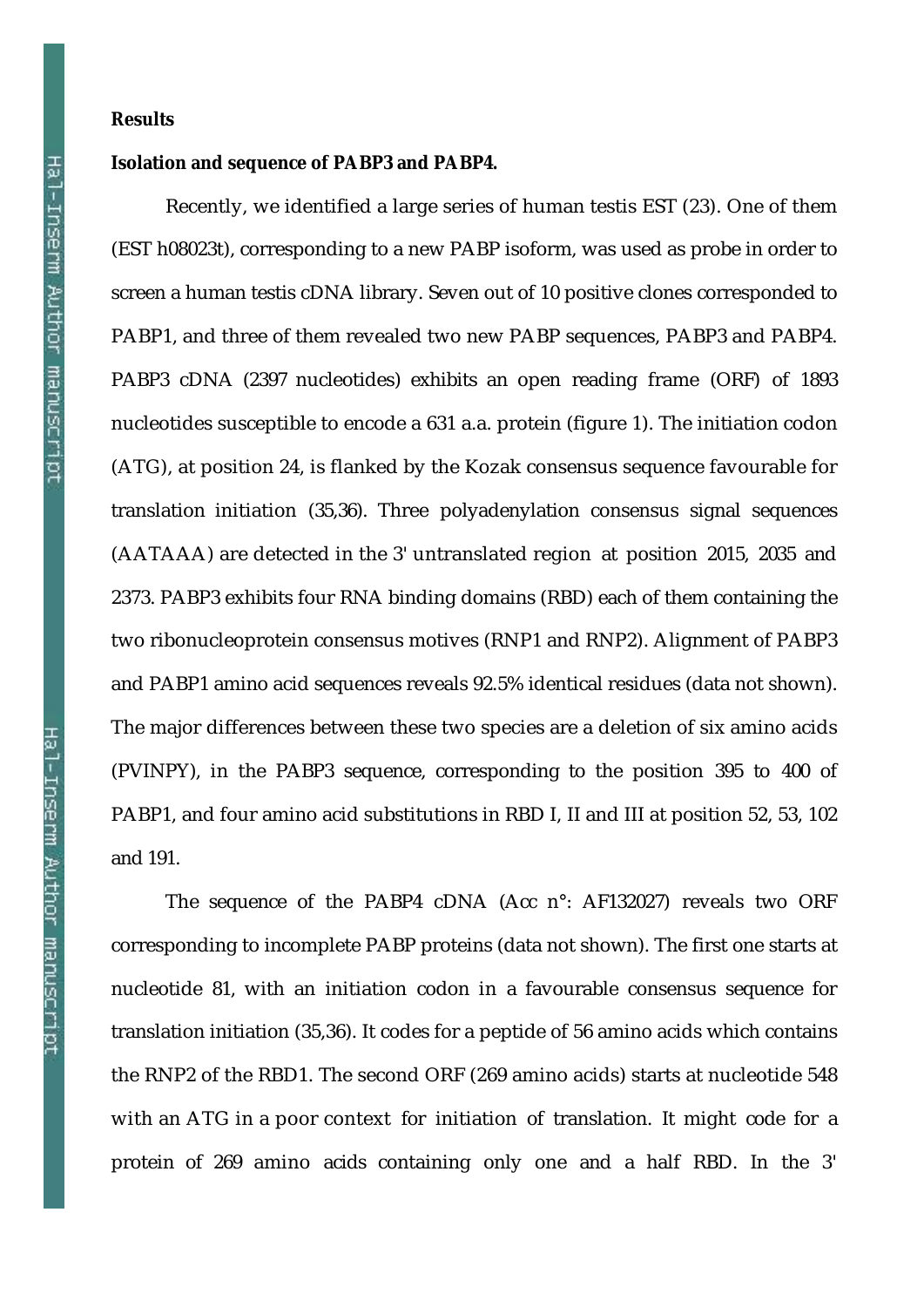Hal-Inserm Author manuscript

untranslated region, an imperfect polyadenylation consensus signal sequence (AATTAA) (37,38) is located 52 bases upstream from the poly(A) tail.

#### **Analysis of the PABP mRNA expression in human tissues**.

Since the nucleotide sequences of the different PABP are very well conserved, we designed oligonucleotides specific for PABP1, iPABP, PABP3 and PABP4 (named PABP1, iPABP, PABP3 and PABP4 respectively) (table 1) in order to differentiate the expression of their respective mRNA. The specificity of these oligonucleotides was checked by hybridisation to *in vitro* transcribed RNA of the four PABP isoforms (data not shown). Hybridisation of the PABP1 specific probe to a multiple-tissue northern blot revealed one major band at 3.2 kb corresponding to the PABP1 mRNA in all the tissues tested (figure 2A). In contrast, hybridisation to PABP3 revealed two weak but distinct bands at 2.1 kb and 2.5 kb only in human testis. Oligonucleotides specific for PABP4 and iPABP did not revealed any specific signal (data not shown).

Due to the weakness of the signal detected on northern blot, a more accurate quantification of PABP mRNA isoforms expressed in human testis was achieved using semi-quantitative RT-PCR on total RNA. To that end we designed a couple of specific primers, 5'RT and 3'RT which was able to amplify fragments of different sizes for the four human PABP in the same reaction sample (see Material and Methods). A characteristic electrophoretic profile of the amplified products is presented in figure 2B. As expected, PABP1 and PABP3 are the two major PABP mRNA isoforms expressed in human testis. Based on 11 independent experiments, the amount of PABP3 mRNA represents  $18.8 \pm 5.2$  % of PABP1 messenger level, whereas PABP4 and iPABP mRNA expression represent only 1.77  $\pm$  0.57 % and 5.5  $\pm$ 0.06 % of those of PABP1 respectively. These results are in agreement with the northern blot analysis in which these two later mRNA were undetectable.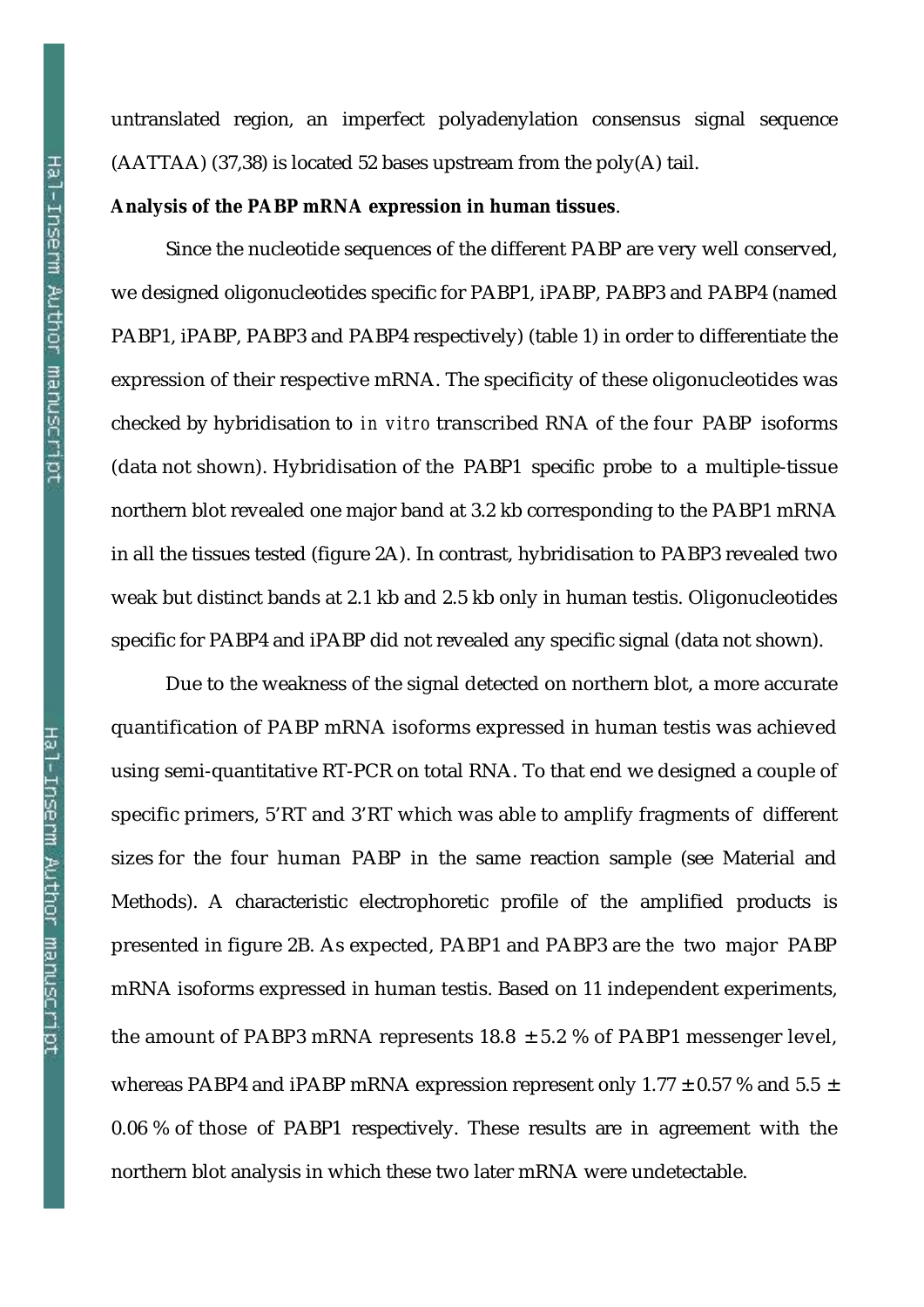The PABP1 and PABP3 mRNA were localised by *in situ* hybridisation on human adult testis sections using PABP1 and PABP3 specific oligonucleotide probes, respectively. PABP1 mRNA was strongly expressed in round spermatids and to a lower extend in pachytene spermatocytes (figure 3 A and B). In contrast, PABP3 mRNA was only detected in round spermatids and to a lower level as compared to PABP1 (24 h revelation as compared to 6 h for PABP1) (figure 3 C and D). No signal was observed with the control sense oligonucleotide 5'RT (figure 3 E and F).

#### **Western blot analysis of PABP3**

In order to demonstrate the presence of PABP3 in testis, we raised antibodies against the oligopeptide 3 : CAVPNQRAP (a.a. 391-398 of PABP3) elongated with a Cys at the amino terminal end. This sequence is specific for PABP3 as compared to PABP1, since six amino acids (PVINPY) are inserted in PABP1 at position 391. These antibodies were used to detect PAPB3 on a western blot of testis and liver extracts. Liver was used as a negative control, since no PABP3 mRNA was detected in this tissue (figure 2). As shown in figure 4, these antibodies recognised a band in testis at 70 kDa but no signal in liver extracts. This band was competed out by an excess of peptide 3 (used to raise the antibodies) whereas an excess of peptide 1 (specific for PABP1) did not altered the specific signal. This analysis clearly established the presence of PABP3 in human testis.

#### **PABP synthesis and binding to RNA homopolymers.**

In order to demonstrate the functionality of PABP3, we compared its ability to bind RNA homopolymers with that of PABP1 and iPABP. We synthesised mRNA corresponding to PABP1, iPABP and PABP3 and to the luciferase control. These mRNA were translated in the presence of  $[^{35}S]$  methionine and the labelled proteins were analysed on acrylamide-SDS gel (data not shown). For each sense RNA, we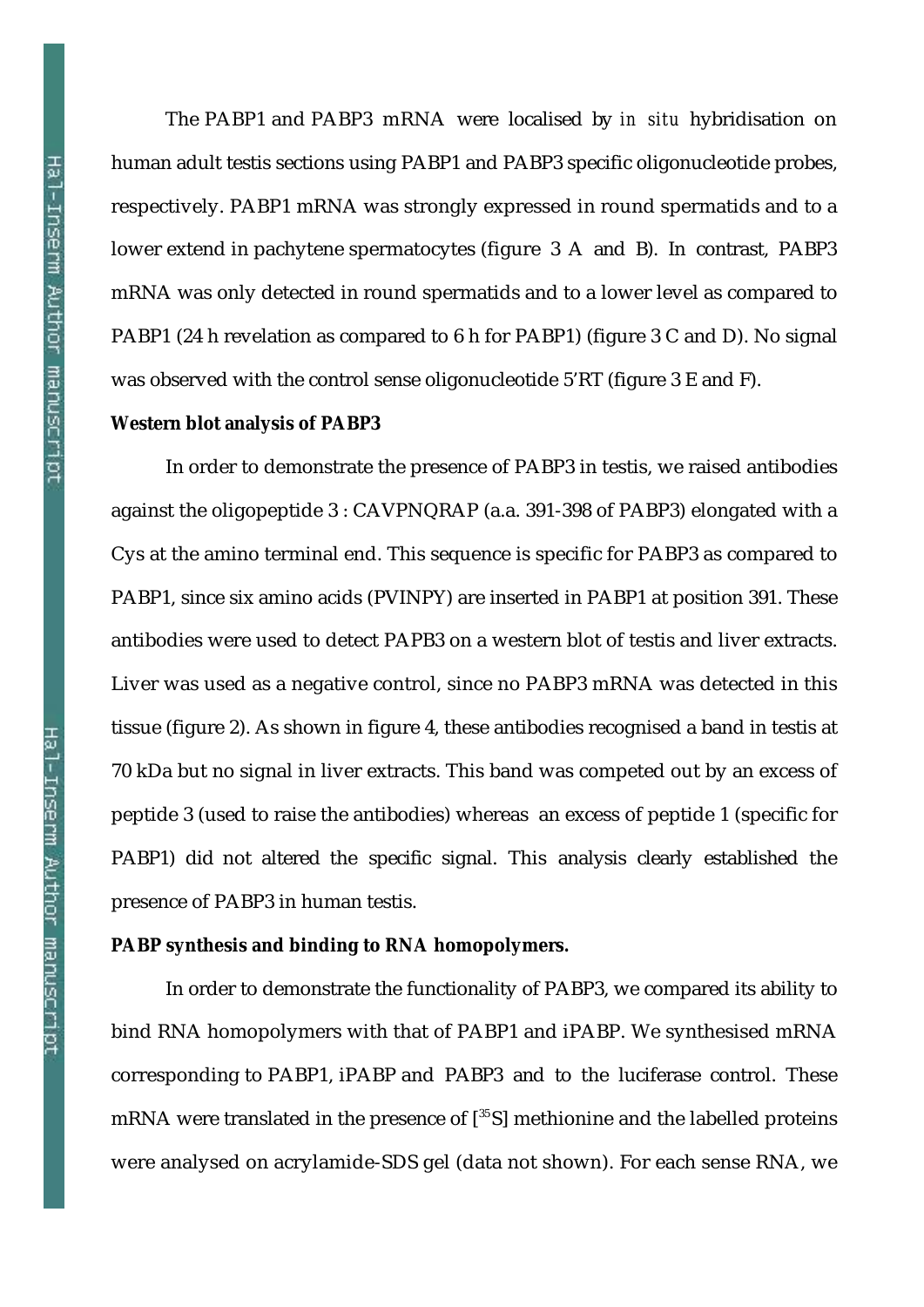observed a band corresponding to a protein at the expected size from the length of the different ORFs (PABP1: 70.3 kDa, iPABP: 72.4 kDa, PABP3: 70.1 kDa). No labelled protein was detected when antisense RNA were used as template. In a second step, we determined whether these proteins were able to bind

poly(A)-Sepharose. In order to estimate the relative affinities of each PABP for the polymer, each of the three PABP was incubated in the presence of poly(A)-Sepharose in a buffer containing increasing KCl concentrations of 0.1 M, 0.5 M, 1 M and 2 M (figure 5A). PABP3 exhibited an optimal binding at 0.5 to 1 M KCl and a strong decrease in affinity at 2 M KCl. iPABP exhibited it maximal binding activity at 0.1 and 0.5 M KCl and a sharp decrease at 1 and 2 M Kcl. The binding of PABP1 was optimal at 1M KCl and it was only slightly affected at 2 M KCl (figure 5A). The decrease of the binding of PABP3 and PABP1 to poly(A) homopolymer in the presence of 1 M and 2 M KCl was evaluated to 78 and 32 % respectively (figure 5B). The binding properties of PABP1 and iPABP were compatible with the results obtained by other groups (12,30,31). The three PABP were also incubated with poly(A)-Sepharose in 1M KCl binding buffer in the presence of 100x molar excess of ribohomopolymers (poly(U), poly(A), poly(G) and poly(C)) (figure 5A). The binding competition of PABP to poly(A)-Sepharose with purified soluble poly(U) appears slightly more efficient for PABP3 and iPABP than for PABP1. For each PABP, an increased binding to  $poly(A)$ -Sepharose was observed in presence of  $poly(G)$ . Under these experimental conditions, we did not observed any non specific binding of luciferase to poly(A)-Sepharose or of PABP to Sepharose 4B (data not shown).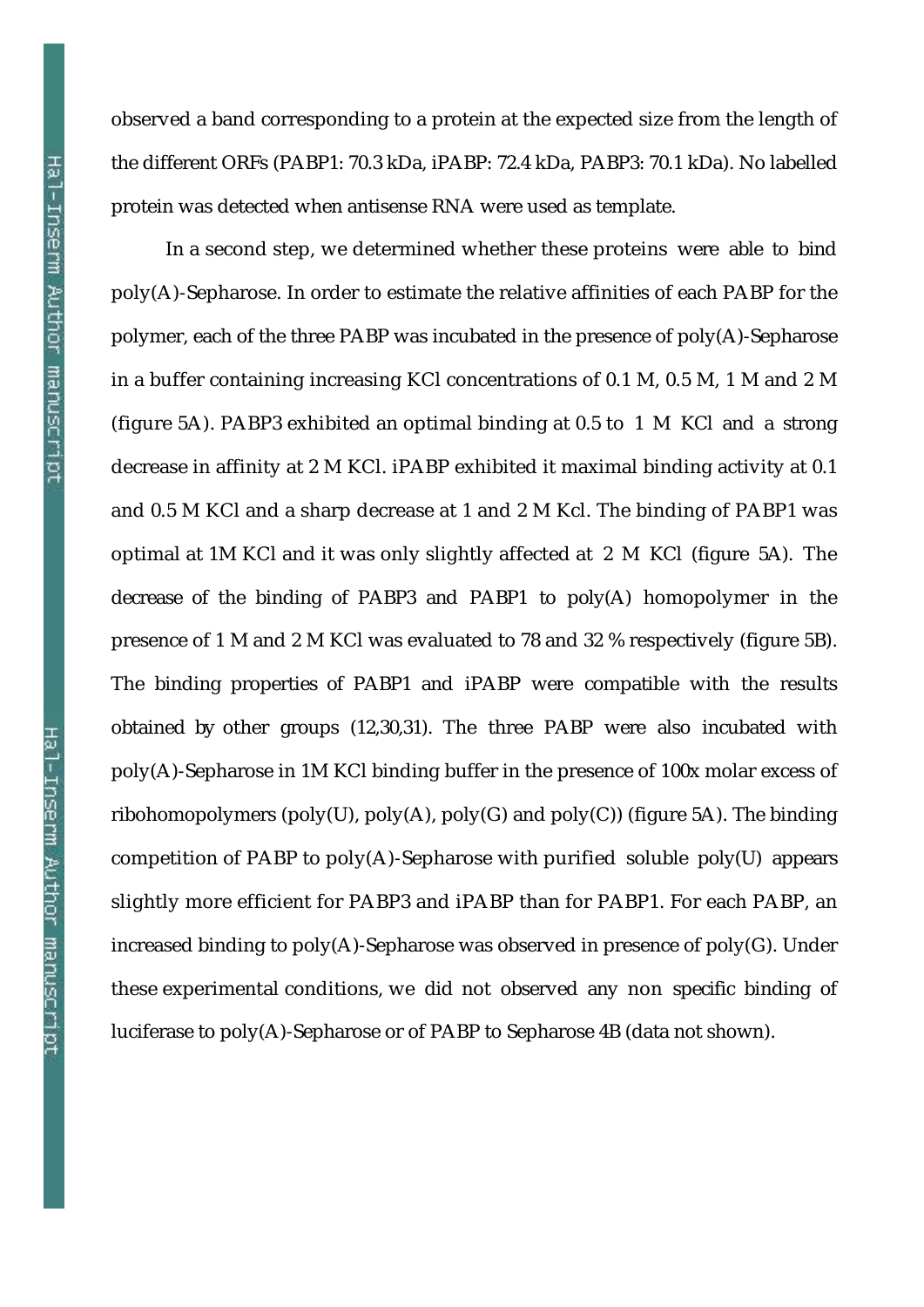#### **Genomic analysis of PABP3 and PABP4 sequences.**

Recently, Kleene et al. (39) reported that the mouse testis PABP2 is encoded by an intronless gene. In order to determine whether the human testis specific PABP3 gene, might also correspond to an intronless gene, we amplified the PABP1 and PABP3 genomic sequences using the set of oligonucleotides designed for the cloning of the ORFs. The specific fragments were revealed by hybridisation with oligonucleotides specific for PABP1 and PABP3 (figure 6). We obtained a 23 kb genomic PABP1 fragment as expected from the human PABP1 gene sequence. The same set of oligonucleotides amplified a 2 kb band on the PABP1 plasmid. In contrast, a fragment of 1.9 kb was amplified from genomic DNA or plasmid cDNA using PAPBP3 specific oligonucleotide, a result which is compatible with the presence of an intronless gene. The lack of amplified fragment on genomic DNA using T7 and 3'ORF primers, indicated that the signal cannot arise from genomic DNA contamination by a plasmid. The recent availability of the working draft for the human chromosome 13 (acc. n°: AL359757.4), on which the PABP3 gene is located (33), confirmed that this gene is intronless. We also determined that the PABP4 pseudogene is an intronless (data not shown)

#### **5' end cloning of the PABP3 mRNA**

In order to determine whether the PABP3 cDNA corresponded to a full length mRNA, the oligonucleotide RACE (table 1) was hybridised to human testis poly(A) mRNA and we cloned the extension products. The sequence of 25 clones revealed four potential initiation start sites located 26, 40, 42 and 58 bp upstream from the initiator ATG, extending the PABP3 cDNA of a maximum of 35 nt (figure 7). Therefore, the 5'UTR of PABP3 is expected to be very short and it should be noted that is does not contain any poly(A) stretches as described for PABP1 (14).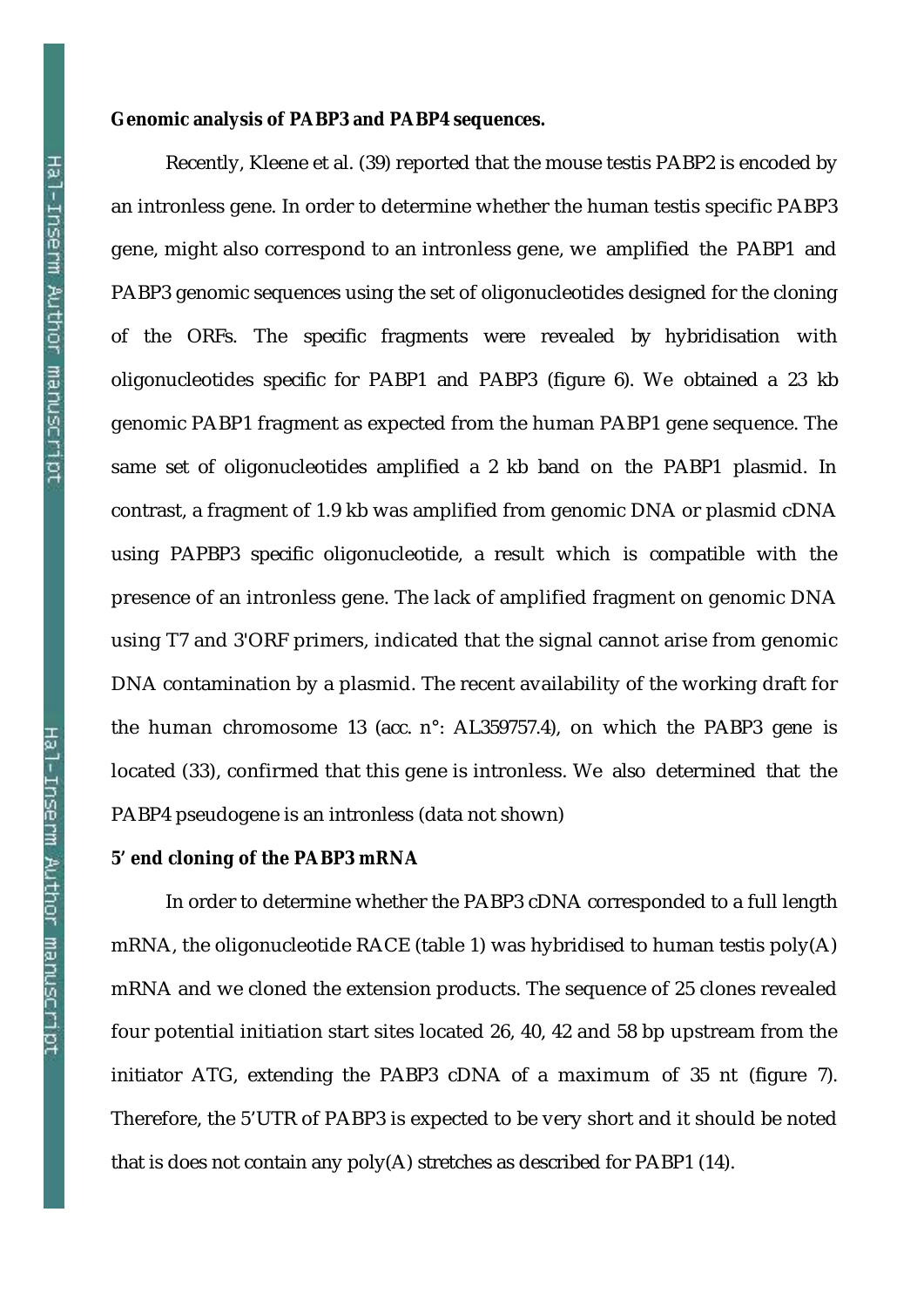#### **Isolation and characterisation of promoter region of PABP3 gene**

Screening of a human genomic library for the PABP3 gene resulted in the isolation of two positive BAC clones. They contain a 100 kb and 150 kb insert respectively, each of them including a 3.5 kb Sph1 fragment that hybridised to the oligonucleotide Seq1 specific to the extremity of the 5' UTR of the PAPB3 cDNA. This fragment rearranged systematically during subcloning. Therefore, we sequenced the BAC insert as described under « Materials and Methods » up to 556 bp upstream from the initiator ATG. This fragment was cloned by PCR and its sequence is reported on figure 7. Alignment of the PABP3 cDNA with this genomic fragment showed that 23 nt of its 5'-UTR part, and the 35 further nt determined by primer extension were contiguous on the gene and lie within a single exon.

S1 nuclease protection analysis of this genomic DNA fragment by hybridisation to poly(A) mRNA from human testis resulted in the protection of a 239 bp fragment (figure 8). The 5' end of this fragment maps exactly at the 5' end of the longest PABP3 cDNA obtained by primer extension of the PABP3 mRNA located 58 nt upstream of the initiation codon. As expected, no DNA fragment was protected by hybridisation of the probe with liver poly(A) mRNA, which does not contain PABP3 mRNA. The specificity of this S1 nuclease experiment was also confirmed by the protection obtained by hybridisation to a synthetic PABP3 mRNA (240 bp) and not to a PABP1 mRNA (data not shown). This experiment identifies the start site of PABP3 mRNA and therefore the promoter region of this gene. As shown in figure 7, this region revealed several consensus sequences : AP4 (-456, -241, -216, -205, -202, - 125, -108) ; HNF3ß (-406, -391, -326); GFI1 (-281, -267) ; NF1 (-227, -220) ; AP2 (-219, - 131) ; and MYB (-83). Other consensus sequences are mentioned in the legend of figure 7. The CpG residues represent 21.6 % of the nucleotides between base 1 to -256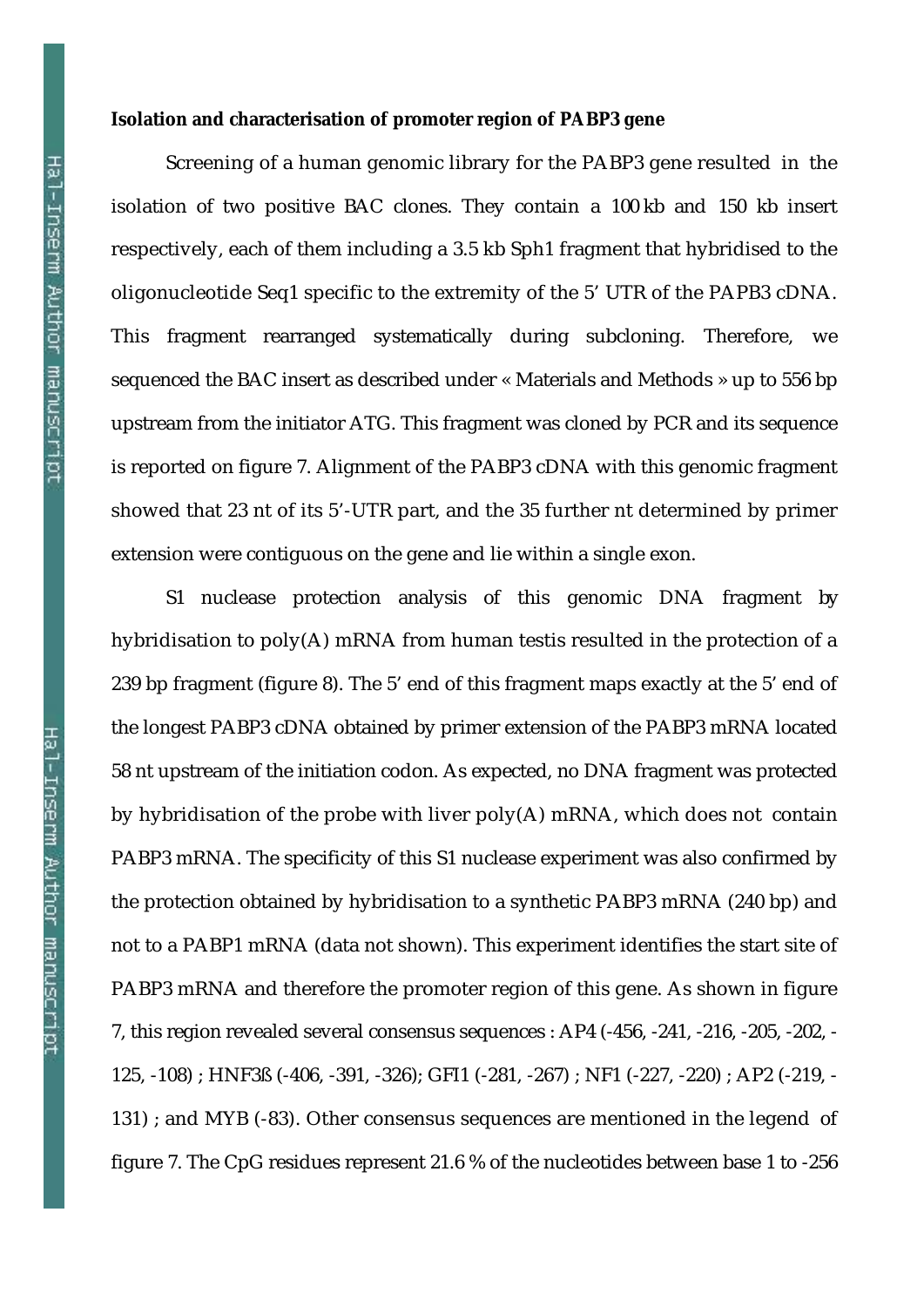Hal-Inserm Author manuscript

of the promoter and 0.8 % further upstream. The alignment of the human PABP3 promoter, with the human PABP1 and the mouse PABP2 promoter, revealed that the first 277 bp of the promoter of the PAPB3 gene exhibit 91.4 % identity with the 5' untranslated region of the PABP1 mRNA and that the promoter of the human testis PABP3 has an initiation start site located 100 bp downstream as compared to the putative start site of the mouse PABP2 gene (figure 7).

#### **Promoter activity of the genomic sequence flanking the PABP3 mRNA start site**

The promoter activity of the 498 bp sequence flanking the PABP3 mRNA start site was assessed by its ability to drive the expression of enhanced green fluorescent protein (EGFP) reporter gene in transiently transfected NTERA-2 cells which expresses endogenous PABP3 mRNA as demonstrated by RT-PCR (data not shown). The shortest construct  $(-130, +1)$  drove a low but significant activity in NTERA-2 cells which represented  $1.42 \pm 1.02$  % of the activity driven by the CMV promoter in the same cells (figure 9). Extension of this construct up to residue -256 resulted in a 14 fold increase (19.87  $\pm$  3.99 %) of EGFP fluorescence in the NTERA-2 cells, the activity of the construct dropped to  $6.43 \pm 1.8$  % of the control when it was extended to -443 bp, whereas a further extension of the sequence up to -498 bp induced an increase of EGFP fluorescence up to 12.2  $% \pm 0.77$  % of the activity driven by the CMV promoter. As a negative control, we used HeLa cells which do not expressed PABP3 mRNA as checked by RT-PCR (data not shown). The transfection of these cells with EGFP under the control of CMV promoter exhibited 4 times more activity than in NTERA-2 cells. Following the transfection of the different PABP3 promoter construct in HeLa cells, only the P2 construct exhibited a very weak promoter activity  $(2.42 \pm 0.44)$ % of the control). These data demonstrate that the -498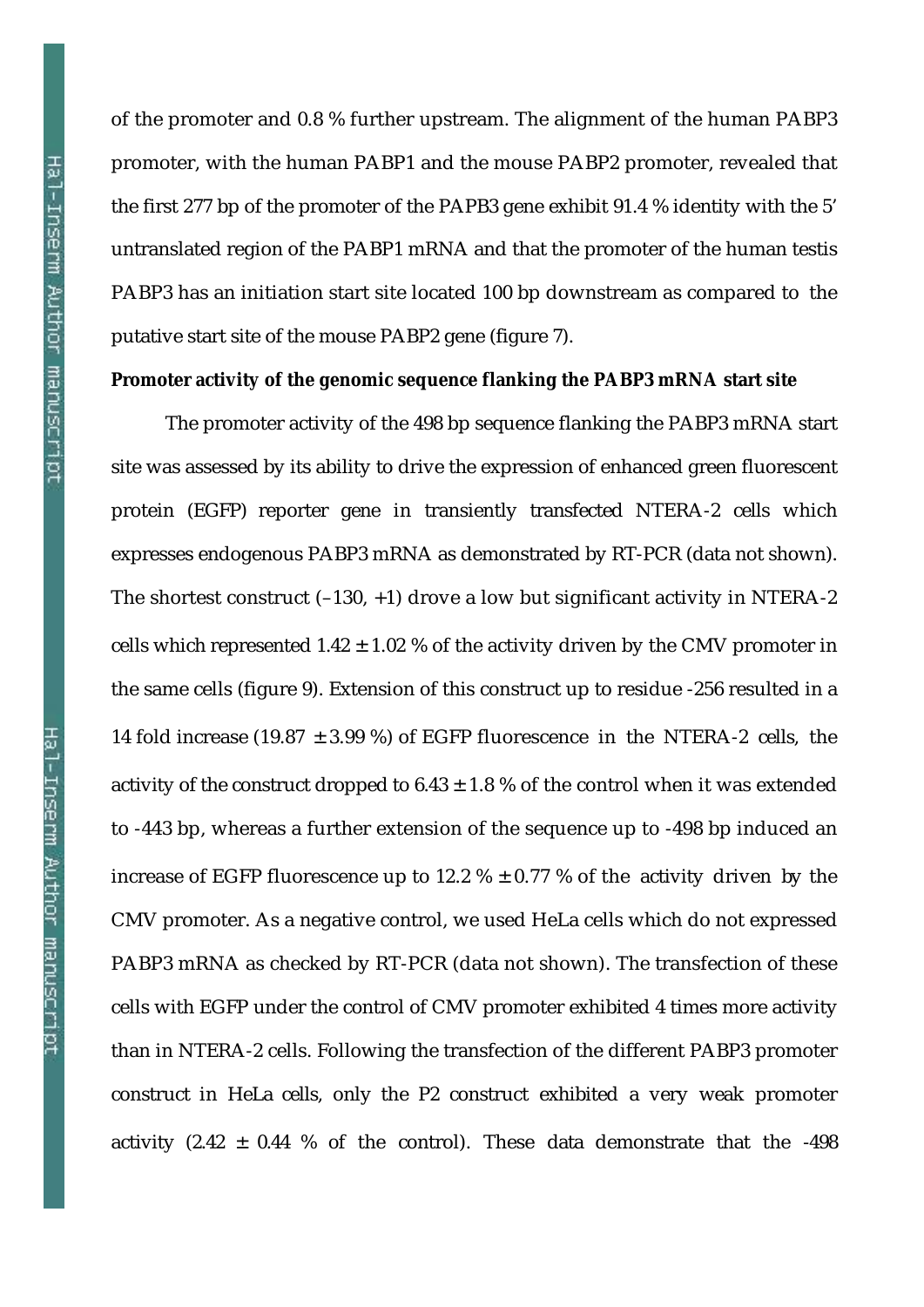Hal-Inserm Author manuscript

nucleotides sequence upstream from the transcription start site of the PAPB3 mRNA, contains all the elements necessary to a cell specific expression of the PABP3 promoter.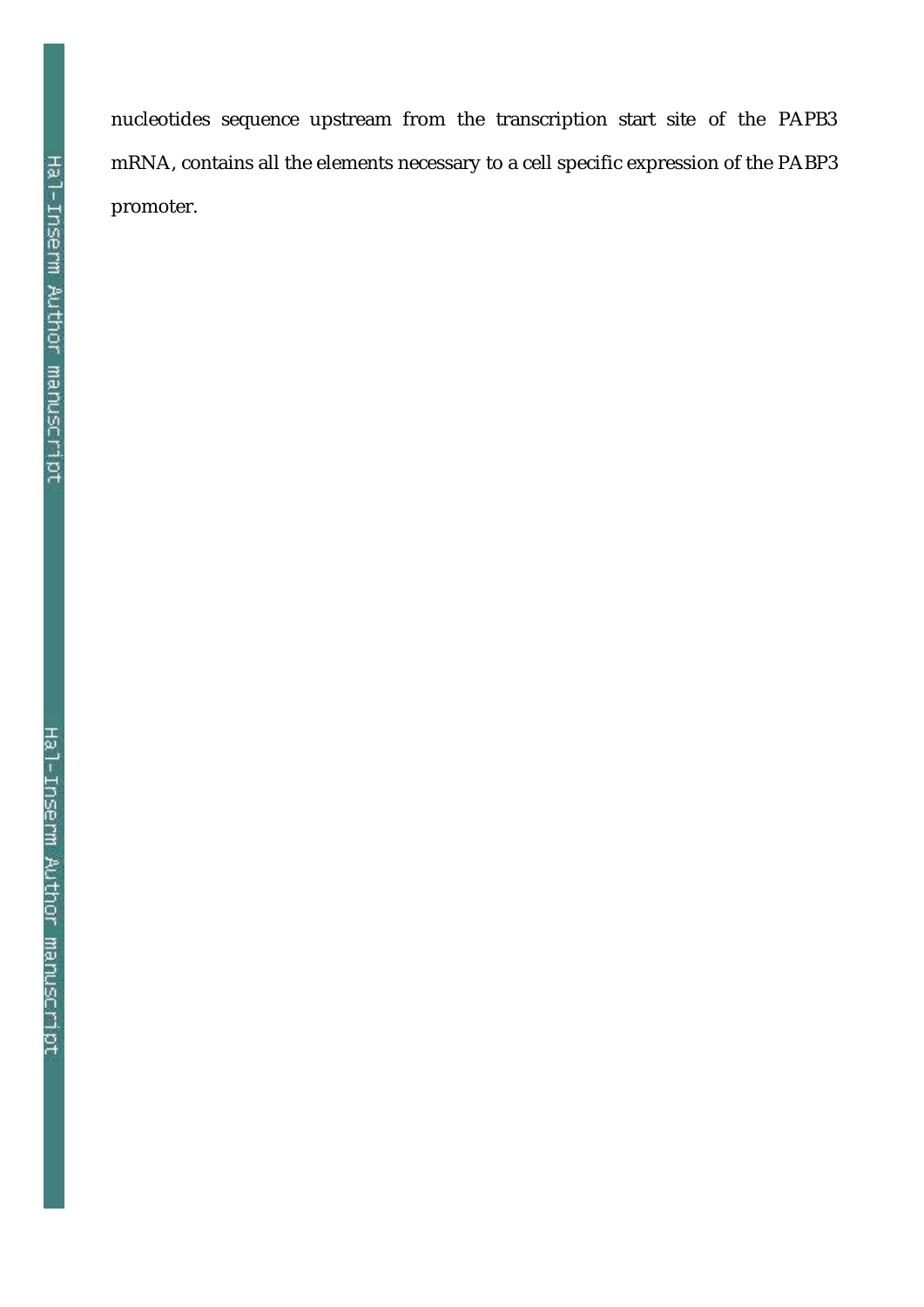#### **Discussion**

We characterised two novel PABP mRNA (PABP3 and PABP4), isolated from human testis, which exhibit strong similarities with the human PABP1. Sequence analysis of PABP4 mRNA reveals an ORF coding for a truncated protein of 56 amino-acids which contains only half of the RBDI (RNP2) unable to bind to ribohomopolymers. Therefore PABP4 gene which encodes a non functional protein should be considered as a pseudogene.

More interestingly, we identified a new functional PABP in human testis (PABP3) which is under the control of a cell specific promoter. PABP3 is highly similar to the ubiquitous human PABP1. These two proteins differ mainly by four amino acid changes in the RBDs, and by a deletion of 18 nucleotides in PABP3 as compared to PABP1, which eliminates the PVINPY sequence in PABP3. This motif is located immediately upstream from the proline-rich region involved in proteinprotein interactions (18). Therefore, PABP3 might display specific properties in its interaction with other proteins such as translation initiation factors or viral proteins.

Northern blot revealed two testis specific PABP3 mRNA (2.5 and 2.1 kb). Three polyadenylation signals are present in the PAPB3 cDNA sequence located at positions 2015, 2035 and 2373 respectively. The mRNA that we cloned was polyadenylated at the last site, but we cloned a shorter PABP3 cDNA which used the first polyadenylation signal located 358 bp upstream. Therefore, it is very likely that the 2.1 and the 2.5 kb PABP3 mRNA species are generated by alternative polyadenylation. A similar situation exists for PABP1 mRNA which contains 2 polyadenylation signals at nucleotide 2507 and 2823 respectively (11). In fact, out of 270 PABP1 EST in dbest database, 90 were generated from transcripts polyadenylated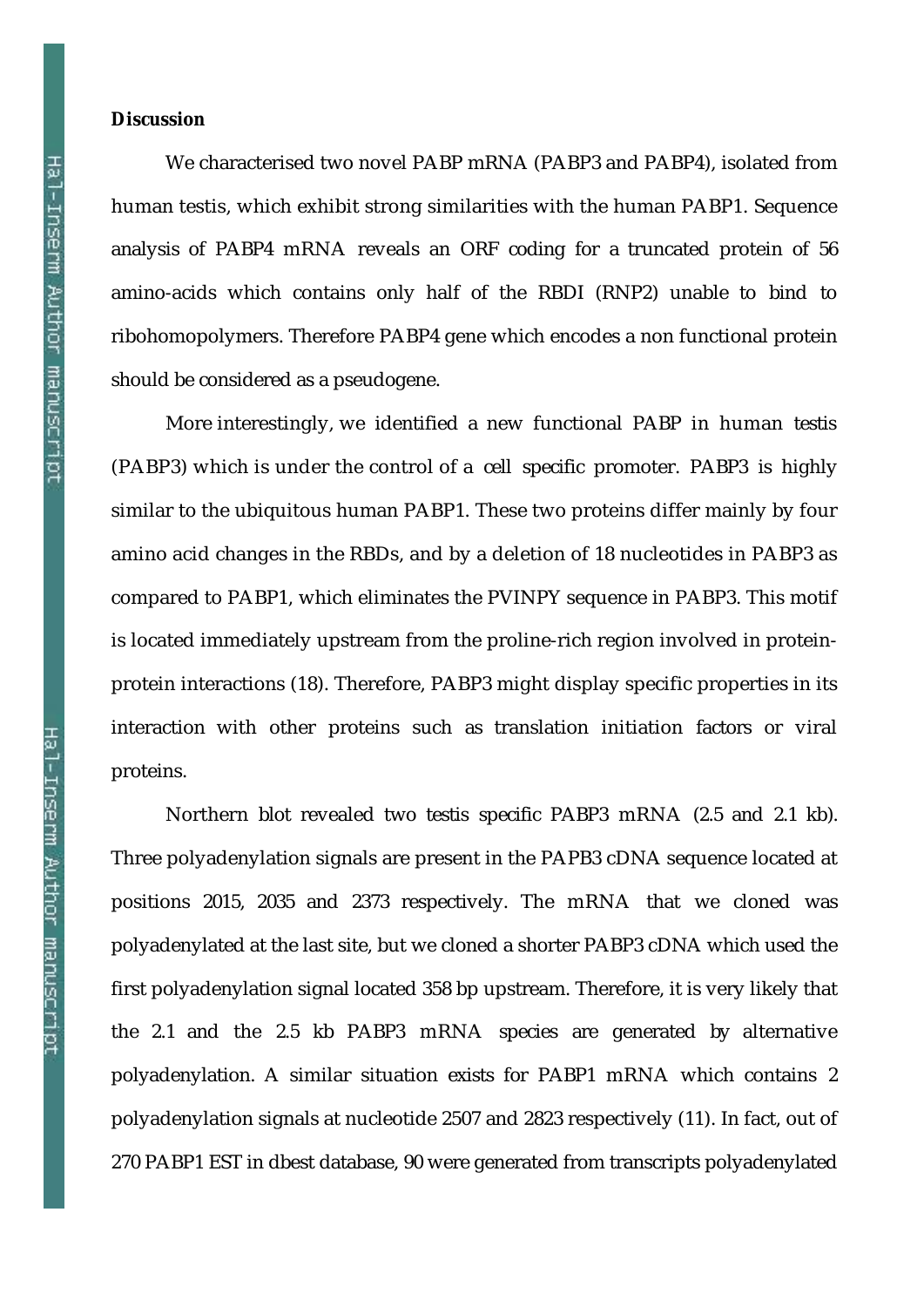at the upstream site, and 180 were issued from transcripts polyadenylated at the downstream site.

Due to high similarities among the human PABP species, we analysed PABP expression using specific oligonucleotides for the detection of PABP specific transcripts by northern blotting and by semi-quantitative RT-PCR. PABP1 mRNA is the major transcript in human testis, as well as in other tissues, whereas PABP3 expression appears to be testis specific where it represents 18% of PABP mRNA, and no signal was observed for PABP4 and iPABP. By using semi-quantitative RT-PCR iPABP mRNA level represented less than 7% of the PABP1 mRNA level in human testis. This result differs from those of Yang et al. (12) who reported that both PABP1 and iPABP mRNA were expressed at similar levels in all human tissues tested including testis. This discrepancy might result from a cross hybridisation between the PABP probes, since they used a cDNA probe.

We demonstrated that PABP1 and PABP3 are expressed in spermatogenic cells at different differentiation stages. The human PABP1 is expressed in pachytene spermatocytes and round spermatids whereas the specific testis isoform expression appears later in spermatogenesis and is restricted to round spermatids. The distribution of PAPB mRNA in human testis differs slightly from the PABP mRNA expression reported in mouse testis where the PABP1 and the testis specific PABP2 mRNA colocalised in pachytene spermatocytes and round spermatids (10).

Human PABP3 binds to poly(A) sequences with a lower affinity than PABP1. It can be related to the amino acid substitutions detected in the different RBD ; however we did not observed any of the tyrosine substitutions, described in mouse testis PABP (10) and reported to decrease the binding to poly (A). As for other PABP  $(10,12,30,31,40)$ , poly(A) binding to PABP3 is poorly affected by poly(C) and poly(G),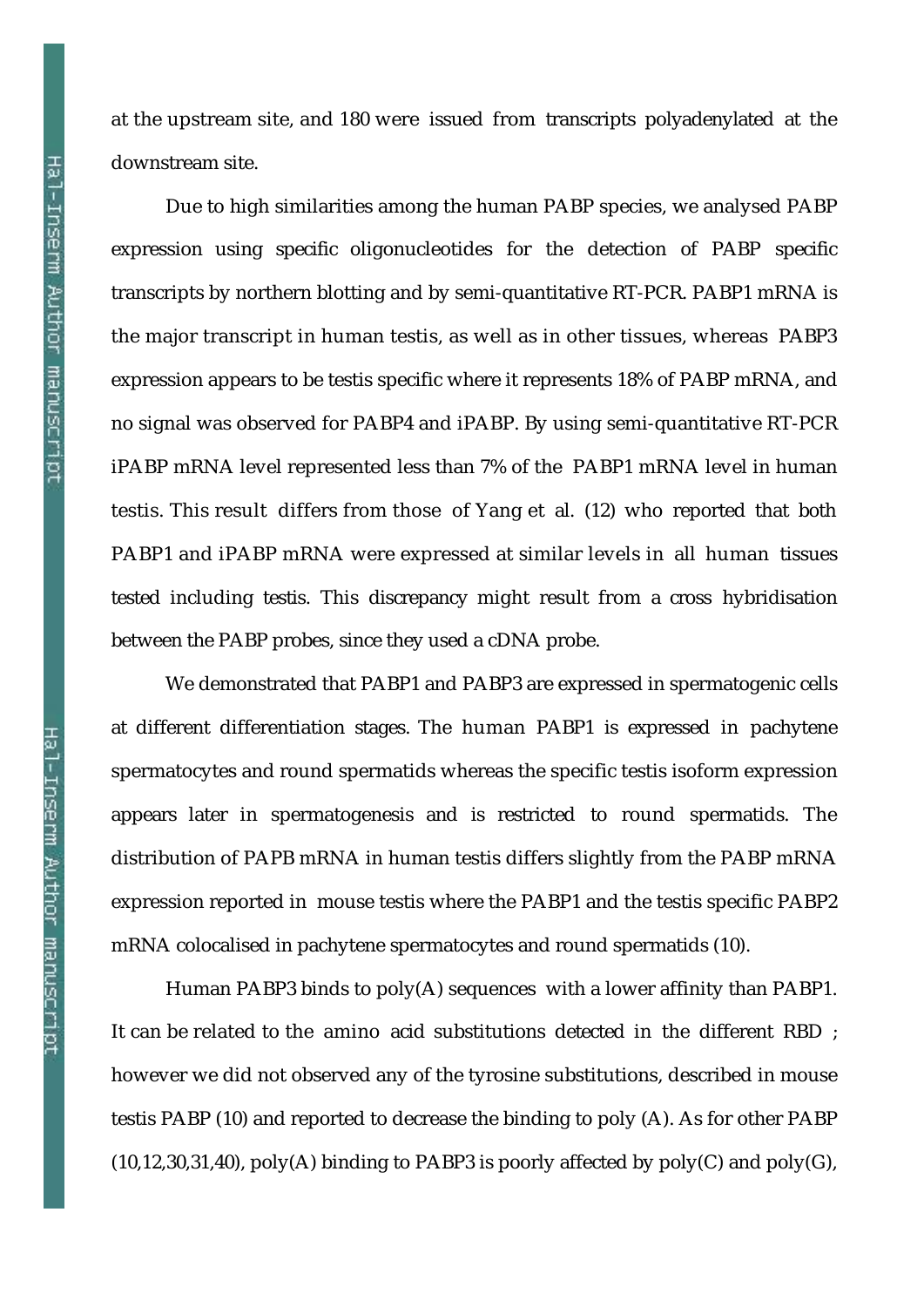whereas  $poly(G)$  enhances its  $poly(A)$  binding activity. This might result from a poly(G) binding site on PABP, located on RBDs III and/or IV and distinct from the poly(A) sites (30). The binding of poly(G) would promote conformational changes of the protein leading to an increased affinity for poly(A) sites of the two first RBDs.

Human testis specific PABP3 and PABP4 mRNA are transcribed from intronless genes which are very likely to correspond to retroposons. The expression of functional retroposons is a common phenomenon in meiotic and haploid spermatogenic cells as pointed out by Kleene et al. (39). The gene tree of 21 PABP sequences from various species (data not shown), revealed that the human PABP3 and PABP4 genes appeared independently of the mouse testis specific retroposon PABP2. These genes are likely to derive from PABP1 which exhibits 94% and 87% identity with the human PABP3 and PABP4 sequences, respectively. Based on these similarities, PABP4 might have appeared before PABP3.

We identified the transcription start site on the PABP3 gene by 5' RACE and S1 mapping. Several constructs of genomic region with this start site were associated to an EGFP reporter gene and transfected in NTERA-2 and HeLa cells. From these experiments, it appears that the PABP3 promoter is tissue specific since it was not functional in HeLa cells, although these cells expressed the control CMV/pEGFP construct at a very high level. The region  $(-130, +1)$  is sufficient to drive a low, but significant activity in NTERA-2 cells, but not in HeLa cells. Interestingly, a myb binding site, susceptible to bind A-myb, possibly involved in the proliferation and differentiation of spermatogonia (41-43), is located in this sequence. The activation of this myb element could participate in the tissue specific expression of the PABP3 promoter as it has been suggested for other testis specific genes such as PGK-2 (44) and Hsp70-2 (45). An extension of the promoter sequence up to the nucleotide 256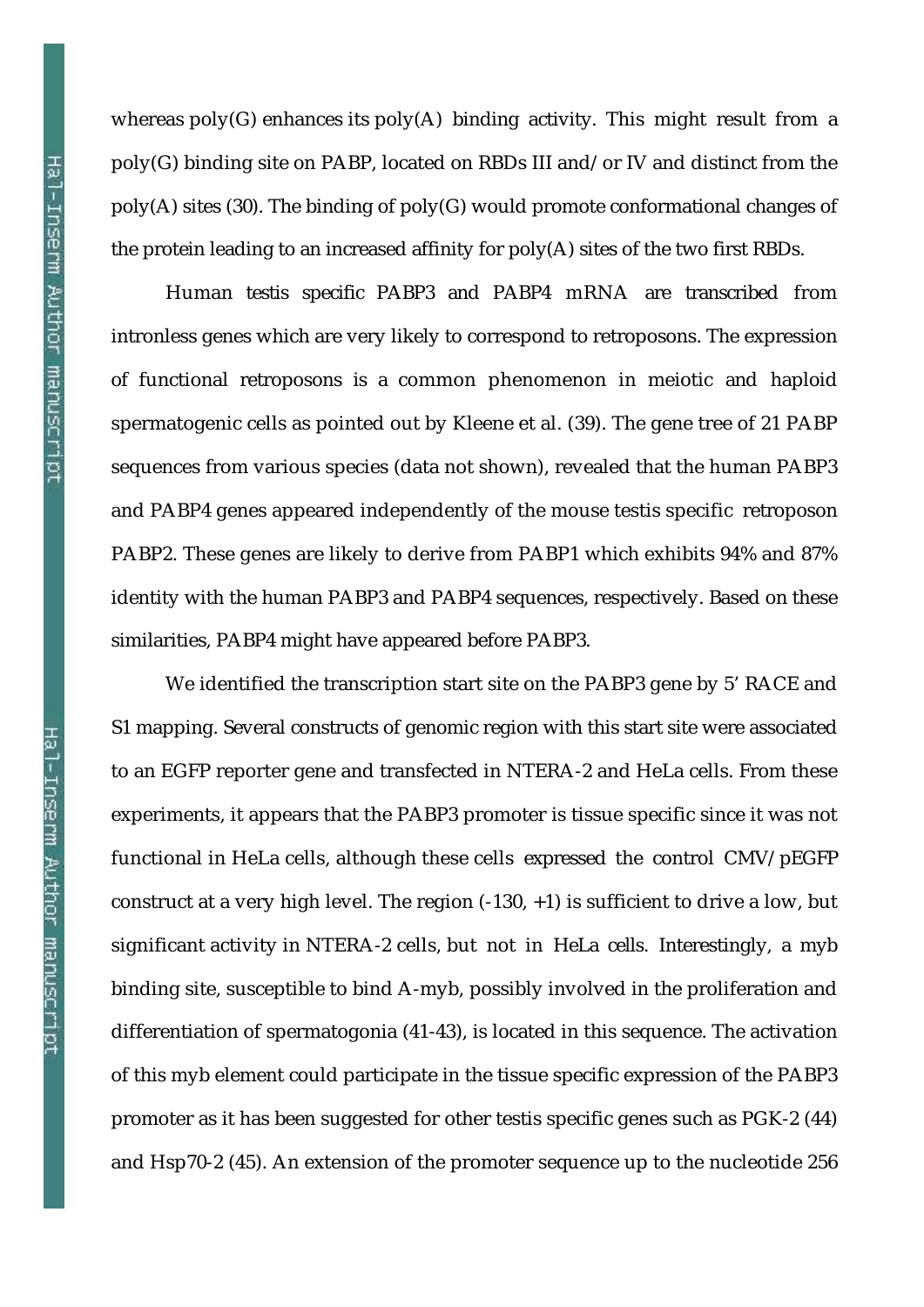upstream from the initiation start sites strongly induces the promoter activity up to 20% of the activity of the control CMV/pEGFP. This region contains four AP4, two AP2 and one NF1 binding sequences. The binding of the ubiquitous factors on this region could depend on the presence of other interacting testis specific factors as proposed for the mouse Tcp-10bt gene (46). A further extension of the promoter sequence up to -446, inhibits the promoter activity. This region contains a well conserved site for Gf-1 (47), a transcriptional repressor described in a large series of genes encoding various cytokines and regulators of cell proliferation and differentiation. Therefore, it is tempting to speculate that the decrease in promoter activity, of the longest construct might result from an interaction with the Gfi-1 factor. Finally, it should be pointed out that the PABP3 gene is transcribed from a CpG-rich promoter. Several germ line specific genes with CpG-rich promoter such as MAGE-AI or LAGE-I are largely unmethylated in male germ cells and methylated in somatic tissues (48). Such a lack of methylation in testis would be sufficient to explain the testis specificity of the PABP3 promoter.

Interestingly, the 256 base pairs upstream from the initiation start site of the PABP3 gene which displays the highest promoter activity, exhibits more than 91% identical nucleotides with the 5'UTR of the PABP1 mRNA. This indicates that the 5'UTR region of this PAPB1 mRNA contains a potential promoter sequence for a testis specific expression. Until now, there is no evidence that this region function as an alternative promoter for the PABP 1 gene. Thus, it is likely that the region upstream from the 256 base pairs of the PABP3 promoter plays a crucial role in the commitment of this promoter in vivo. A mouse testis specific PABP2 gene has also been described but the promoter functionality and specificity of this gene has not yet been analysed. Its transcription start site would correspond to position -108 of the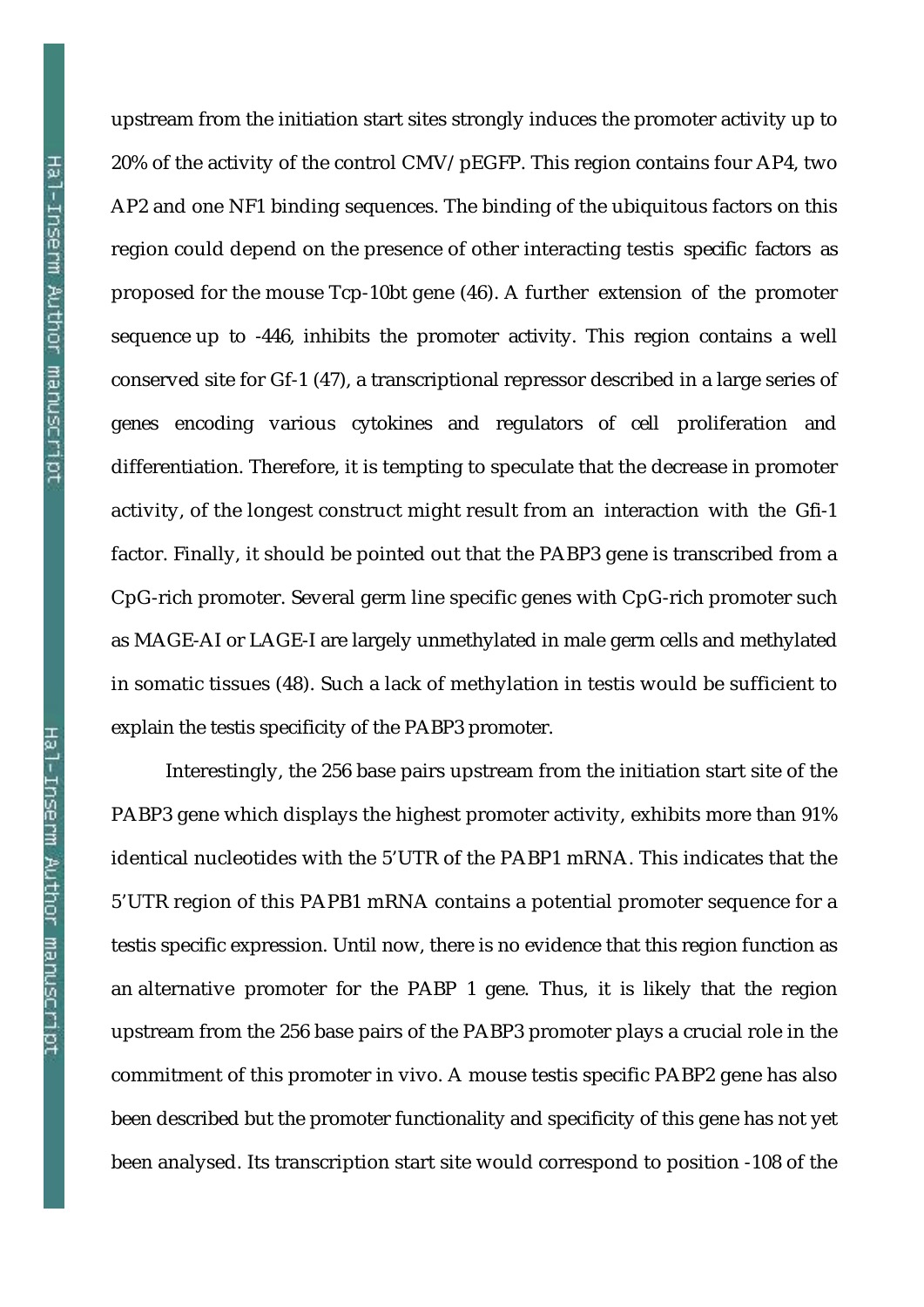PABP3 promoter, therefore lacking the region where we observed the myb sequence. As for the PABP3 promoter, it exhibits AP2 binding sites susceptible to direct transcription in spermatogenic cells (49).

The presence of a functional PABP3 isoform in spermatogenic cells might contribute to testis specific regulations of mRNA homeostasis. In meiotic and early haploid cells, stages at which many mRNA are synthesised, PABP mRNA are present at a high level (50). Nevertheless, most of the testicular PABP mRNA are not engaged in polysomes indicating that translation of PABP mRNA is strongly repressed at this stages (10,51). However this repression might be specific for PABP1 which contains an A-rich sequence in its 5' untranslated region allowing the binding of PABP and blocking the translation of its own mRNA (52-54). Clearly the human PABP3 does not contain any A-rich sequence in its 5'UTR. Therefore, PAPB3 might represent the major functional species associated to polysomes in round spermatids. The expression of this testis specific PABP mRNA might be a way for the cell to escape the negative feedback control and to produce the amount of PABP protein needed for the active mRNA synthesis phase of spermatogenesis.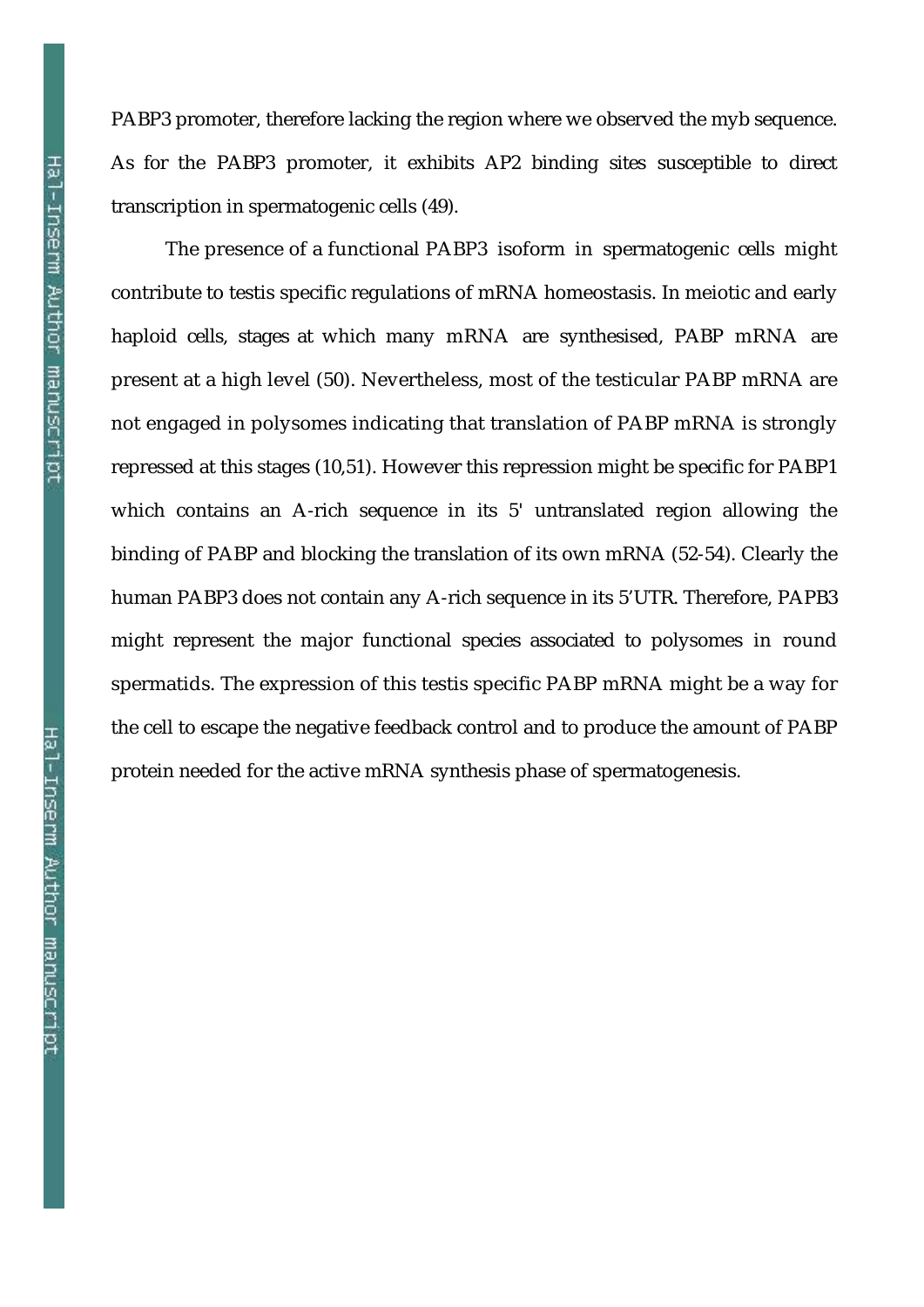### **Acknowledgements**

We are very grateful to Drs T. Grange and T. Lindsten for providing us with PABP1 and iPABP cDNA respectively. We thank Drs J. Hanoune, Y. Laperche and S. Lotersztajn for critical reading of the manuscript. This work was partly funded by the Fondation de France and the Association pour la Recherche contre le Cancer.

C. Féral is a recipient of a grant from the Ministère de la Recherche et de la Technologie.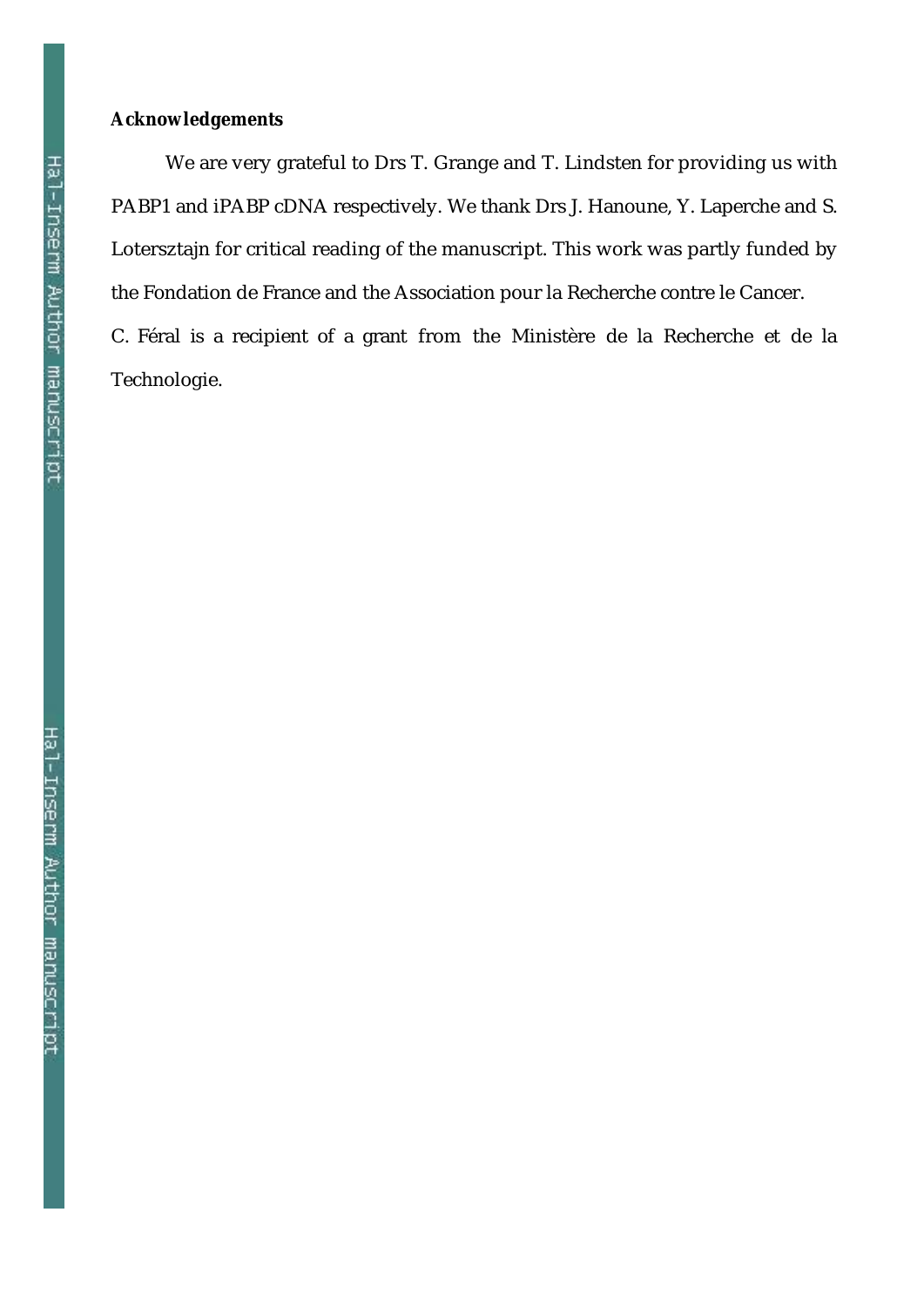#### **References**

1. Yelick, P. C., Kwon, Y. H., Flynn, J. F., Borzorgzadeh, A., Kleene, K. C. and Hecht, N. B. (1989) Mouse transition protein 1 is translationally regulated during the postmeiotic stages of spermatogenesis. *Mol Reprod Dev*, **1**(3)**,** 193-200.

2. Steger, K., Klonisch, T., Gavenis, K., Drabent, B., Doenecke, D. and Bergmann, M. (1998) Expression of mRNA and protein of nucleoproteins during human spermiogenesis. *Mol Hum Reprod*, **4**(10)**,** 939-45.

3. Schafer, M., Nayernia, K., Engel, W. and Schafer, U. (1995) Translational control in spermatogenesis. *Dev Biol*, **172**(2)**,** 344-52.

4. Penttila, T. L., Yuan, L., Mali, P., Hoog, C. and Parvinen, M. (1995) Haploid gene expression: temporal onset and storage patterns of 13 novel transcripts during rat and mouse spermiogenesis. *Biol Reprod*, **53**(3)**,** 499-510.

5. Tafuri, S. R., Familari, M. and Wolffe, A. P. (1993) A mouse Y box protein, MSY1, is associated with paternal mRNA in spermatocytes. *J Biol Chem*, **268**(16)**,** 12213-20.

6. Dreyfuss, G. (1986) Structure and function of nuclear and cytoplasmic ribonucleoprotein particles. *Annu Rev Cell Biol*, **2,** 459-98.

7. Dreyfuss, G., Matunis, M. J., Pinol-Roma, S. and Burd, C. G. (1993) hnRNP proteins and the biogenesis of mRNA. *Annu Rev Biochem*, **62,** 289-321.

8. Blobel, G. (1973) A protein of molecular weight 78,000 bound to the polyadenylate region of eukaryotic messenger RNAs. *Proc Natl Acad Sci U S A*, **70**(3)**,** 924-8.

9. Wang, M. Y., Cutler, M., Karimpour, I. and Kleene, K. C. (1992) Nucleotide sequence of a mouse testis poly(A) binding protein cDNA. *Nucleic Acids Res*, **20**(13)**,** 3519.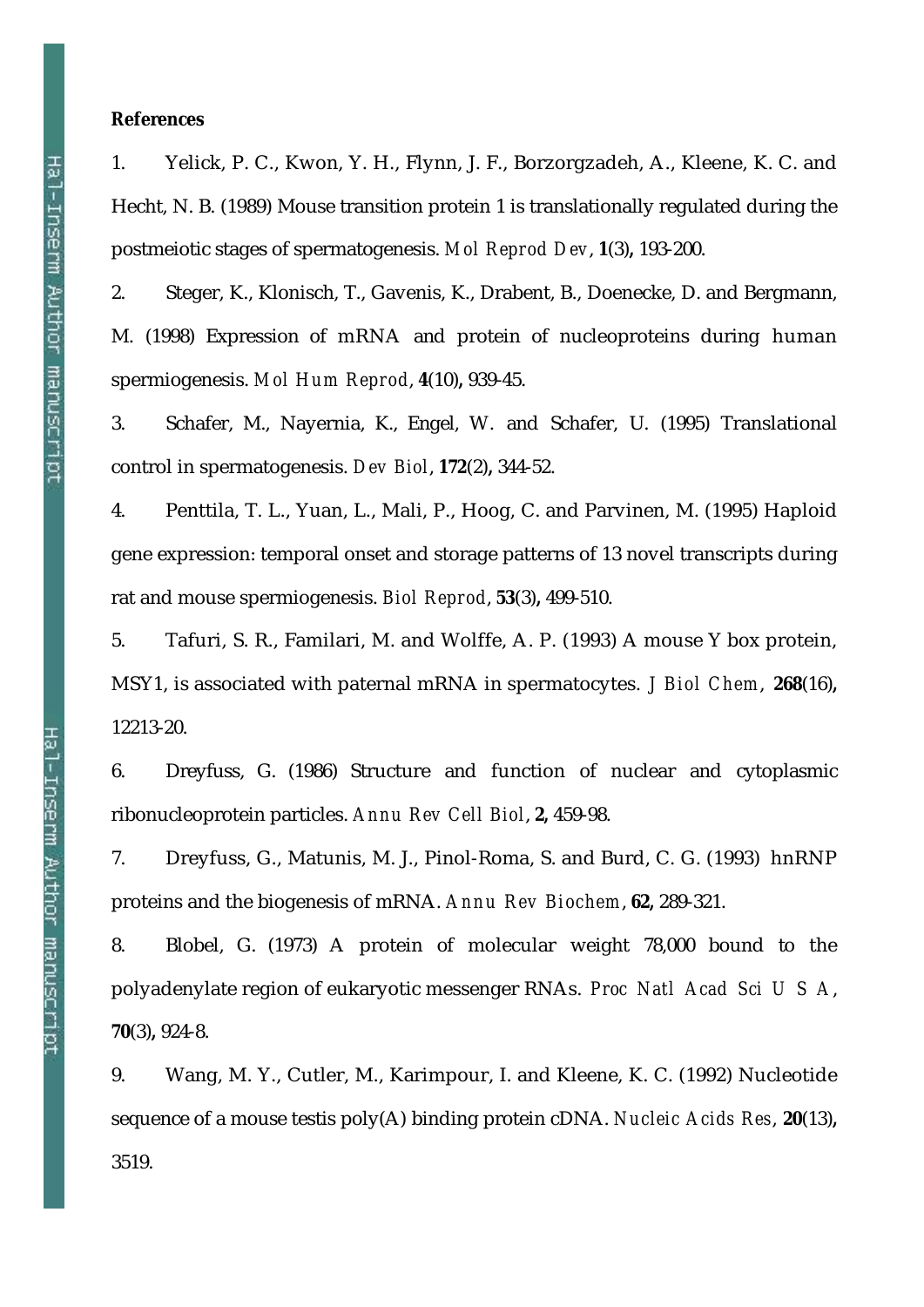10. Kleene, K. C., Wang, M. Y., Cutler, M., Hall, C. and Shih, D. (1994) Developmental expression of poly(A) binding protein mRNAs during spermatogenesis in the mouse. *Mol Reprod Dev*, **39**(4)**,** 355-64.

11. Grange, T., de Sa, C. M., Oddos, J. and Pictet, R. (1987) Human mRNA polyadenylate binding protein: evolutionary conservation of a nucleic acid binding motif. *Nucleic Acids Res*, **15**(12)**,** 4771-87.

12. Yang, H., Duckett, C. S. and Lindsten, T. (1995) iPABP, an inducible poly(A) binding protein detected in activated human T cells. *Mol Cell Biol*, **15**(12)**,** 6770-6.

13. Houng, A. K., Maggini, L., Clement, C. Y. and Reed, G. L. (1997) Identification and structure of activated-platelet protein-1, a protein with RNA-binding domain motifs that is expressed by activated platelets. *Eur J Biochem*, **243**(1-2)**,** 209-18.

14. Hornstein, E., Git, A., Braunstein, I., Avni, D. and Meyuhas, O. (1999) The expression of Poly(A)-binding protein gene is translationally regulated in a growthdependent fashion through a 5'-terminal oligopyrimidine tract motif [In Process Citation]. *J Biol Chem*, **274**(3)**,** 1708-14.

15. Tarun, S. Z., Jr. and Sachs, A. B. (1996) Association of the yeast poly(A) tail binding protein with translation initiation factor eIF-4G. *Embo J*, **15**(24)**,** 7168-77.

16. Sachs, A. B. and Davis, R. W. (1989) The poly(A) binding protein is required for poly(A) shortening and 60S ribosomal subunit-dependent translation initiation. *Cell*, **58**(5)**,** 857-67.

17. Imataka, H., Gradi, A. and Sonenberg, N. (1998) A newly identified Nterminal amino acid sequence of human eIF4G binds poly(A)-binding protein and functions in poly(A)-dependent translation [In Process Citation]. *Embo J*, **17**(24)**,** 7480-9.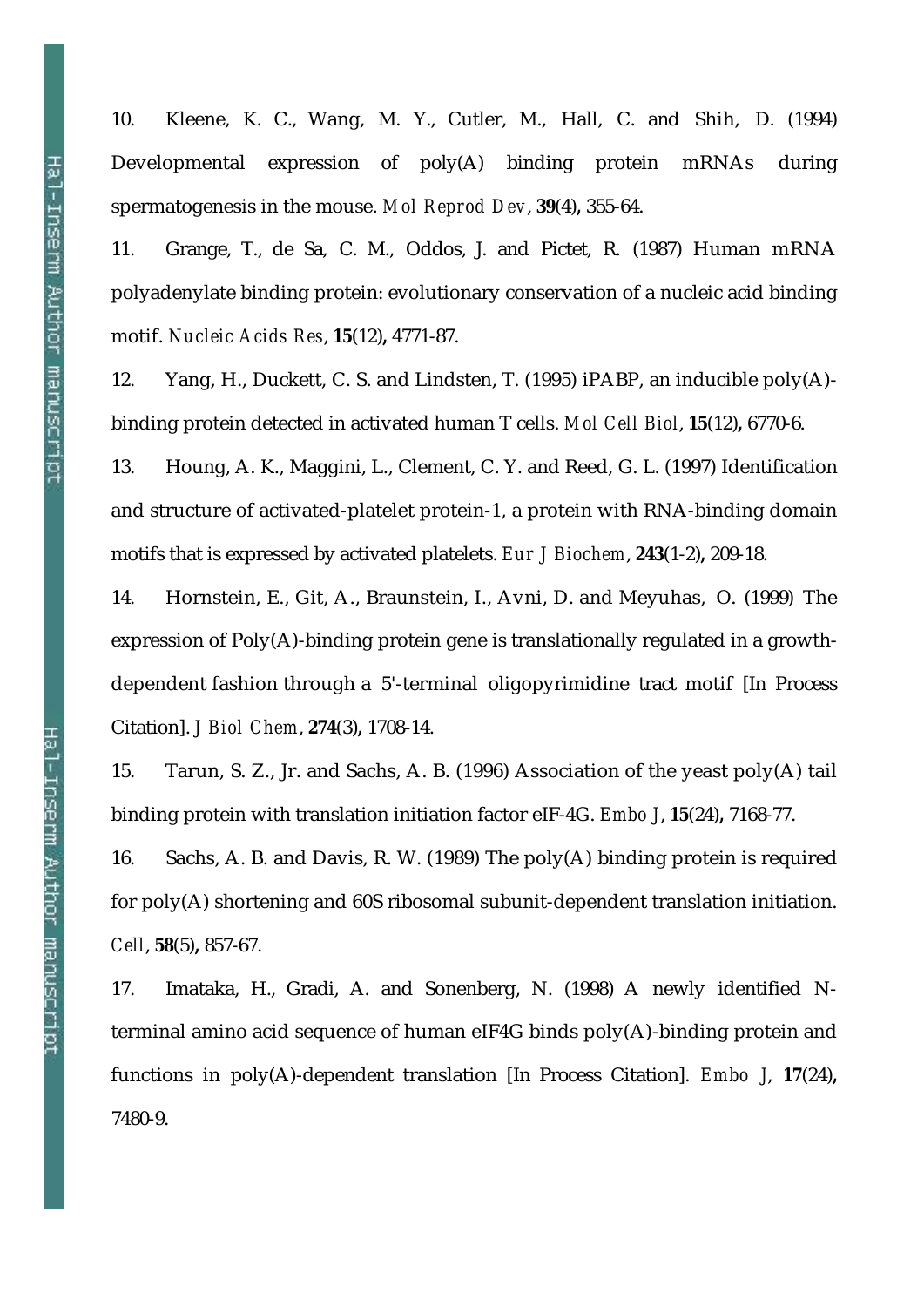18. Craig, A. W., Haghighat, A., Yu, A. T. and Sonenberg, N. (1998) Interaction of polyadenylate-binding protein with the eIF4G homologue PAIP enhances translation. *Nature*, **392**(6675)**,** 520-3.

19. Afonina, E., Stauber, R. and Pavlakis, G. N. (1998) The human poly(A) binding protein 1 shuttles between the nucleus and the cytoplasm. *J Biol Chem*, **273**(21)**,** 13015-21.

20. Joachims, M., Van Breugel, P. C. and Lloyd, R. E. (1999) Cleavage of poly(A) binding protein by enterovirus proteases concurrent with inhibition of translation in vitro. *J Virol*, **73**(1)**,** 718-27.

21. Kerekatte, V., Keiper, B. D., Badorff, C., Cai, A., Knowlton, K. U. and Rhoads, R. E. (1999) Cleavage of Poly(A)-binding protein by coxsackievirus 2A protease in vitro and in vivo: another mechanism for host protein synthesis shutoff? *J Virol*, **73**(1)**,** 709-17.

22. Piron, M., Vende, P., Cohen, J. and Poncet, D. (1998) Rotavirus RNA-binding protein NSP3 interacts with eIF4GI and evicts the poly(A) binding protein from eIF4F. *Embo J*, **17**(19)**,** 5811-21.

23. Pawlak, A., Toussaint, C., Levy, I., Bulle, F., Poyard, M., Barouki, R. and Guellaen, G. (1995) Characterization of a large population of mRNAs from human testis. *Genomics*, **26**(1)**,** 151-8.

24. Pawlak, A., Chiannikulchai, N., Ansorge, W., Bulle, F., Weissenbach, J., Gyapay, G. and Guellaen, G. (1998) Identification and mapping of 26 human testis mRNAs containing CAG/CTG repeats [In Process Citation]. *Mamm Genome*, **9**(9)**,** 745-8.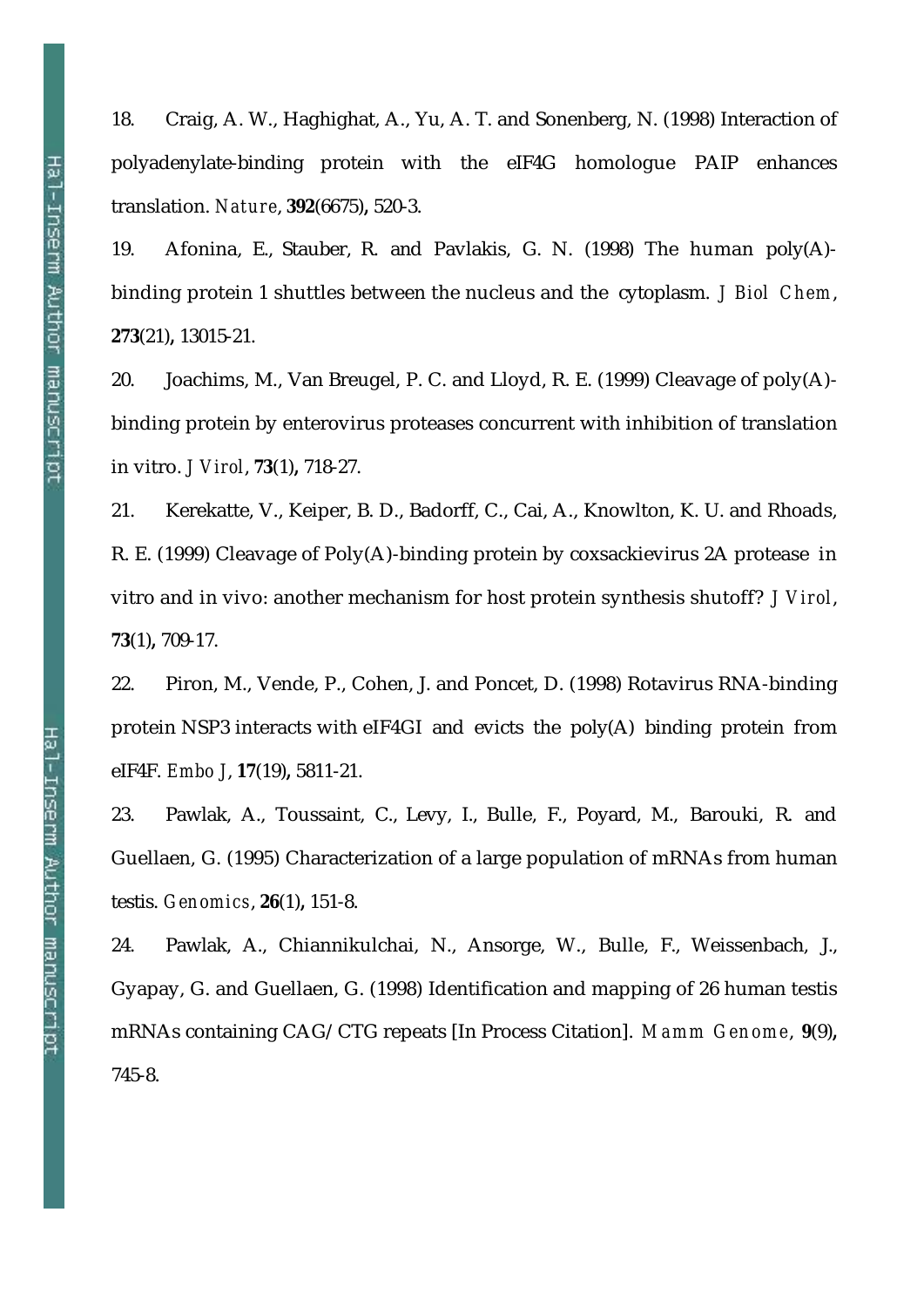25. Bulle, F., Chiannilkulchai, N., Pawlak, A., Weissenbach, J., Gyapay, G. and Guellaen, G. (1997) Identification and chromosomal localization of human genes containing CAG/CTG repeats expressed in testis and brain. *Genome Res*, **7**(7)**,** 705-15. 26. Pawlak, A., Cohen, E. H., Octave, J. N., Schweickhardt, R., Wu, S. J., Bulle, F., Chikhi, N., Baik, J. H., Siegrist, S. and Guellaen, G. (1990) An alternatively processed mRNA specific for gamma-glutamyl transpeptidase in human tissues. *J Biol Chem*, **265**(6)**,** 3256-62.

27. Giuili, G., Scholl, U., Bulle, F. and Guellaen, G. (1992) Molecular cloning of the cDNAs coding for the two subunits of soluble guanylyl cyclase from human brain. *FEBS Lett*, **304**(1)**,** 83-8.

28. Chomczynski, P. and Sacchi, N. (1987) Single-step method of RNA isolation by acid guanidinium thiocyanate- phenol-chloroform extraction. *Anal Biochem*, **162**(1)**,** 156-9.

29. Holic, N., Suzuki, T., Corlu, A., Couchie, D., Chobert, M. N., Guguen-Guillouzo, C. and Laperche, Y. (2000) Differential expression of the rat gammaglutamyl transpeptidase gene promoters along with differentiation of hepatoblasts into biliary or hepatocytic lineage. *Am J Pathol*, **157**(2)**,** 537-48.

30. Burd, C. G., Matunis, E. L. and Dreyfuss, G. (1991) The multiple RNA-binding domains of the mRNA poly(A)-binding protein have different RNA-binding activities. *Mol Cell Biol*, **11**(7)**,** 3419-24.

31. Swanson, M. S. and Dreyfuss, G. (1988) Classification and purification of proteins of heterogeneous nuclear ribonucleoprotein particles by RNA-binding specificities. *Mol Cell Biol*, **8**(5)**,** 2237-41.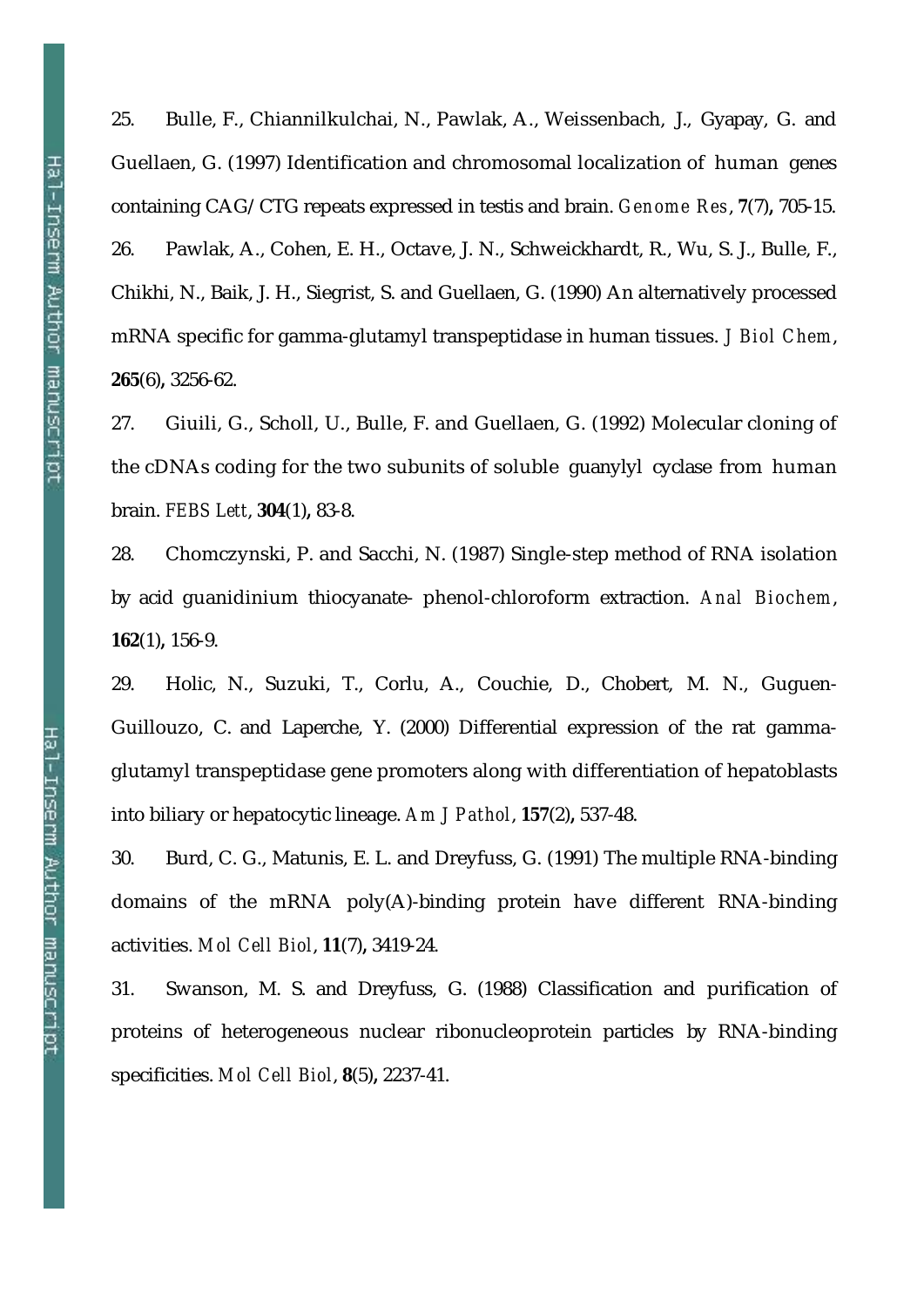32. Don, R. H., Cox, P. T., Wainwright, B. J., Baker, K. and Mattick, J. S. (1991) 'Touchdown' PCR to circumvent spurious priming during gene amplification. *Nucleic Acids Res*, **19**(14)**,** 4008.

33. Feral, C., Mattei, M. G., Pawlak, A. and Guellaen, G. (1999) Chromosomal localization of three human poly(A)-binding protein genes and four related pseudogenes. *Hum Genet*, **105**(4)**,** 347-53.

34. Quandt, K., Frech, K., Karas, H., Wingender, E. and Werner, T. (1995) MatInd and MatInspector: new fast and versatile tools for detection of consensus matches in nucleotide sequence data. *Nucleic Acids Res*, **23**(23)**,** 4878-84.

35. Kozak, M. (1986) Point mutations define a sequence flanking the AUG initiator codon that modulates translation by eukaryotic ribosomes. *Cell*, **44**(2)**,** 283- 92.

36. Kozak, M. (1987) An analysis of 5'-noncoding sequences from 699 vertebrate messenger RNAs. *Nucleic Acids Res*, **15**(20)**,** 8125-48.

37. Birnstiel, M. L., Busslinger, M. and Strub, K. (1985) Transcription termination and 3' processing: the end is in site! *Cell*, **41**(2)**,** 349-59.

38. Wickens, M. and Stephenson, P. (1984) Role of the conserved AAUAAA sequence: four AAUAAA point mutants prevent messenger RNA 3' end formation. *Science*, **226**(4678)**,** 1045-51.

39. Kleene, K. C., Mulligan, E., Steiger, D., Donohue, K. and Mastrangelo, M. A. (1998) The mouse gene encoding the testis-specific isoform of Poly(A) binding protein (Pabp2) is an expressed retroposon: intimations that gene expression in spermatogenic cells facilitates the creation of new genes. *J Mol Evol*, **47**(3)**,** 275-81.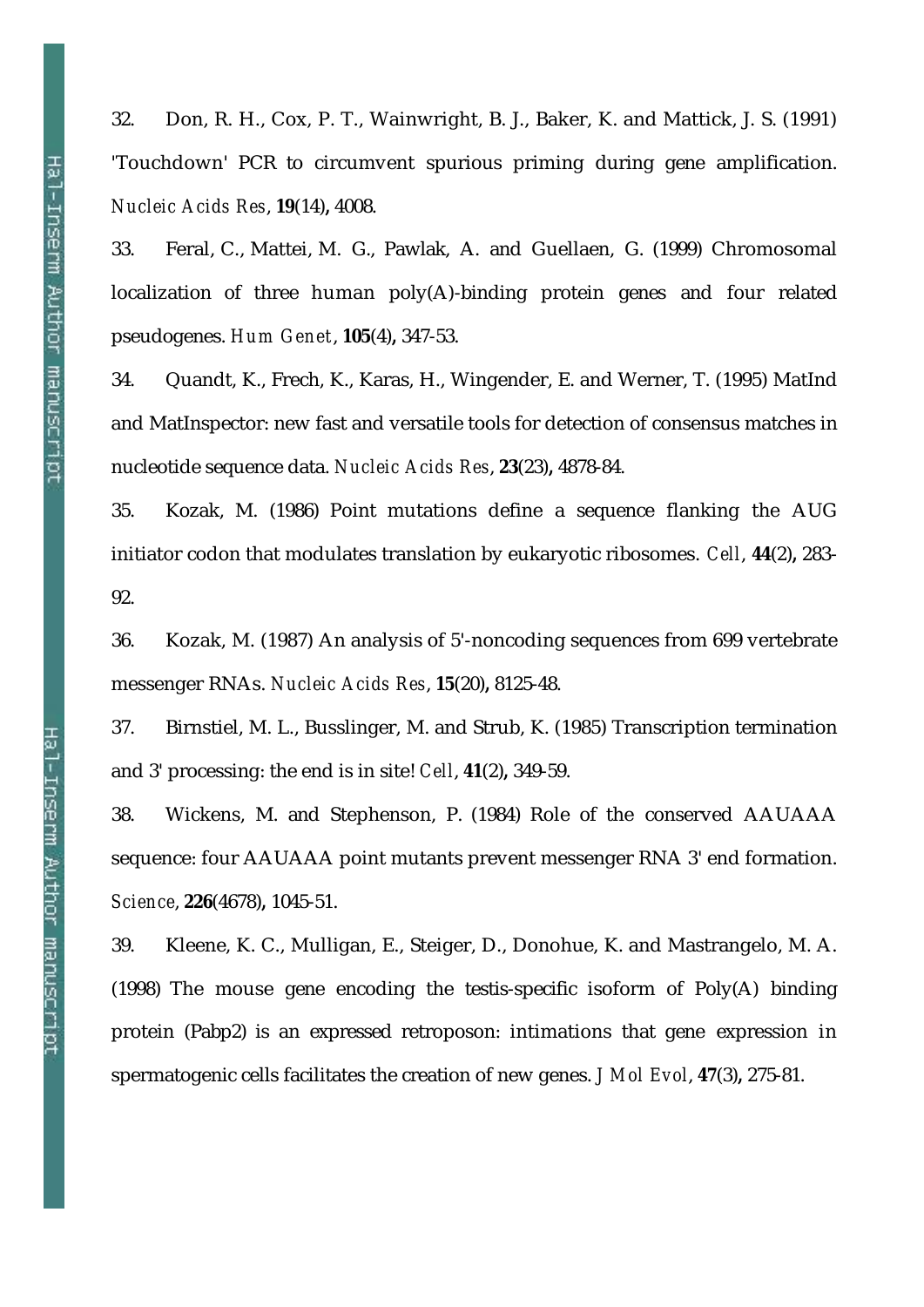40. Nietfeld, W., Mentzel, H. and Pieler, T. (1990) The Xenopus laevis poly(A) binding protein is composed of multiple functionally independent RNA binding domains. *Embo J*, **9**(11)**,** 3699-705.

41. Trauth, K., Mutschler, B., Jenkins, N. A., Gilbert, D. J., Copeland, N. G. and Klempnauer, K. H. (1994) Mouse A-myb encodes a trans-activator and is expressed in mitotically active cells of the developing central nervous system, adult testis and B lymphocytes. *Embo J*, **13**(24)**,** 5994-6005.

42. Takahashi, T., Nakagoshi, H., Sarai, A., Nomura, N., Yamamoto, T. and Ishii, S. (1995) Human A-myb gene encodes a transcriptional activator containing the negative regulatory domains. *FEBS Lett*, **358**(1)**,** 89-96.

43. Mettus, R. V., Litvin, J., Wali, A., Toscani, A., Latham, K., Hatton, K. and Reddy, E. P. (1994) Murine A-myb: evidence for differential splicing and tissuespecific expression. *Oncogene*, **9**(10)**,** 3077-86.

44. Goto, M., Koji, T., Mizuno, K., Tamaru, M., Koikeda, S., Nakane, P. K., Mori, N., Masamune, Y. and Nakanishi, Y. (1990) Transcription switch of two phosphoglycerate kinase genes during spermatogenesis as determined with mouse testis sections in situ. *Exp Cell Res*, **186**(2)**,** 273-8.

45. Dix, D. J., Rosario-Herrle, M., Gotoh, H., Mori, C., Goulding, E. H., Barrett, C. V. and Eddy, E. M. (1996) Developmentally regulated expression of Hsp70-2 and a Hsp70-2/lacZ transgene during spermatogenesis. *Dev Biol*, **174**(2)**,** 310-21.

46. Ewulonu, U. K., Snyder, L., Silver, L. M. and Schimenti, J. C. (1996) Promoter mapping of the mouse Tcp-10bt gene in transgenic mice identifies essential male germ cell regulatory sequences. *Mol Reprod Dev*, **43**(3)**,** 290-7.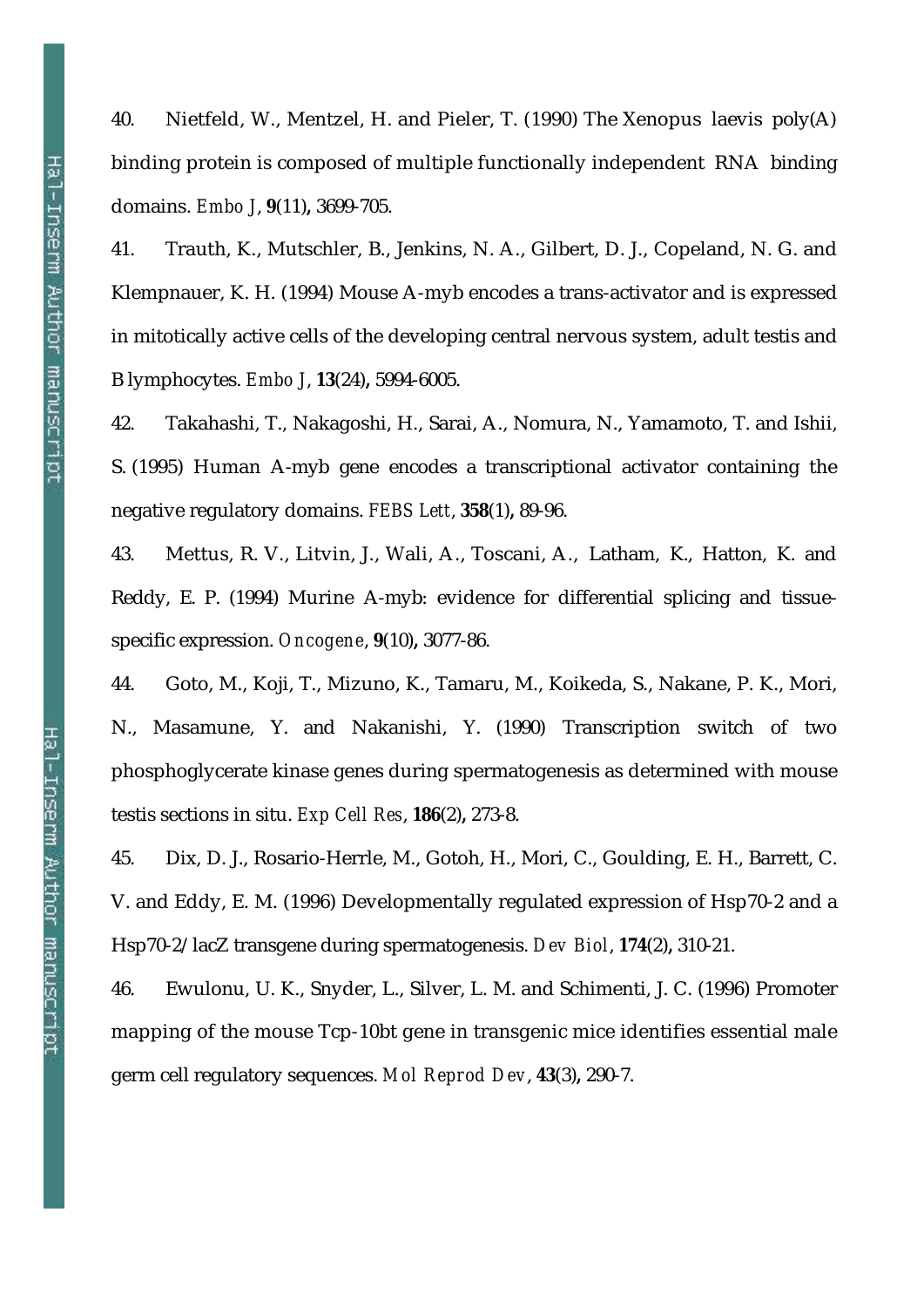47. Zweidler-Mckay, P. A., Grimes, H. L., Flubacher, M. M. and Tsichlis, P. N. (1996) Gfi-1 encodes a nuclear zinc finger protein that binds DNA and functions as a transcriptional repressor. *Mol Cell Biol*, **16**(8)**,** 4024-34.

48. De Smet, C., Lurquin, C., Lethe, B., Martelange, V. and Boon, T. (1999) DNA methylation is the primary silencing mechanism for a set of germ line- and tumorspecific genes with a CpG-rich promoter. *Mol Cell Biol*, **19**(11)**,** 7327-35.

49. Kleene, K. C. and Mastrangelo, M. A. (1999) The promoter of the Poly(A) binding protein 2 (Pabp2) retroposon is derived from the 5'-untranslated region of the Pabp1 progenitor gene. *Genomics*, **61**(2)**,** 194-200.

50. Wolgemuth, D. J. and Watrin, F. (1991) List of cloned mouse genes with unique expression patterns during spermatogenesis. *Mamm Genome*, **1**(4)**,** 283-8.

51. Gu, W., Kwon, Y., Oko, R., Hermo, L. and Hecht, N. B. (1995) Poly (A) binding protein is bound to both stored and polysomal mRNAs in the mammalian testis. *Mol Reprod Dev*, **40**(3)**,** 273-85.

52. de Melo Neto, O. P., Standart, N. and Martins de Sa, C. (1995) Autoregulation of poly(A)-binding protein synthesis in vitro. *Nucleic Acids Res*, **23**(12)**,** 2198-205.

53. Bag, J. and Wu, J. (1996) Translational control of poly(A)-binding protein expression. *Eur J Biochem*, **237**(1)**,** 143-52.

54. Wu, J. and Bag, J. (1998) Negative control of the poly(A)-binding protein mRNA translation is mediated by the adenine-rich region of its 5'-untranslated region. *J Biol Chem*, **273**(51)**,** 34535-42.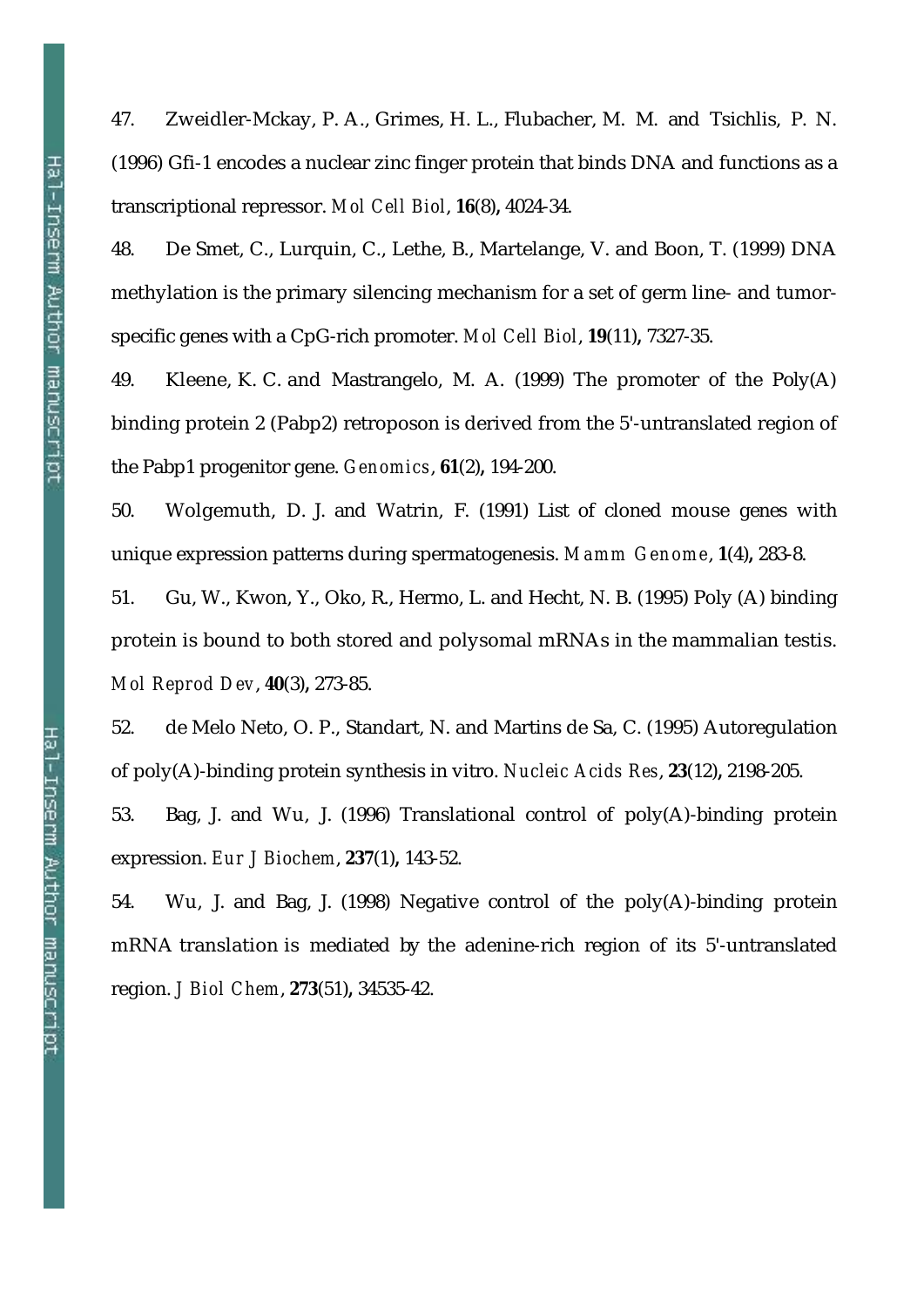#### **Legend to figures**

#### Figure 1: **cDNA and predicted amino acid sequences of PABP3.**

Lower-case letters indicate the non-coding regions. The upper-case letters correspond to the detected open reading frame. White and shaded boxes frame the consensus RNP2 and RNP1 sequences, respectively. The bold letters, in each RNP consensus, highlight the conserved amino acid residues as compared to similar regions in the PABP1 sequence. The 3 polyadenylation signal sequences (AATAAA) are underlined. The vertical bar represents the site of deletion of six amino acids (PVINPY) in PABP3 as compared to PABP1.

# Figure 2: **Northern blot analysis of PABP3 expression using specific oligonucleotide probes.**

A) A multiple tissue blot was sequentially hybridised with the oligonucleotides PABP1 and PABP3, exposed to phosphor screen for 16h and 48h respectively and analysed on a phosphorimager STORM 840 (Molecular Dynamics, CA). PBL: peripheral blood leukocytes. The size of the markers is indicated on the left. B) Oligonucleotide 3'RT and 5'RT were used in RT-PCR on 5 ng of total RNA from human adult normal testis. The amplified product were migrated on a sequencing gel and analysed using the GeneScan program as described under « Material and Methods ». The surface under each peak reflects the amount of each PABP mRNA.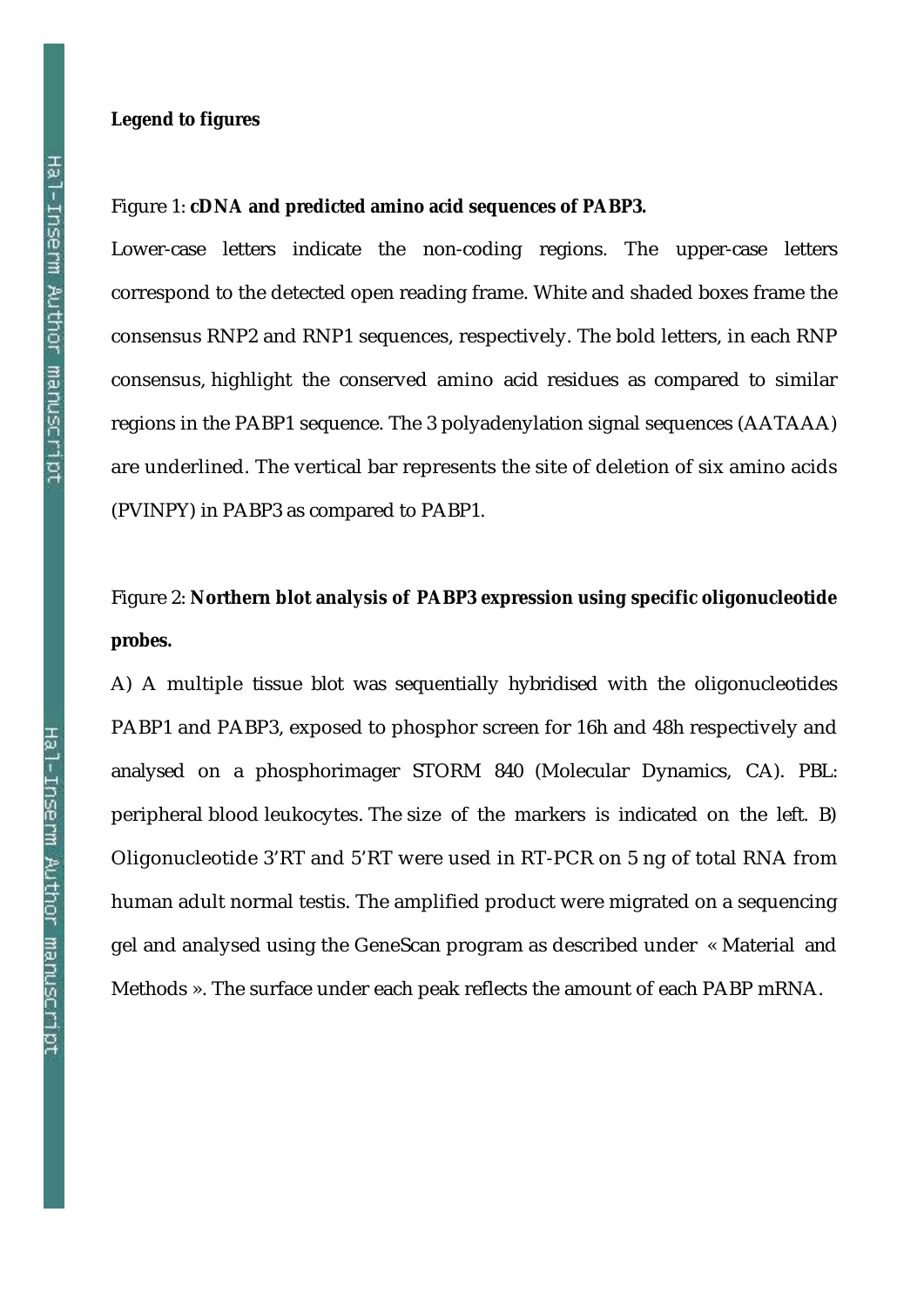#### Figure 3: **Localisation of PABP1 and PABP3 mRNA in human adult testis sections**.

 Paraffin-embedded human testis sections were hybridised with the PABP1 specific antisense oligonucleotide probe (PABP1) (A and B), the PABP3 specific antisense oligonucleotide probe (PABP3) (C and D), or the common sense oligonucleotide probe (5'RT) (E and F), and counterstained with methyl green. Original magnifications 200x (A, C, and E), 630x (B, D, and F). Signals were confined to the seminiferous tubules in germinal cells (A-D). After 6 hours of detection, the PABP1 mRNA specific signal appeared in pachytene spermatocytes (arrowheads) and round spermatids (arrows) (A and B). The PABP3 mRNA signal appeared after 24 hours of reaction only in round spermatids (arrows) (C and D). No signal was observed with the control 5'RT probe after 24 hours of detection (E and F).

#### Figure 4 : **Detection of PABP3 by western blot analysis**

Western blot of human testis protein extracts incubated with serum raised against a 9 amino-acid specific PABP3 peptide (peptide 3). A human liver extract was used as negative control. In competition experiments the serum was preabsorbed with peptide 1 or peptide 3.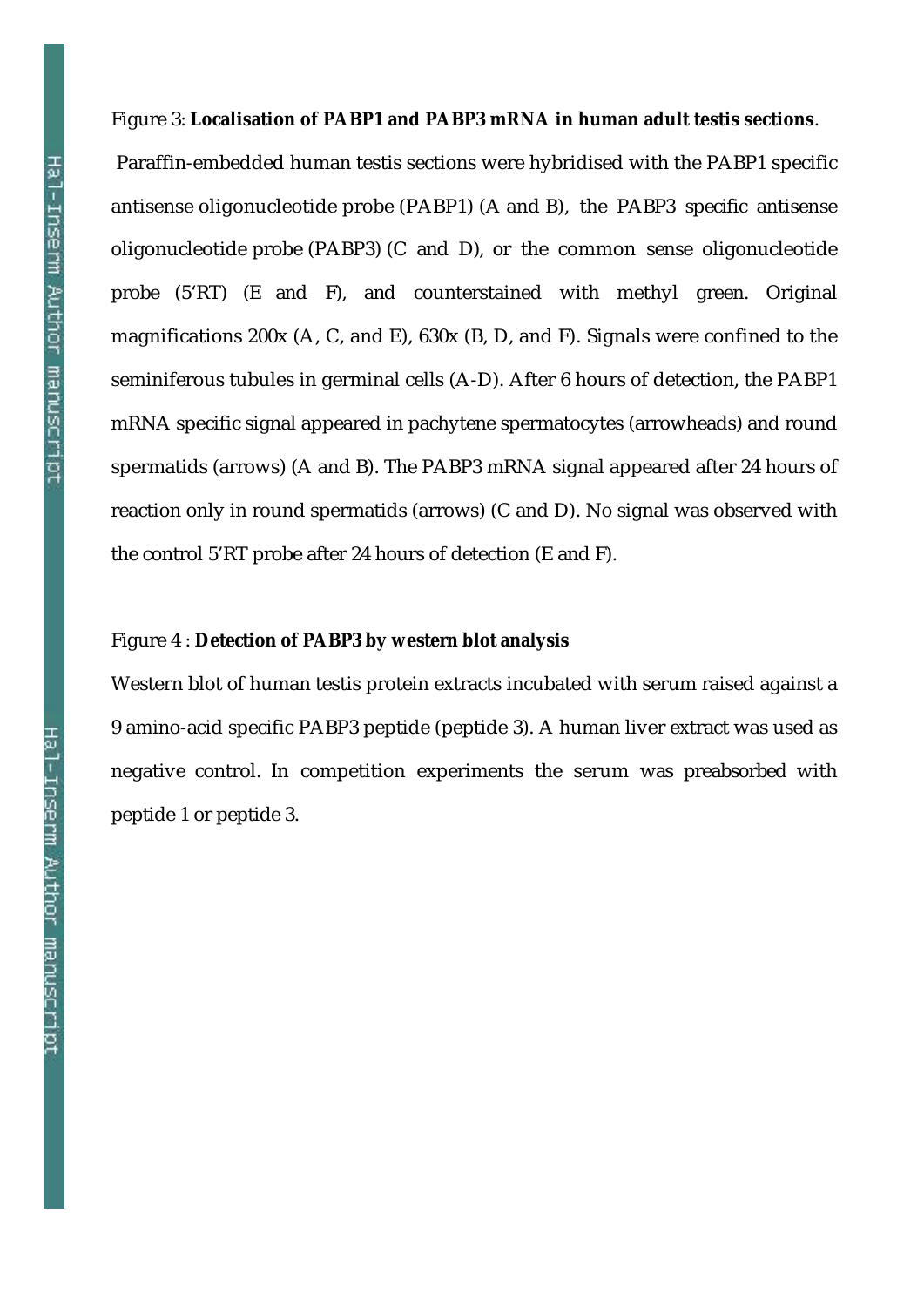#### Figure 5: **RNA-binding assays of PABP to poly(A)-Sepharose.**

A) Binding of in vitro  $\binom{35}{5}$  methionine-labeled PABP proteins to poly(A)-Sepharose was performed in the presence of 0.25 mg/ml and 0.1 mg/ml of poly(dI-dC) as non specific competitors. In the four first lanes on the left, the KCl concentration of the binding buffer varied from 0.1 to 2 M. In the four lanes on the right, binding reactions were carried out in 1 M KCl and in presence of 100 fold excess of the indicated competitors. B) Analysis of 5 independent binding experiments of PABP1 and PABP3 to poly(A)-Sepharose in the presence of KCl 1 or 2 M. \* and \*\* indicates P<0.05 and P<0.001 respectively.

#### Figure 6: **PCR analysis of PABP1 and PABP3 genomic sequences.**

PCR amplification reactions of human genomic DNA (DNA) were performed using a 3' primer (3'ORF) common for PABP1 and PABP3 and the 5' primer (5'ORF) specific for PABP1 and PABP3 or a T7 sequence specific primer which generates a fragment from a plasmid (plasmid). The lanes ORF contain samples amplified with oligonucleotides 3'ORF and 5'ORF, the lanes T7 contain the samples amplified with oligonucleotides 3'ORF and T7.

#### Figure 7 : **Sequence of the human PABP3 promoter.**

Grey boxes represent the location of potential binding sites for transcription factors identified using the program MatInspector (core similarity = 1 and matrix similarity > 0.87). Other motives meeting with the above criteria are not shown : BRN2, CETS1P54, E47, FREAC7, IK2, LMO2COM, SRY, NF1, ROX and XFD2. The transcription start site identified by S1 mapping and corresponding to the 5'end of the longest RACE product, is indicated by an arrow at position +1. Asterisks indicate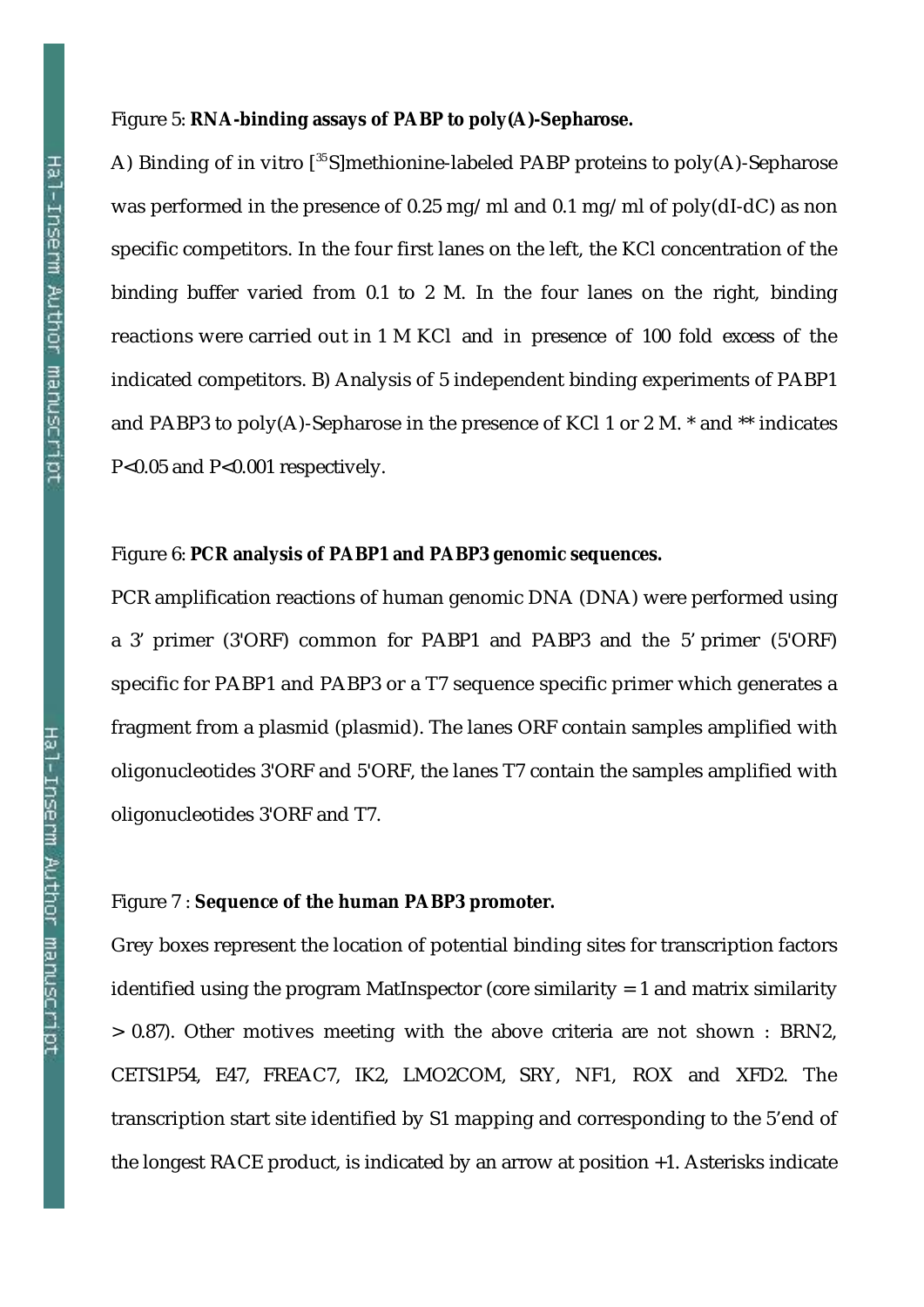the 5'end of cDNA sequences obtained by 5'RACE. The translation start site is in bold face and the CpG are underlined. Brackets indicate the 5'end of the four constructs used in the transfection experiments, respectively PC, P1, P2 and P3. The black arrowhead indicates the relative position of the transcription start site in the mouse testis specific PABP2 gene (Acc. n°: AF001290). The underlined sequence exhibit 91 % identical nucleotide residues with the 5'UTR of human PABP1 (Acc n°: AH007272).

#### Figure 8 : **S1 mapping of PAPB3 promoter on human testis and liver mRNA**

I) S1 nuclease protection assay. A 737 bp gel-purified 6FAM-labeled RACE antisense probe containing potential transcription start sites identified by mRNA primer extension analysis was hybridised to 2μg of polyA<sup>+</sup> RNA from either testis (A), or liver (B). As positive control, the S1 probe was also hybridised to 10 ng of PABP3 synthetic RNA (Ac n°: AF132026) lacking the nucleotide 1 to 36 (see figure 7) (C). The probe undigested or digested by S1 in the absence of RNA is shown in D and E, respectively. The arrow indicates the DNA fragment protected by hybridisation to poly(A<sup>+</sup> ) mRNA. The grey peaks in panel A correspond to ROX-1000 DNA standards (Perkin Elmer, CA). The 6FAM relative fluorescence intensity (arbitrary unit) is reported on the left. II) The position of the single strand PABP3 DNA probe with respect to the endogenous and synthetic PABP3 mRNA, as well as the protected fragment is diagrammed at the bottom. Numeration is relative to the transcription start site.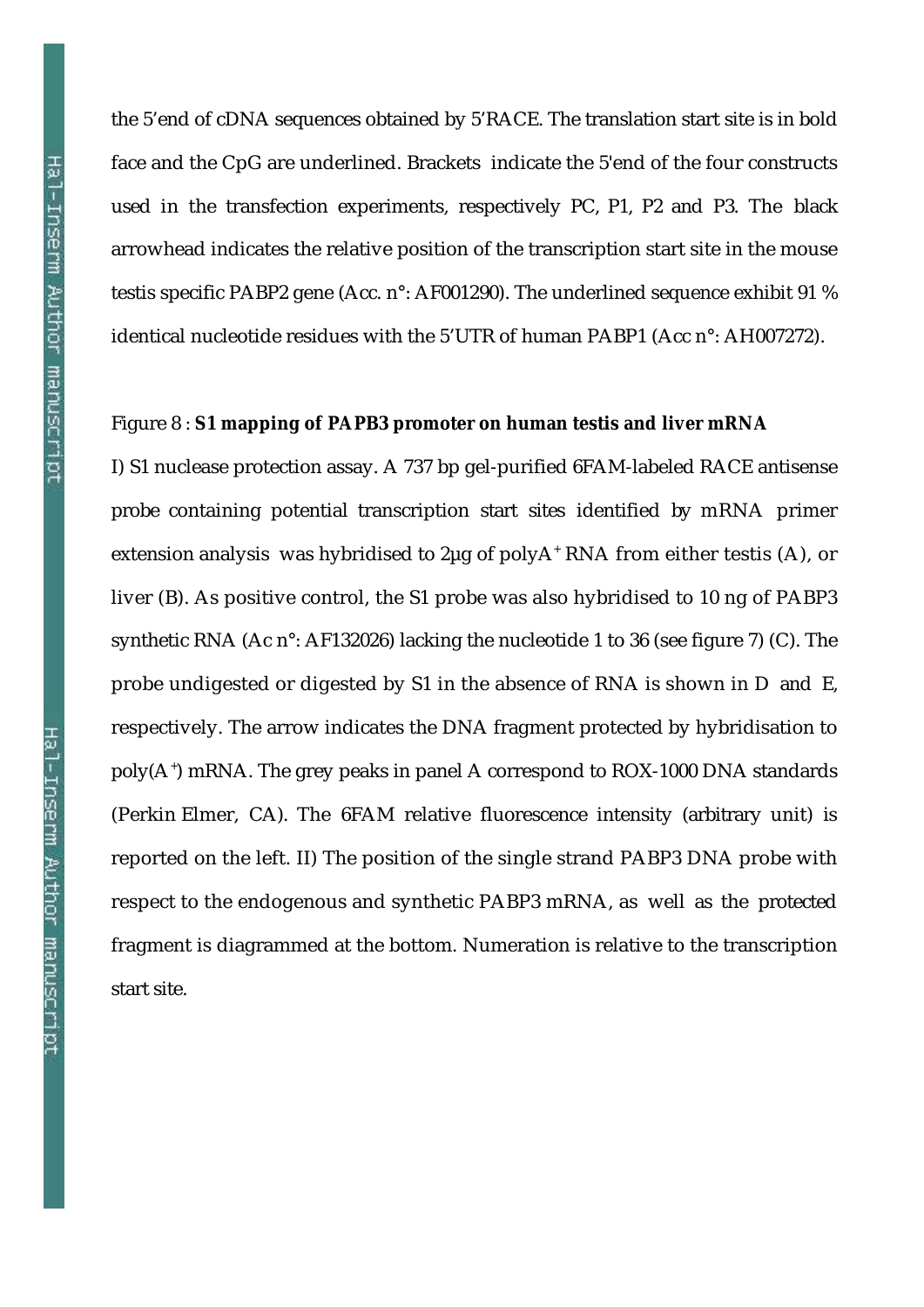# Figure 9 : **Expression of EGFP protein in cells transiently transfected with EGFP under the control of PABP3 promoter sequences**

PABP3 genomic sequences extending from the nt -498, up to +30 were amplified by PCR, as described under Materials and Methods, and then inserted into a promoterless EGFP vector (pEGFP-1). These constructs were transiently transfected into HeLa (black boxes) or NTERA-2 cells (grey boxes). Number of counted cells was identical between each transfection assay. EGFP fluorescence driven by each construct was normalised to that obtained with the CMV promoter/pEGFP-C1 vector, (fluorescence of 100%). Results are the means of triplicates obtained in two independent experiments. CMV corresponds to the controls construct of the CMV promoter upstream from EGFP. PC, P1, P2 and P3 refer to the different PABP3 promoter constructs upstream from the EGFP reporter gene as indicated on the left.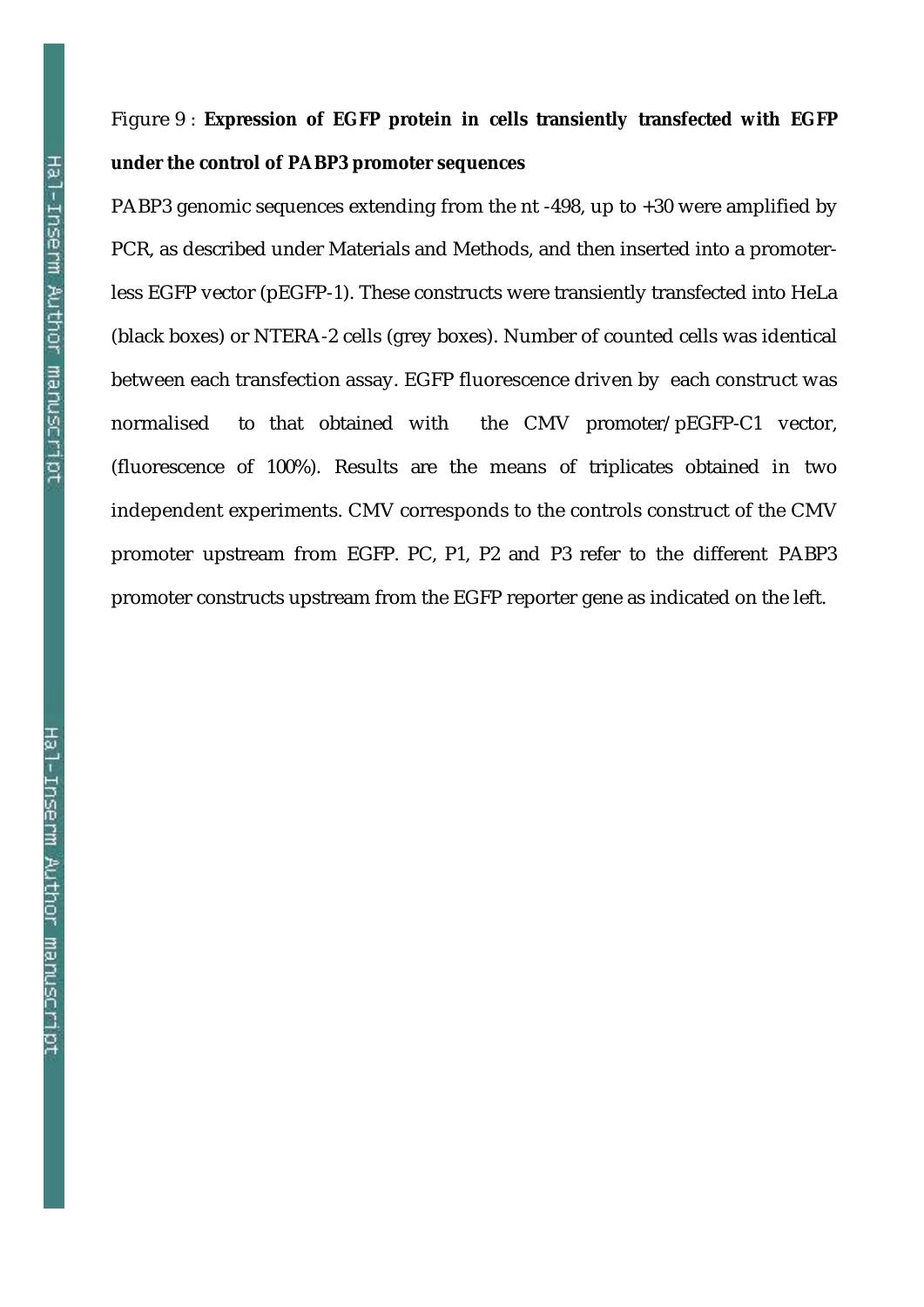#### **Tables**

| Name            | <b>Sequences</b>                                                          | Position (nt)    | PABP type<br>and Acc. N° |
|-----------------|---------------------------------------------------------------------------|------------------|--------------------------|
| PARP1           | 5' CAGTAGCTGCAGCGGCTG 3'                                                  | 2012 to 1995     | <b>PABP1 AH007272</b>    |
| PABP3           | 5 'GTCCTTCGTATGCTGGAAG 3'                                                 | 215 to 197       | <b>PABP3 AF132026</b>    |
| PABP4           | 5' GGCAGGTCCAACTTTGG 3'                                                   | 670 to 654       | <b>PABP4 AF132027</b>    |
| iPABP           | 5' GGACCTCAACACCAAGGATTAC 3'                                              | 2191 to 2170     | <b>iPABP U33818</b>      |
| 3'RT            | 5' CCAACATGGAAGCAGTC 3'                                                   | 2156 to 2140     | PABP1 AH007272           |
| 5'RT            | 5' GGCTCACCTCACTAACCAGTATATGCA 3'                                         | 1630 to 1656     | <b>PABP1 AH007272</b>    |
| 5'ORF           | 5' CCCTGCGGGCAGCCGTGCCG 3'                                                | 484 to 503       | PABP1 AH007272           |
| 3'ORF           | 5' TTTAAACAGTTGGAACACCGGTGGC 3'                                           | 2417 to 2393     | <b>PABP1 AH007272</b>    |
| 5'iORF          | 5' GGGGCGGGGAGATGAACGCTGCG 3'                                             | 143 to 165       | <b>iPABP U33818</b>      |
| 3'iORF          | 5' CATAAGGGGTTATTTGGCTTTTGAATCGG 3'                                       | 2128 to 2100     | <b>iPABP U33818</b>      |
| 5'PCR           | 5' ATGAACCCCAGTGCCCCCAGCTACCCCAT 3'                                       | 506 to 534       | <b>PABP1 AH007272</b>    |
| <b>RACE</b>     | 5' GCTGGAAGTTCACATACGCGTAGTTGG 3'                                         | 204 to 178       | PABP3 AF132026           |
| 5'BAC           | 5' GAGAATGAACCCCAGCA 3'                                                   | 20 to 36         | <b>PABP3 AF132026</b>    |
| 3'BAC           | 5' GTTCACATACGCGTAGTTGG 3'                                                | 197 to 178       | <b>PABP3 AF132026</b>    |
| <b>BACprobe</b> | 5' ATGCTCTACGAGAAGTTCAGCC 3'                                              | 99 to 120        | <b>PABP3 AF132026</b>    |
| seq1            | 5' AGCCGCGACCTTTCCGTTACAGGAGTAGAG 3'                                      | $30$ to $+1$     | prom. AF315079           |
| seq2            | 5' GGCTCGGGCTCAGCTGCTTCAC 3'                                              | $-253$ to $-232$ | prom. AF315079           |
| seq3            | 5' CTCGTCTCTACTAAAATTACAAAAAATTAGCTG 3'                                   | $-467$ to $-433$ | prom. AF315079           |
| 5'PROM          | 5' atctagatctAGTAGCTGGGATTACAGGTGAGCACAT<br>CAAG3'                        | -468 to -498     | prom. AF315079           |
| 5'PROM1         | 5' atctagatctGTAGAGACGAGGTAAAAAGTAGAAAAT<br><b>ATTTTATAAAAATATATTT 3'</b> | $-398$ to $-443$ | prom. AF315079           |
| 5'PROM2         | 5' atctagatctCCGGTGAAGCAGCTGAGCCCGAG 3'                                   | $-234$ to $-256$ | prom. AF315079           |
| 5'PROM3         | 5' atctagatctCGGCAGCCAGCGGCAGCG 3'                                        | $-113$ to $-130$ | prom. AF315079           |
| 3'PROM          | 5' gaattcgaagcttAGCCGCGACCTTTCCGTT-<br><b>ACAGGAGTAGAG 3'</b>             | $30$ to $+1$     | prom. AF315079           |

Table 1. Primers used in this study as detailed under Materials and Methods. Definitions are as follows : « Name » : the name of the oligonucleotide primer ; "Sequences" : sequence from 5' end to 3' end of each oligonucleotide ; « Position » : position in nt of the oligonucleotide on each specific sequence ; these positions refer to sequences and Genbank accession numbers specified in the last column : « PABP type and Acc. N° » . The different 5'PROM and 3'PROM oligonucleotides have been added with BglII and HindIII restriction site (low cap) at their 5'end sequence.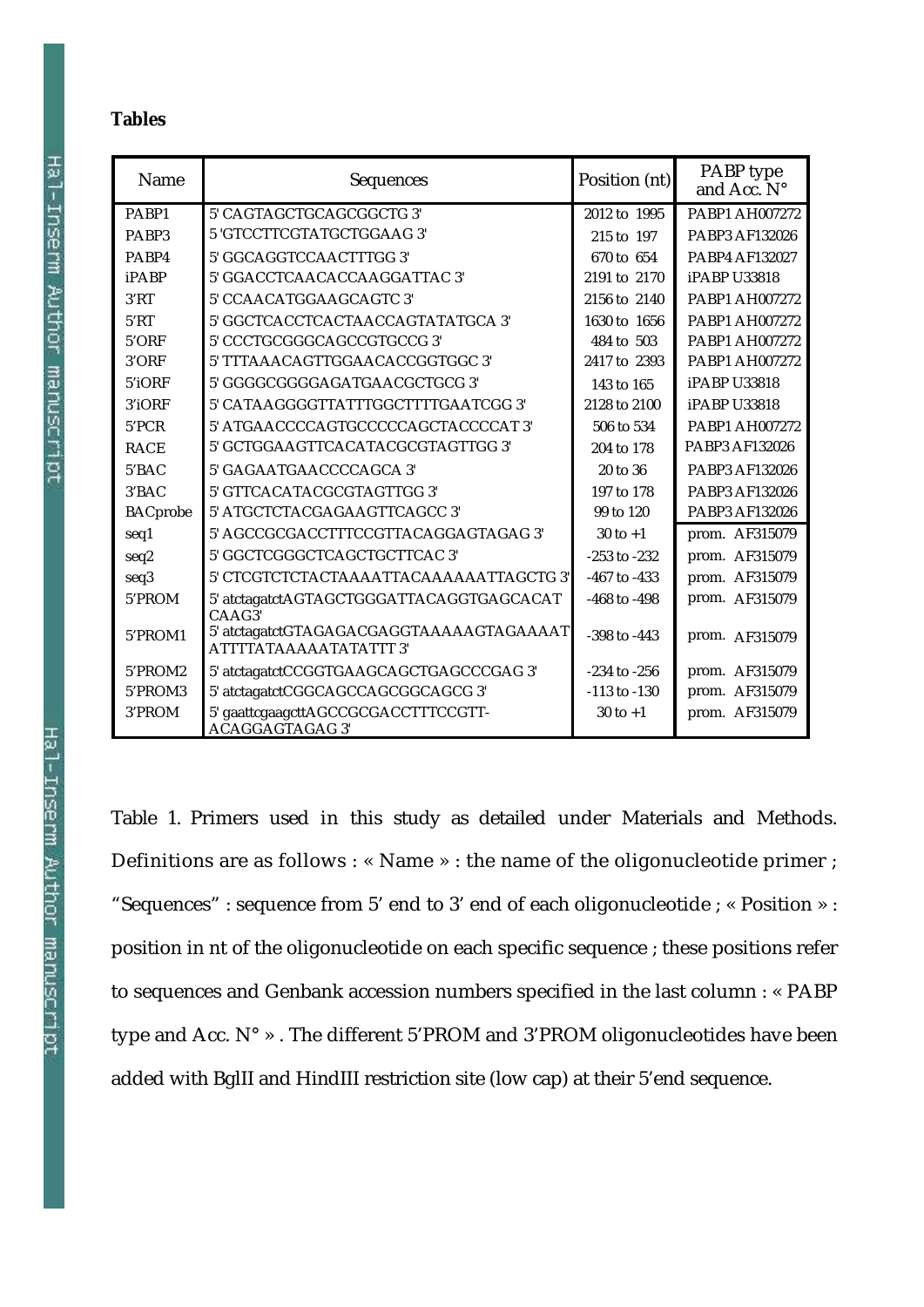gcctgcgggcagccgtgccgaga ATG AAC CCC AGC ACC CCC AGC TAC CCA ACG GCC TCG CTC TAC GTG GGG GAC CTC CAC CCC GAC GTG ACT GAG<br>M N P S T P S Y P T A S **L Y V G D L** H P D V T E 24 GCG ATG CTC TAC GAG AAG TTC AGC CCG GCA GGG CCC ATC CTC TCC ATC CGG ATC TGC AGG GAC TTG ATC ACC AGC GGC TCC TCC AAC TAC 185 A M L Y E K F S P A G P I L S I R I C R D L I T S G S S N **Y** 54 GCG TAT GTG AAC TTC CAG CAT ACG AAG GAC GCG GAG CAT GCT CTG GAC ACC ATG AAT TTT GAT GTT ATA AAG GGC AAG CCA GTA CGC ATC 275 **A Y V N F** Q H T K D A E H A L D T M N F D V I K G K P V R I 84 ATG TGG TCT CAG CGT GAT CCA TCA CTT CGA AAA AGT GGA GTG GGC AAC ATA TTC GTT AAA AAT CTG GAT AAG TCC ATT AAT AAT AAA GCA 365 M W S Q R D P S L R K S G V G N **I F** V **K N L** D K S I N N K A 114 CTG TAT GAT ACA GTT TCT GCT TTT GGT AAC ATC CTT TCG TGT AAC GTG GTT TGT GAT GAA AAT GGT TCC AAG GGT TAT GGA TTT GTA CAC 455 L Y D T V S A F G N I L S C N V V C D E N G S **K G Y G F V H** 144 TTT GAG ACA CAC GAA GCA GCT GAA AGA GCT ATT AAA AAA ATG AAC GGA ATG CTC CTA AAT GGT CGC AAA GTA TTT GTT GGA CAA TTT AAG 545 **F** E T H E A A E R A I K K M N G M L L N G R K V F V G Q F K 174 TCT CGT AAA GAA CGA GAA GCT GAA CTT GGA GCT AGG GCA AAA GAG TTC CCC AAT GTT TAC ATC AAG AAT TTT GGA GAA GAC ATG GAT GAT 635 S R K E R E A E L G A R A K E **F** P **N V Y I** K N F G E D M D D 204 GAG CGC CTT AAG GAT CTC TTT GGC AAG TTC GGG CCC GCC TTA AGT GTG AAA GTA ATG ACC GAT GAA AGT GGA AAA TCC AAA GGA TTT GGA 725 E R L K D L F G K F G P A L S V K V M T D E S G K S **K G F G** 234 TTT GTA AGC TTT GAA AGG CAT GAA GAT GCA CAG AAA GCT GTA GAT GAG ATG AAT GGA AAG GAG CTC AAT GGA AAA CAA ATT TAC GTT GGT 815 **F V S F** E R H E D A Q K A V D E M N G K E L N G K Q I Y V G 264 CGA GCT CAG AAA AAA GTG GAA CGG CAG ACG GAA CTT AAG CGC ACA TTT GAA CAG ATG AAG CAA GAT AGG ATC ACC AGA TAC CAG GTT GTT 905 R A Q K K V E R Q T E L K R T F E Q M K Q D R I T R Y Q V V 294 AAT CTT TAT GTG AAA AAT CTT GAT GAT GGT ATT GAT GAT GAA CGT CTC CGG AAA GCG TTT TCT CCA TTT GGT ACA ATC ACT AGT GCA AAG 995 N **L Y V K N L** D D G I D D E R L R K A F S P F G T I T S A K 324 GTT ATG ATG GAA GGT GGT CGC AGC AAA GGG TTT GGT TTT GTA TGT TTC TCC TCC CCA GAA GAA GCC ACT AAA GCA GTT ACA GAA ATG AAC 1085 V M M E G G R S **K G F G F V C F** S S P E E A T K A V T E M N 354 GGT AGA ATT GTG GCC ACA AAG CCA TTG TAT GTA GCT TTA GCT CAG CGC AAA GAA GAG CGC CAG GCT TAC CTC ACT AAC GAG TAT ATG CAG 1175 G R I V A T K P L Y V A L A Q R K E E R Q A Y L T N E Y M Q 384 AGA ATG GCA AGT GTA CGA GCT GTG CCC AAC CAG CGA GCA CCT CCT TCA GGT TAC TTC ATG ACA GCT GTC CCA CAG ACT CAG AAC CAT GCT 1265 R M A S V R A V P N Q R A P P S G Y F M T A V P Q T Q N H A 414 GCA TAC TAT CCT CCT AGC CAA ATT GCT CGA CTA AGA CCA AGT CCT CGC TGG ACT GCT CAG GGT GCC AGA CCT CAT CCA TTC CAA AAT AAG 1355 A Y Y P P S Q I A R L R P S P R W T A Q G A R P H P F Q N K 444 CCC AGT GCT ATC CGC CCA GGT GCT CCT AGA GTA CCA TTT AGT ACT ATG AGA CCA GCT TCT TCA CAG GTT CCA CGA GTC ATG TCA ACG CAG 1445 P S A I R P G A P R V P F S T M R P A S S Q V P R V M S T Q 474 CGT GTT GCT AAC ACA TCA ACA CAG ACA GTG GGT CCA CGT CCT GCA GCT GCT CGT GCT GCT GCA GCT ACC CCT GCT GTG CGC ACG GTT CCA 1535 R V A N T S T Q T V G P R P A A A R A A A A T P A V R T V P 504 CGG TAT AAA TAT GCT GCG GGA GTT CGC AAT CCT CAG CAA CAT CGT AAT GCA CAG CCA CAA GTT ACA ATG CAA CAG CTT GCT GTT CAT GTA 1625 R Y K Y A A G V R N P Q Q H R N A Q P Q V T M Q Q L A V H V 534 CAA GGT CAG GAA ACT TTG ACT GCC TCC AGG TTG GCA TCT GCC CCT CCT CAA AAG CAA AAG CAA ATG TTA GGT GAA CGG CTC TTT CCT CTT 1715 Q G Q E T L T A S R L A S A P P Q K Q K Q M L G E R L F P L 564 ATT CAA GCC ATG CAC CCT ACT CTT GCT GGG AAA ATC ACT GGC ATG TTG TTG GAG ATT GAT AAT TCA GAA CTT CTT TAT ATG CTC GAG TCT 1805 I Q A M H P T L A G K I T G M L L E I D N S E L L Y M L E S 594 CCA GAG TCA CTC CGT TCT AAG GTT GAT GAA GCT GTA GCT GTA CTA CAA GCC CAC CAA GCT AAA GAG GCT ACC CAG AAA GCA GTT AAC AGT 1895 P E S L R S K V D E A V A V L Q A H Q A K E A T Q K A V N S 624 GCT ACC GGT GTT CCA ACT GTT taaaattgatcagagaccacgaaaagaaatttgtgcttcaccgaagaaaaatatctaaacatcgagaaactatgggaaaaaaaattgcaaa 2007  $\begin{array}{ccccccccc}\n\text{GCT} & \text{ACC} & \text{GGT} & \text{GTT} & \text{CCA} & \text{ACT} & \text{GTT} \\
\text{A} & \text{T} & \text{G} & \text{V} & \text{P} & \text{T} & \text{V}\n\end{array}$ atctaaaataaaaaatgcaaaatctaa<u>aataaa</u>aaatggaaaggaaactttgaaccttatgtaccgagcaaatgcaaggtctagcaaatataatgctagtcctagattacttattgattt 2127 aaaaacaaaaaaaagattacttaattttggatttaaaaacaaaaaatcgtaaaatacaaaaaccagttaatgttttgtagaccctggggaaaagaattttcagcaaagtaccaaaatttt 2247 aaagcattccttttaatttttttaattctttactgtggaatagctcaaaatgtccattctgttttaagtaacagaattgataactgagcaaggaaacatggtttggattataaaattctt 2367 gctttaataaaaatttcttaaacagtgaaaaaaaaaa 2397

## Figure 1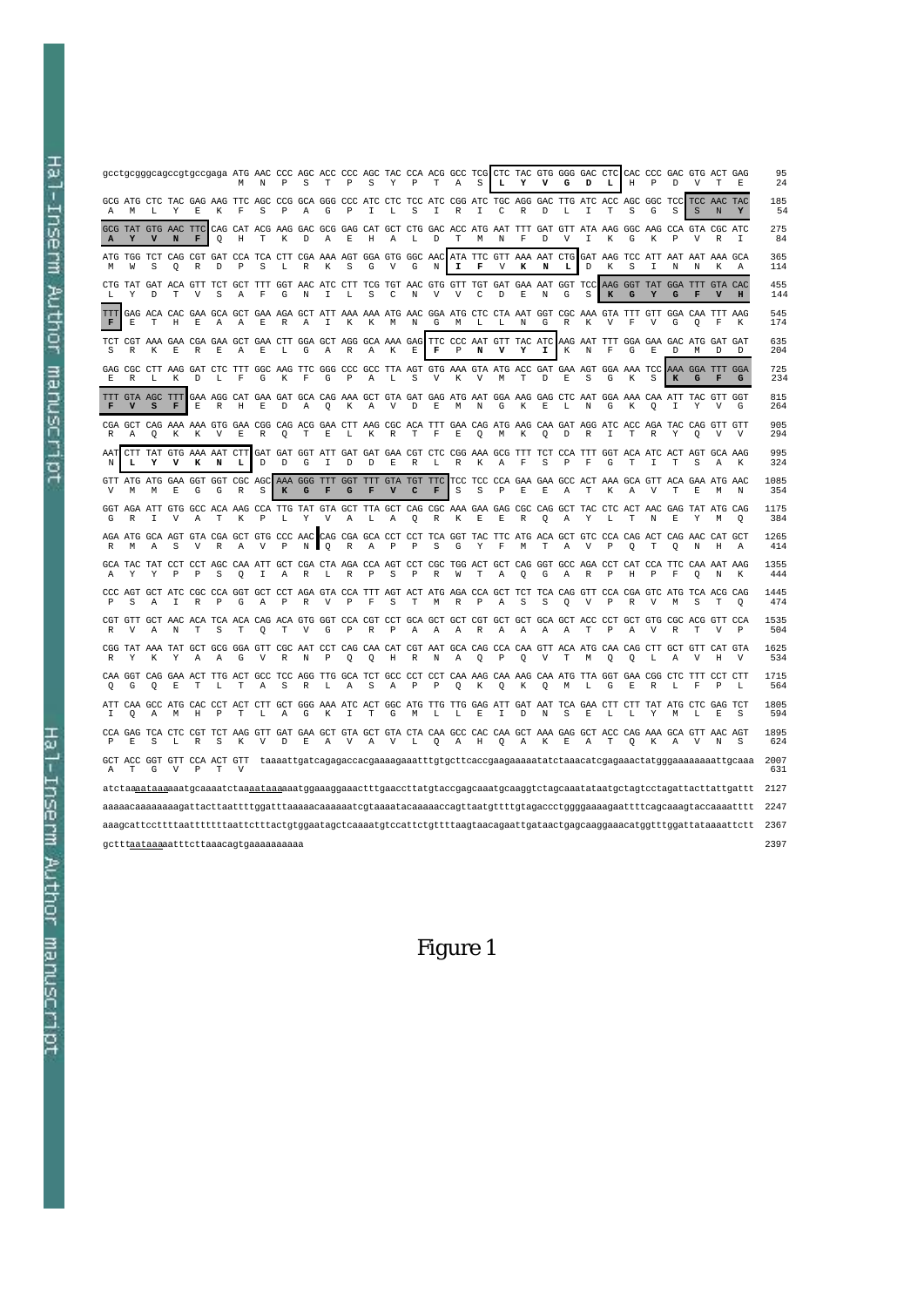

Figure 2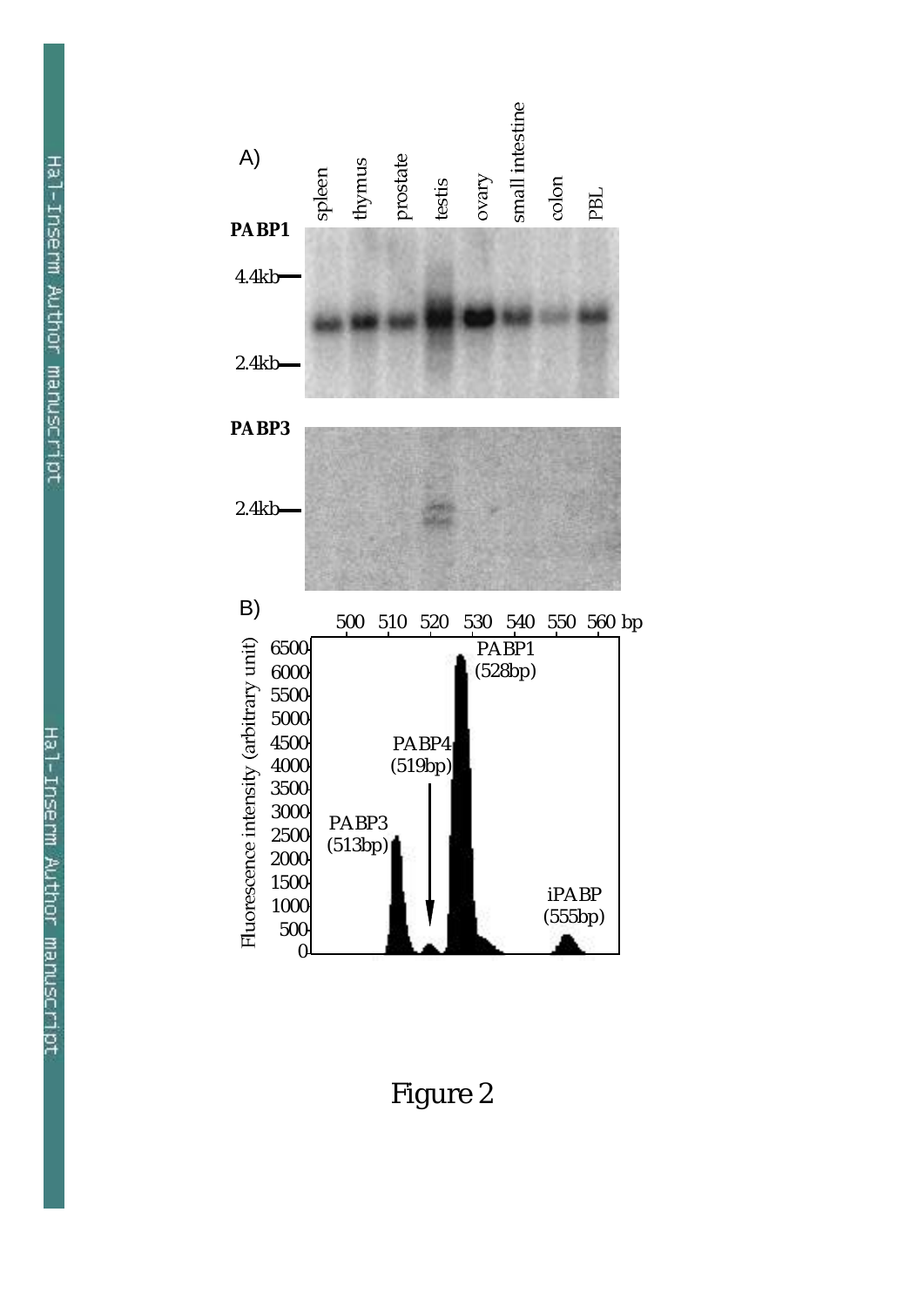

Figure 3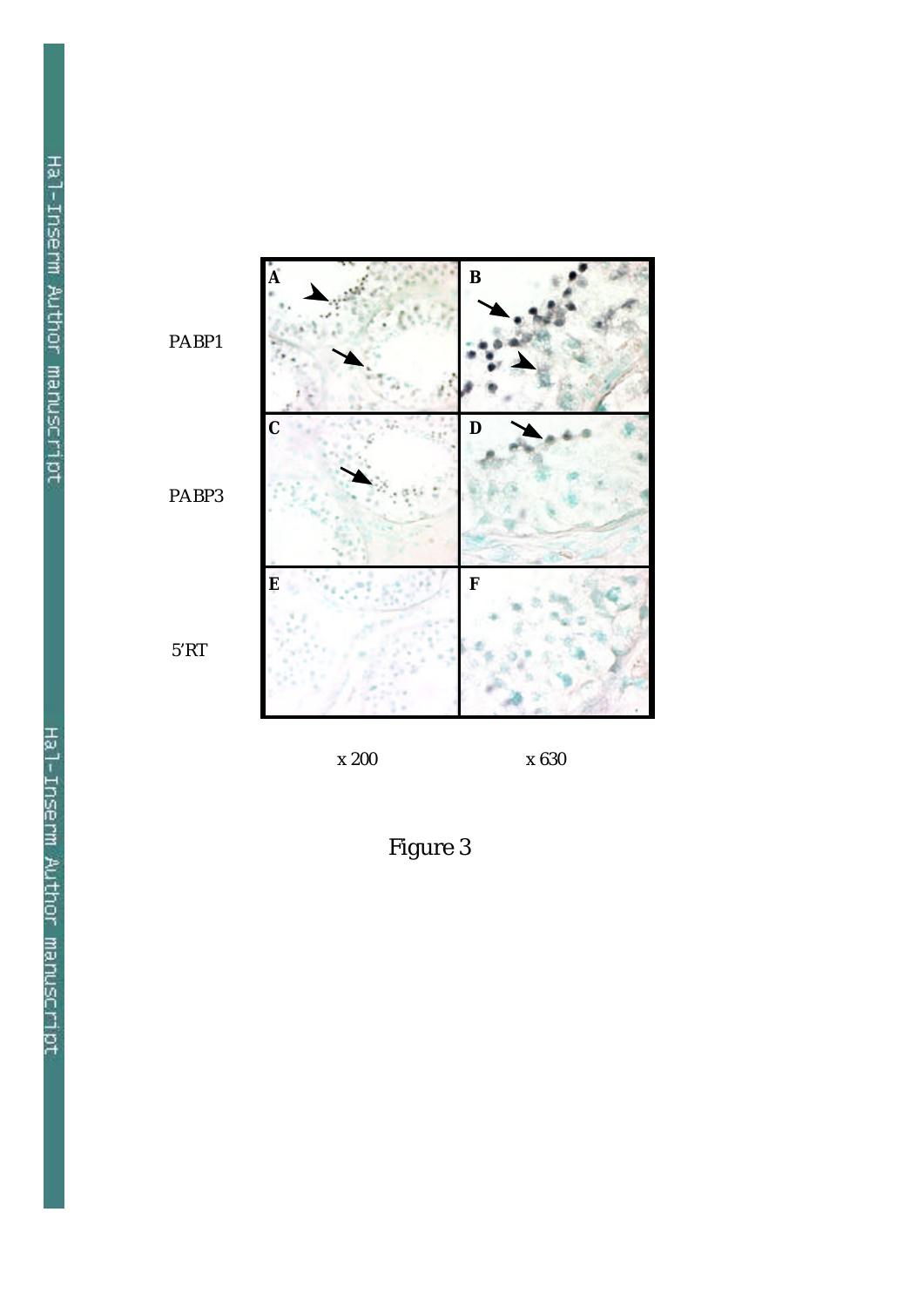| 1/100 |  | pre-absorbed<br>with peptide 3 |  | pre-absorbed<br>with peptide 1 |  |
|-------|--|--------------------------------|--|--------------------------------|--|
| esti  |  |                                |  | ट्ट                            |  |
|       |  |                                |  |                                |  |

Figure 4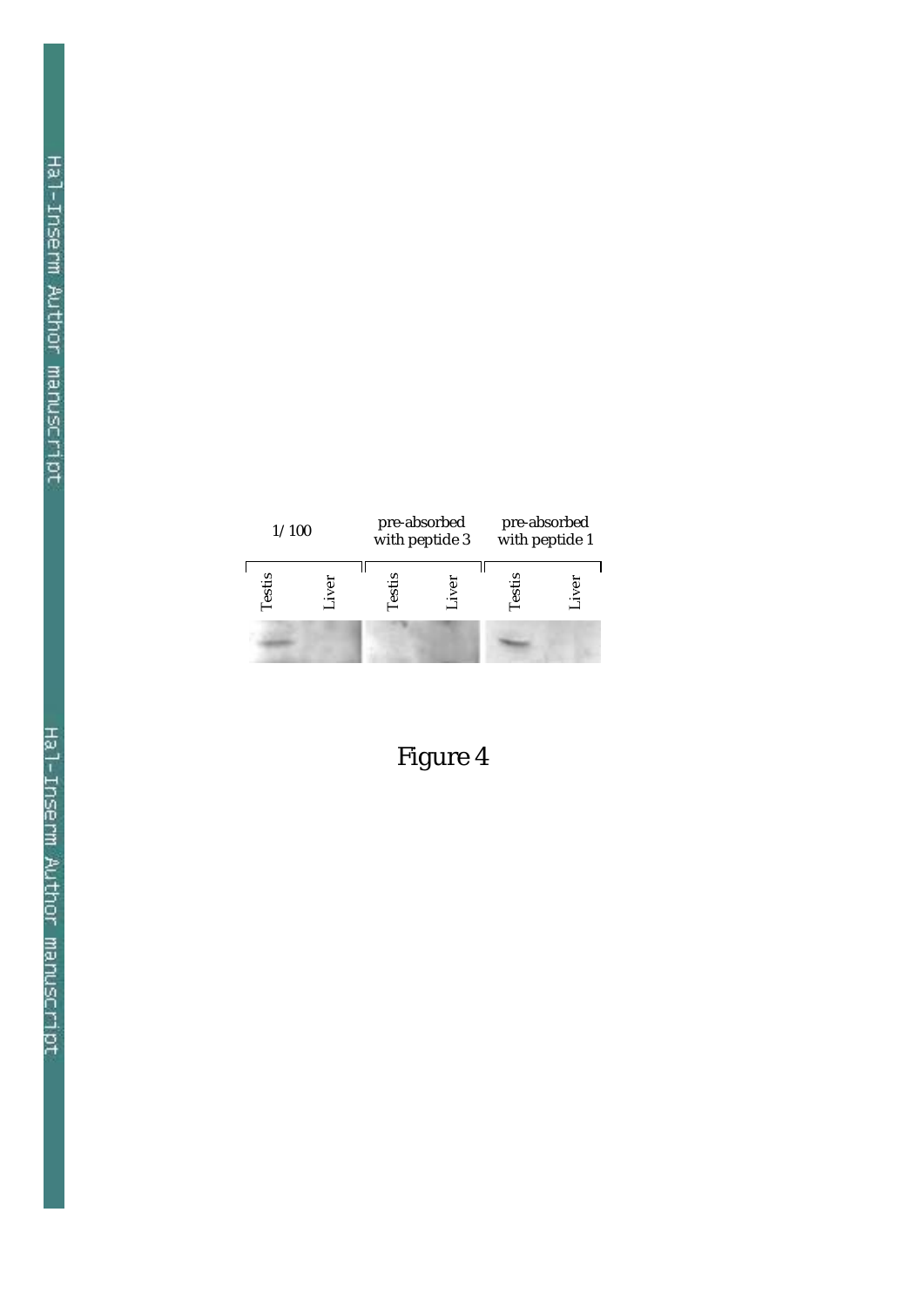

Figure 5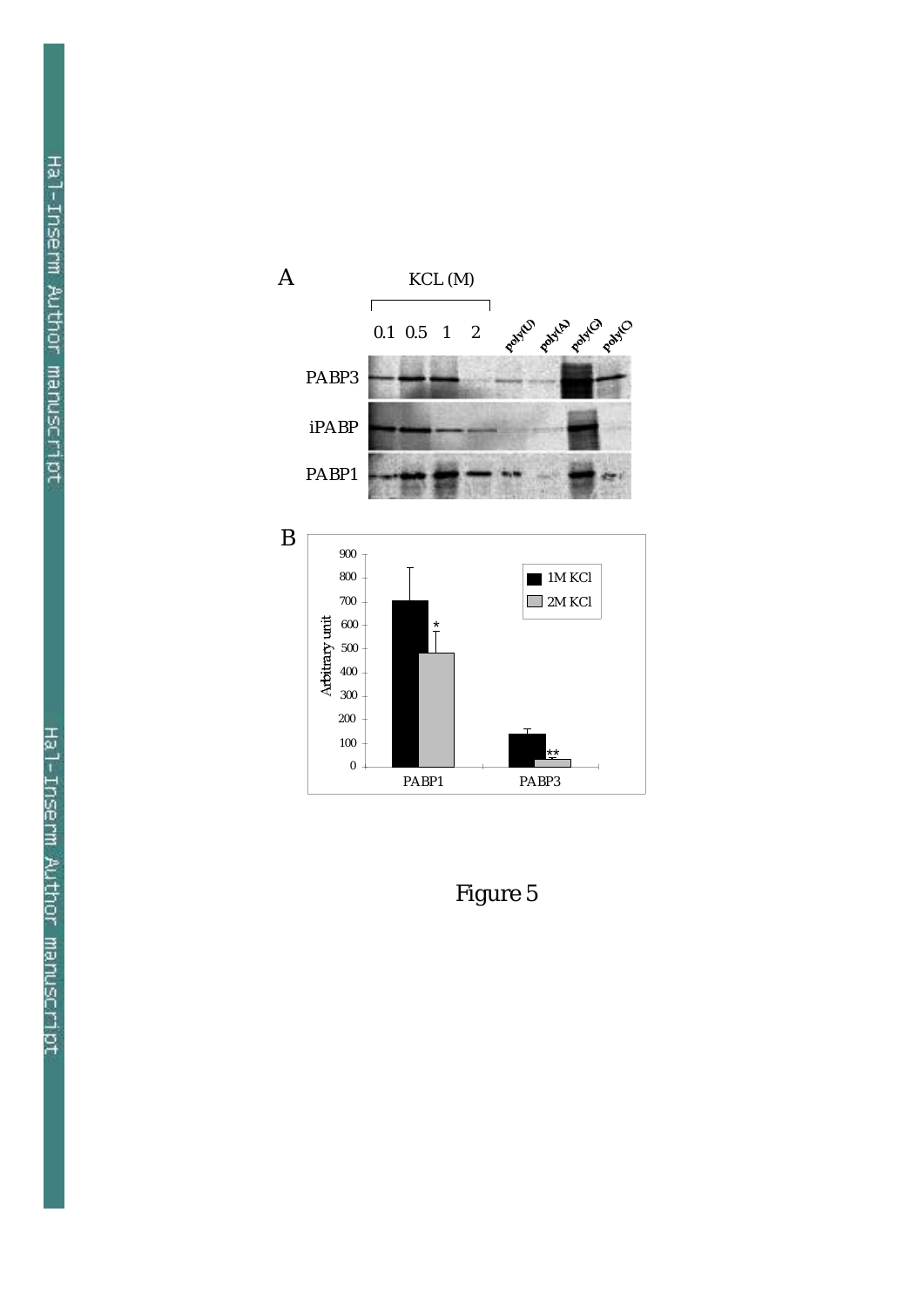

Figure 6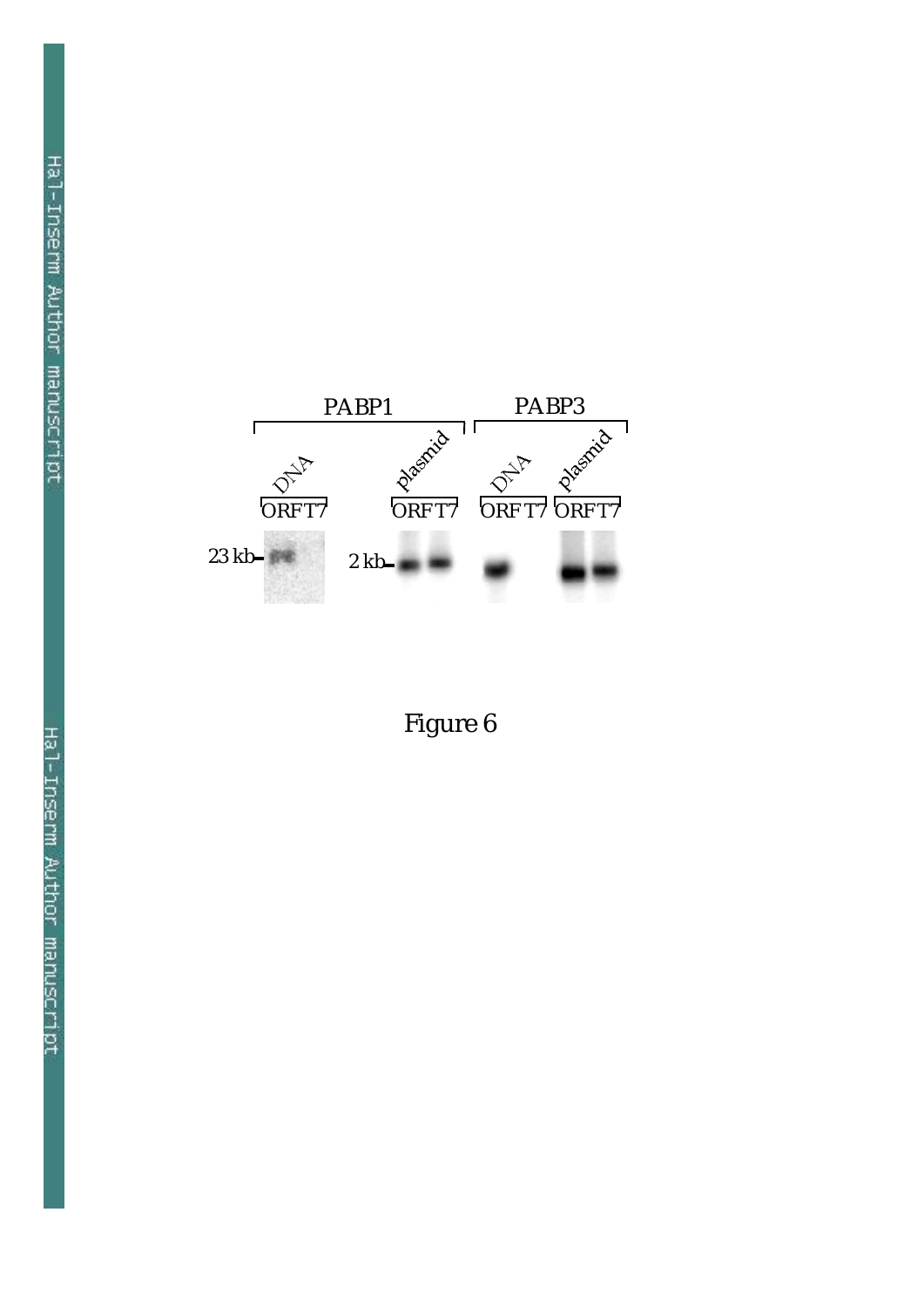

Figure 7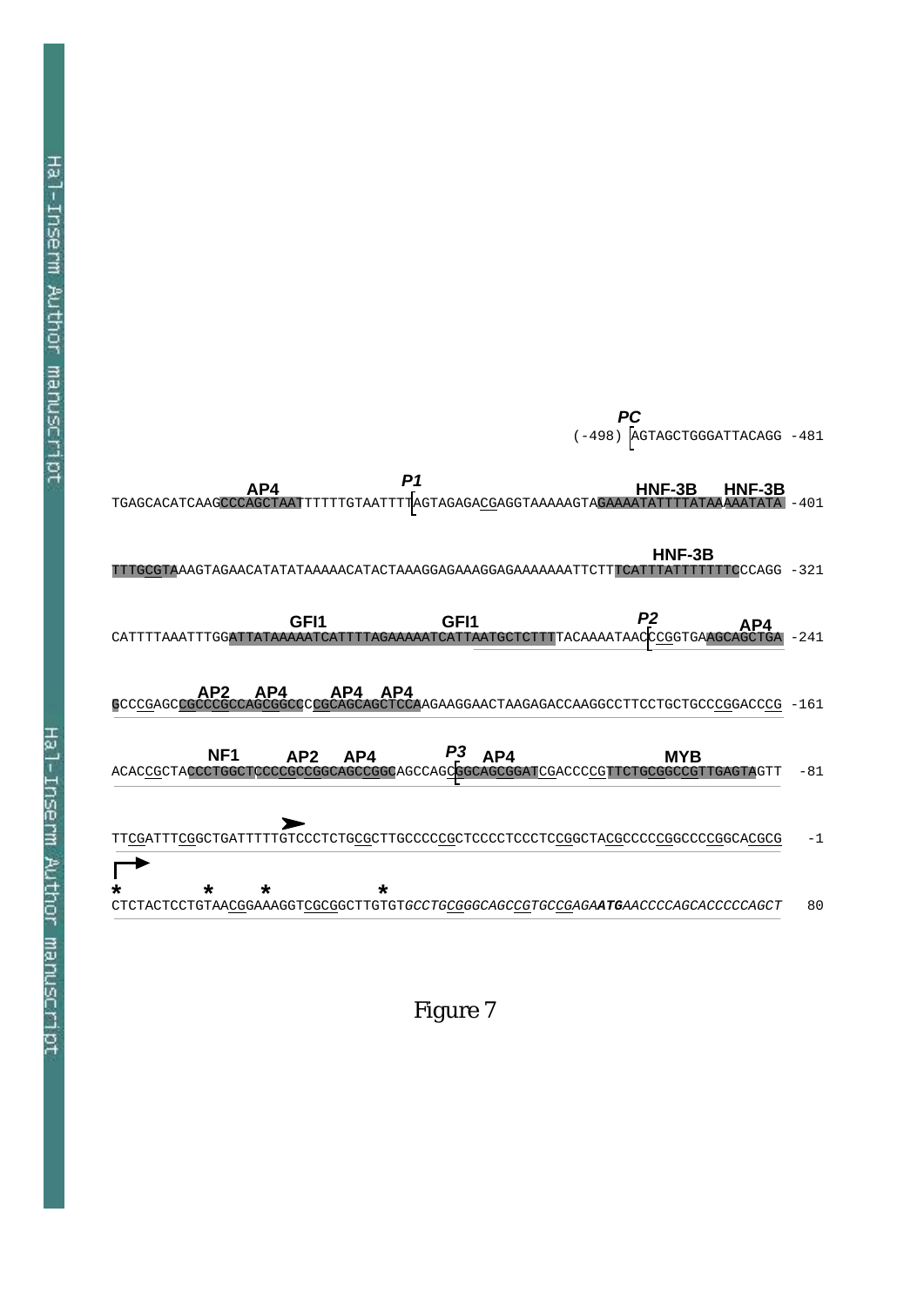

Figure 8